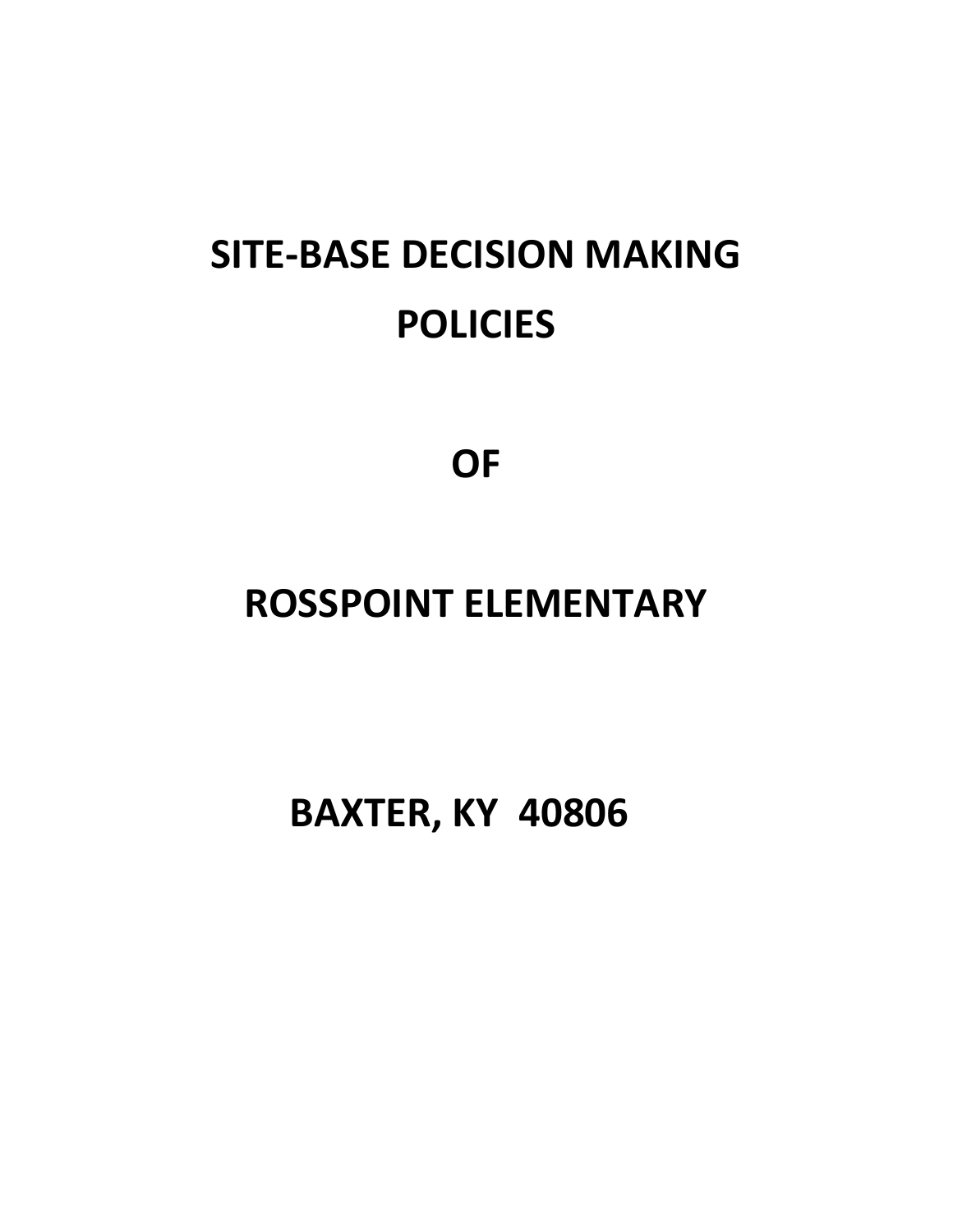#### **ROSSPOINT ELEMENTARY SBDM POLICIES**

#### **CODIFICATION OUTLINE**

- **01 CURRICULUM**
- **01.0 K – 8 Curriculum**
- **01.1 Special Needs Students**
- **01.2 Gifted and Talented**
- **01.3 Vocational Education**
- **01.4 Homework Explanation**
- **01.5 Homework Policy**
- **01.6 Counseling and Guidance**
- **01.7 Pledge of Allegiance**
- **01.8 School Report Card**
- **01.9 Writing Policy**
- **01.10 Attendance**
- **01.11 Harlan County Board of Education Policies**
- **01.12 Classroom Interruptions**
- **01.13 Tardy**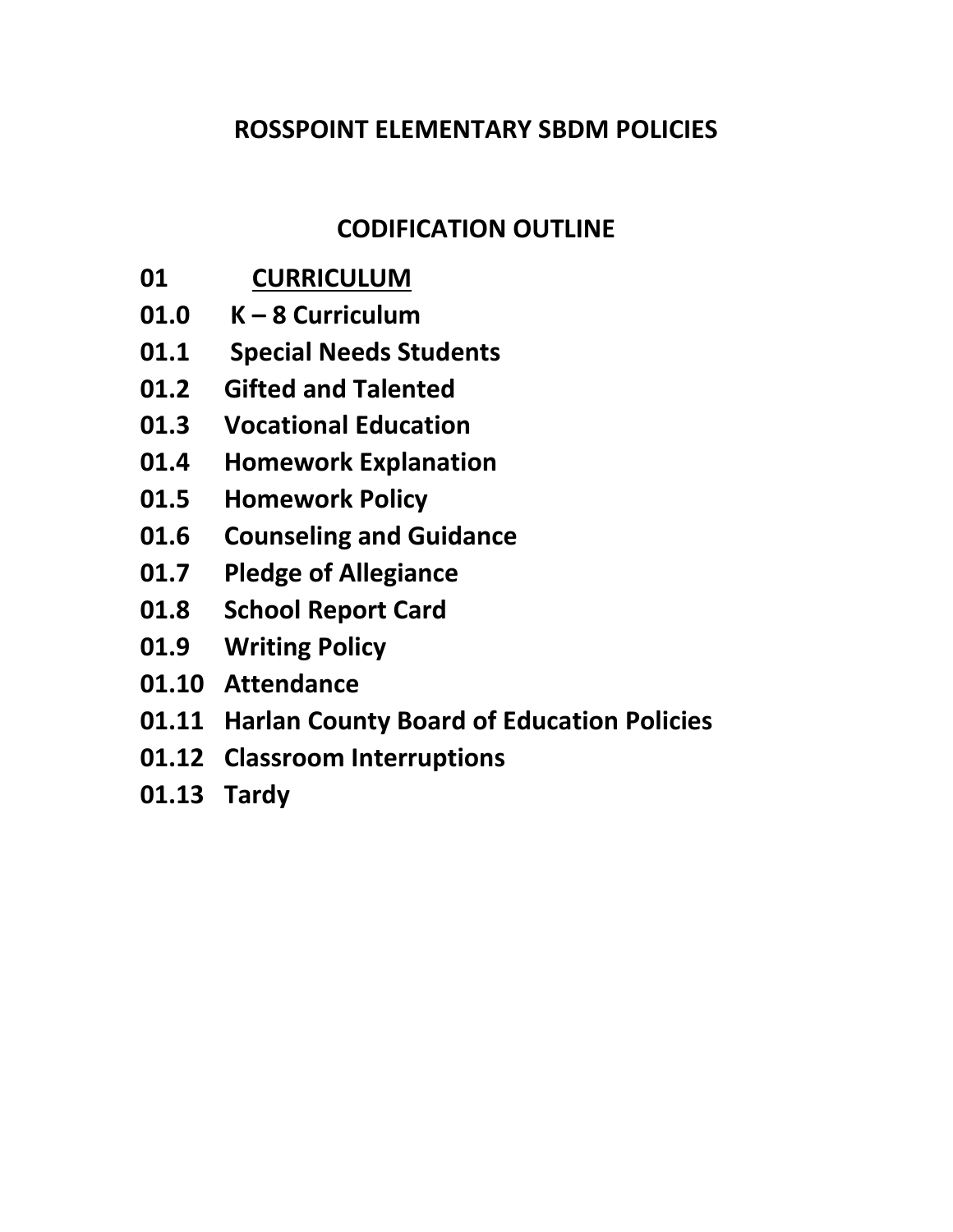# **02 STAFF TIME ASSIGNMENT**

# **02.0 Staff Time Assignment**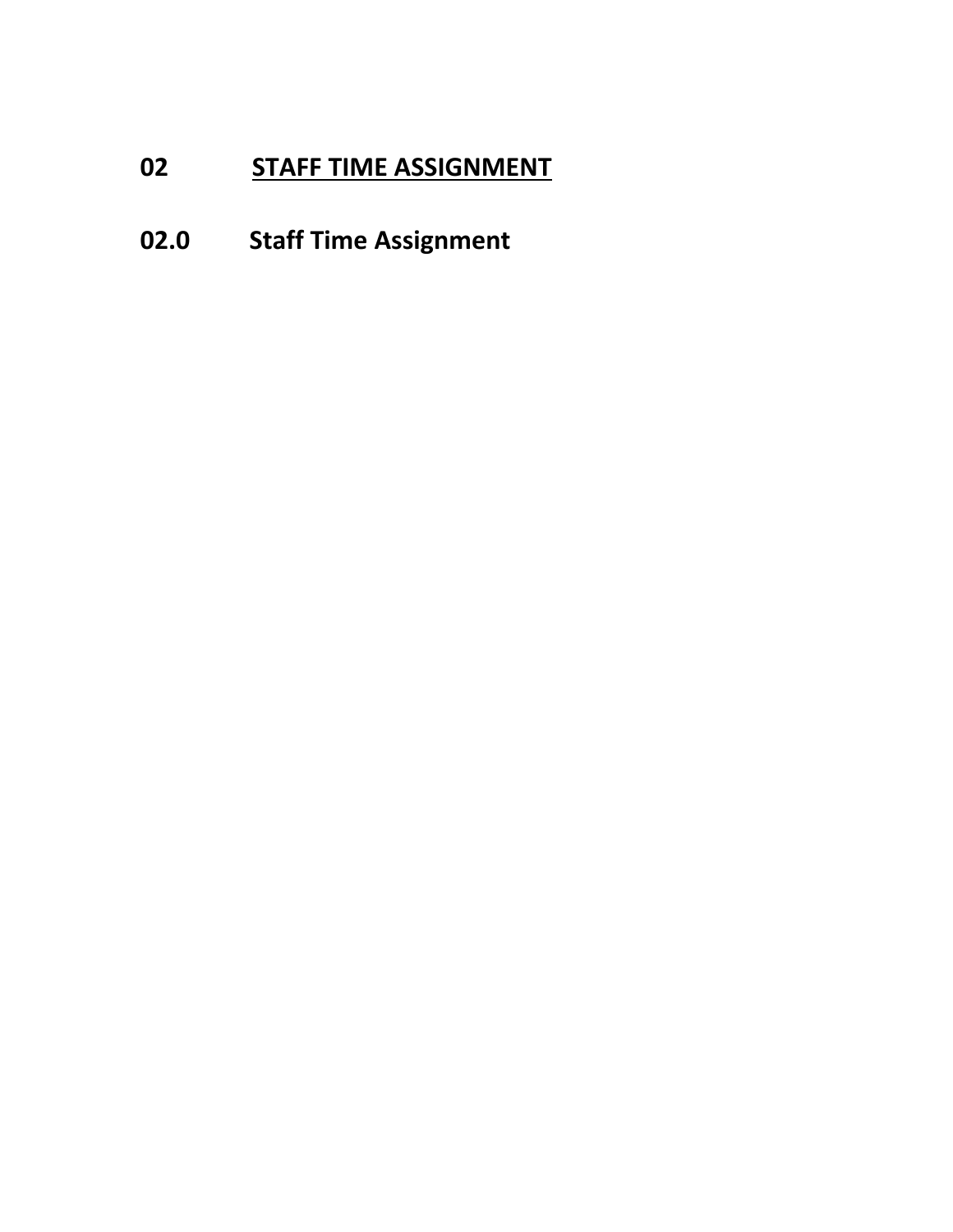- **03 STUDENT ASSIGNMENT**
- **03.0 Student Assignment**
- **03.1 Grade Level**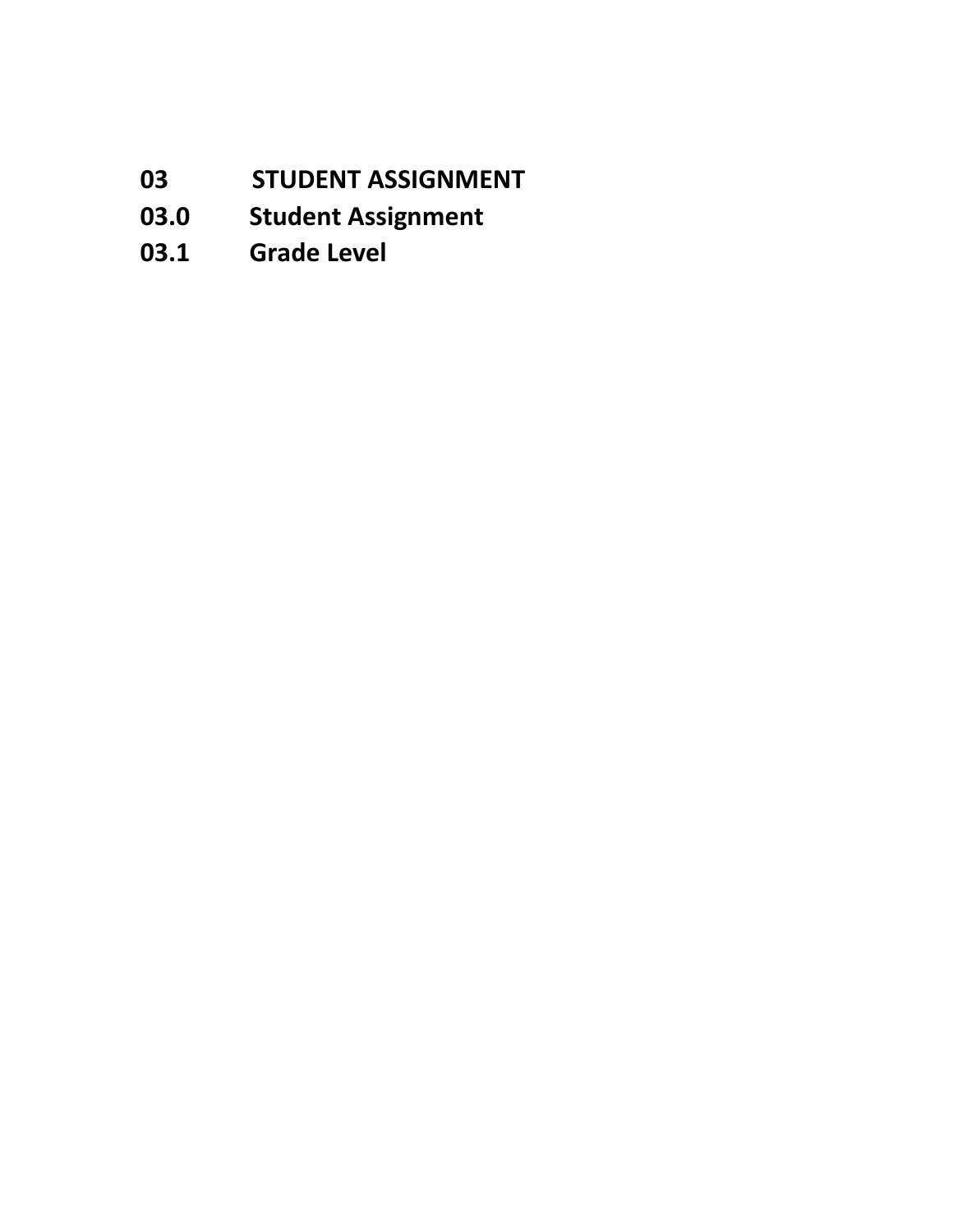# **04 SCHOOL SCHEDULE**

- **04.0 Schedule**
- **04.1 Harlan County Board of Education Policies**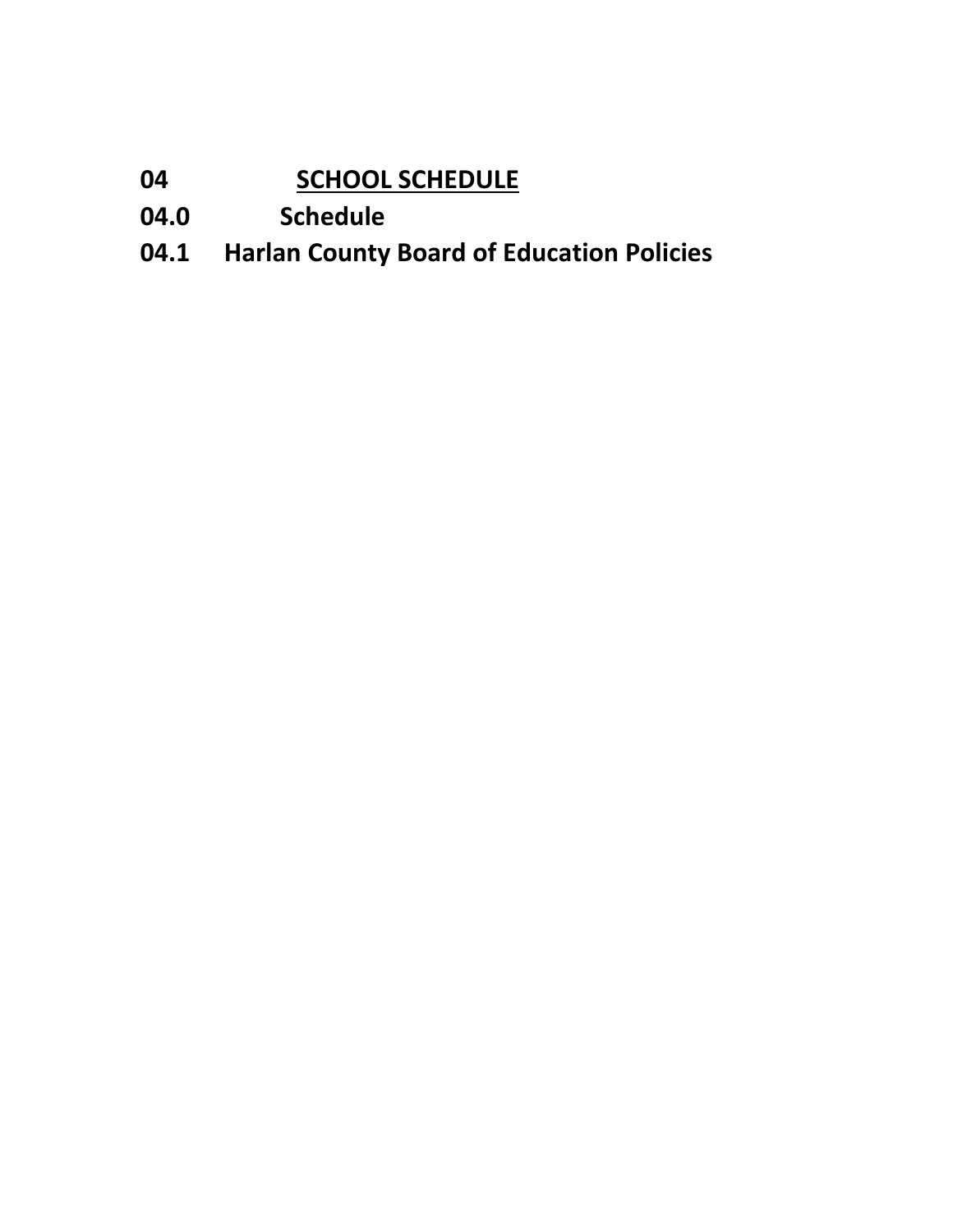### **05 SCHOOL SPACE USE**

# **05.0 School Space**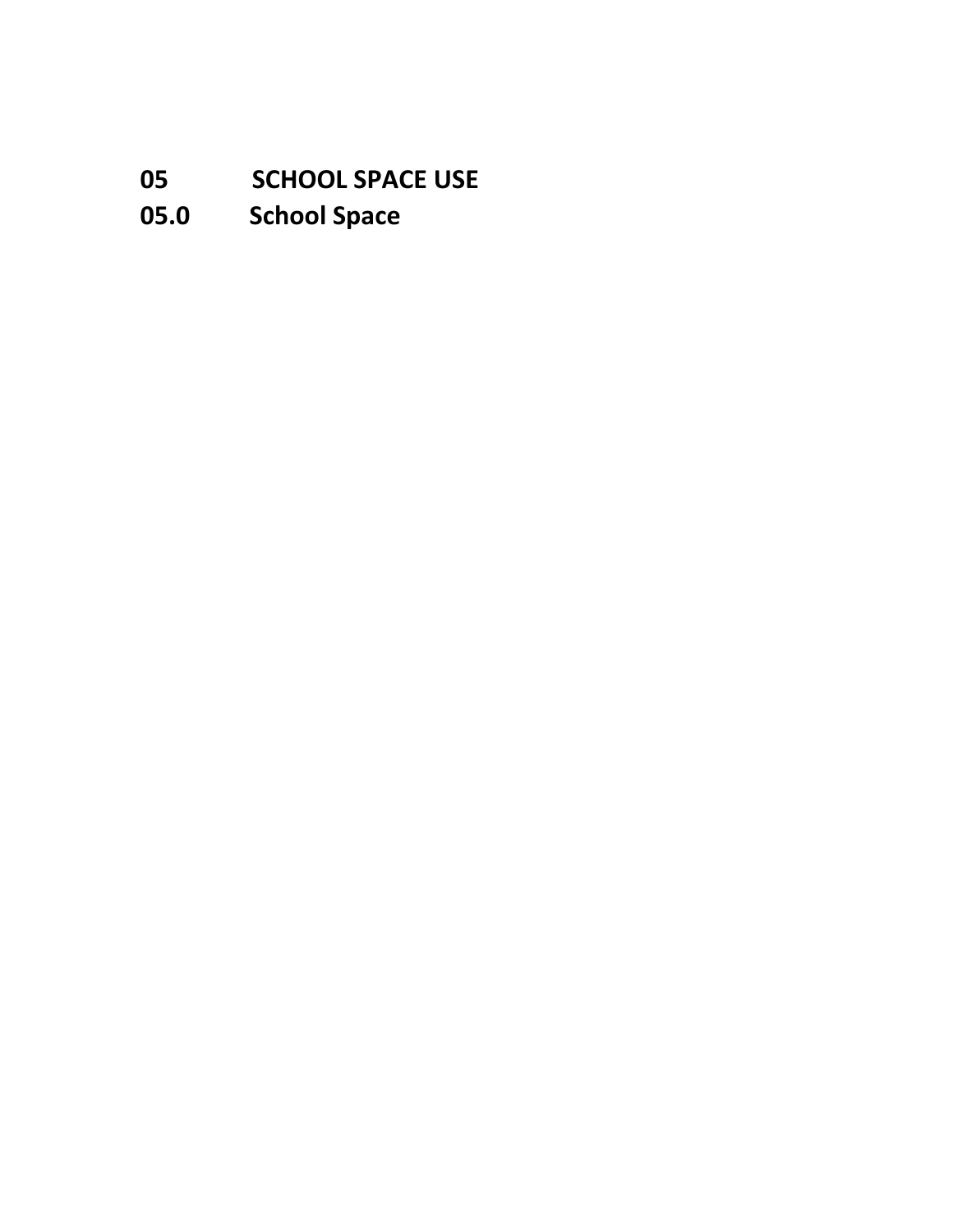### **06 Instructional Practices**

- **06.0 Instructional Practices**
- **06.1 Lesson Plans**
- **06.2 Grade Reports**
- **06.3 Progress Report**
- **06.4 Retention (4 – 8)**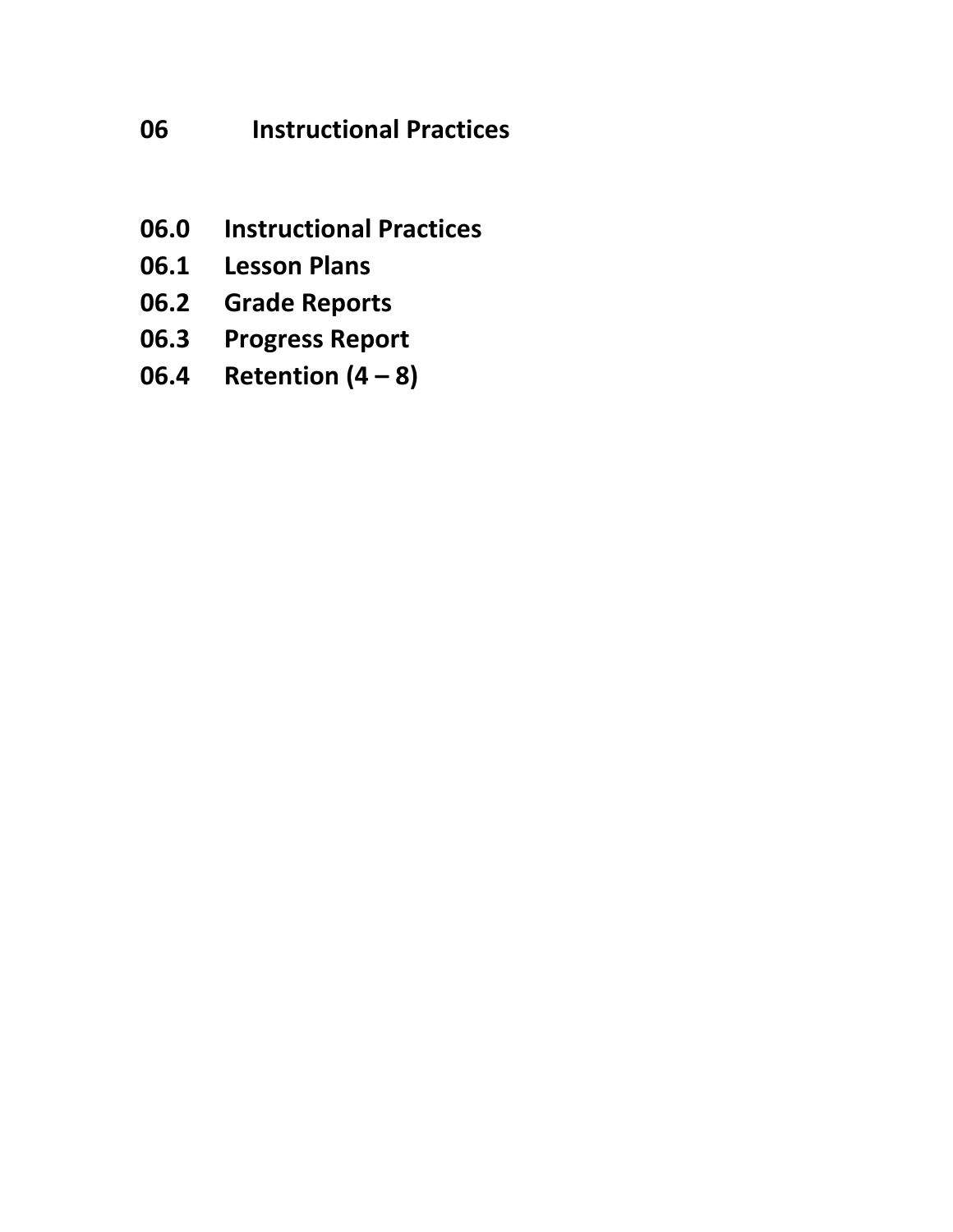#### **07 Discipline and Classroom Management**

- **07.0 Discipline & Acceptable Behavior**
- **07.1 Disrupting the Education Process**
- **07.2 Classroom Discipline Plan K – 3**
- **07.3 Classroom Discipline Plan 4th – 8 th**
- **07.4 Suspension**
- **07.5 Dress Code**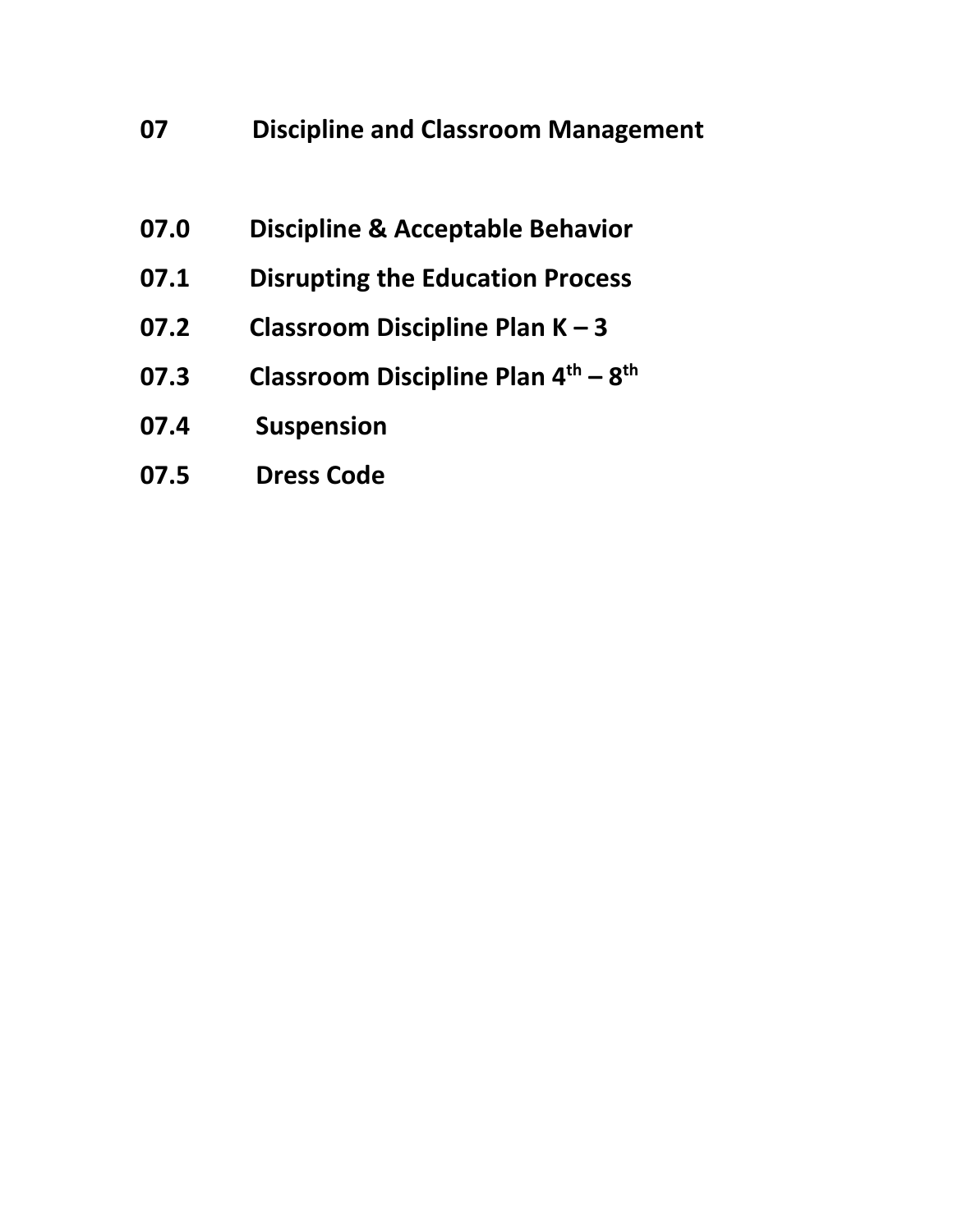### **08 Extracurricular Practices**

- **08.0 Extracurricular Programs**
- **08.1 Athletic Eligibility**
- **08.2 Cheerleaders**
- **08.3 Discipline of Athletes**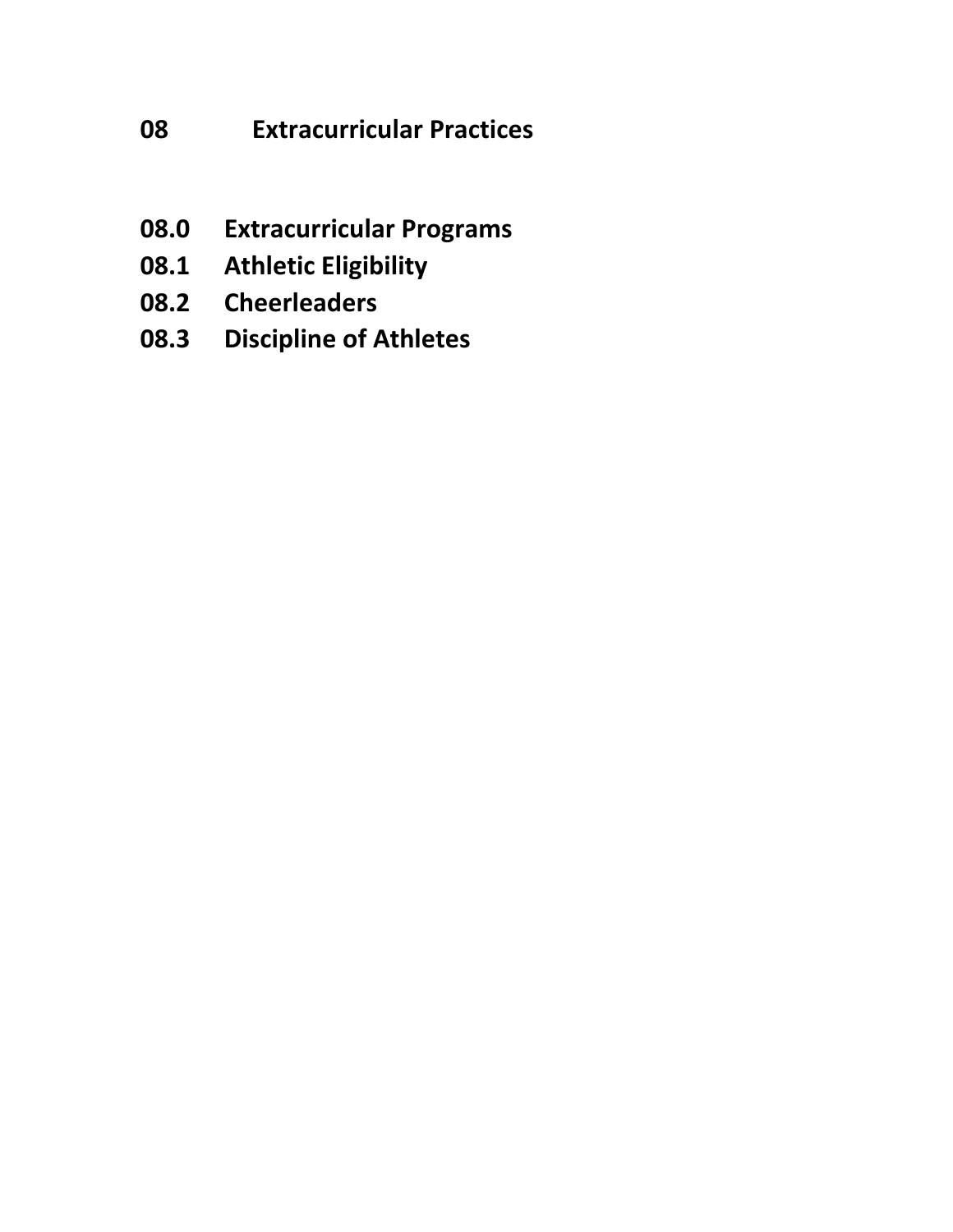# **09 State Standards, Technology Utilization And Program Appraisal**

- **09.0 State Standards**
- **09.1 Technology Utilization**
- **09.2 Wellness**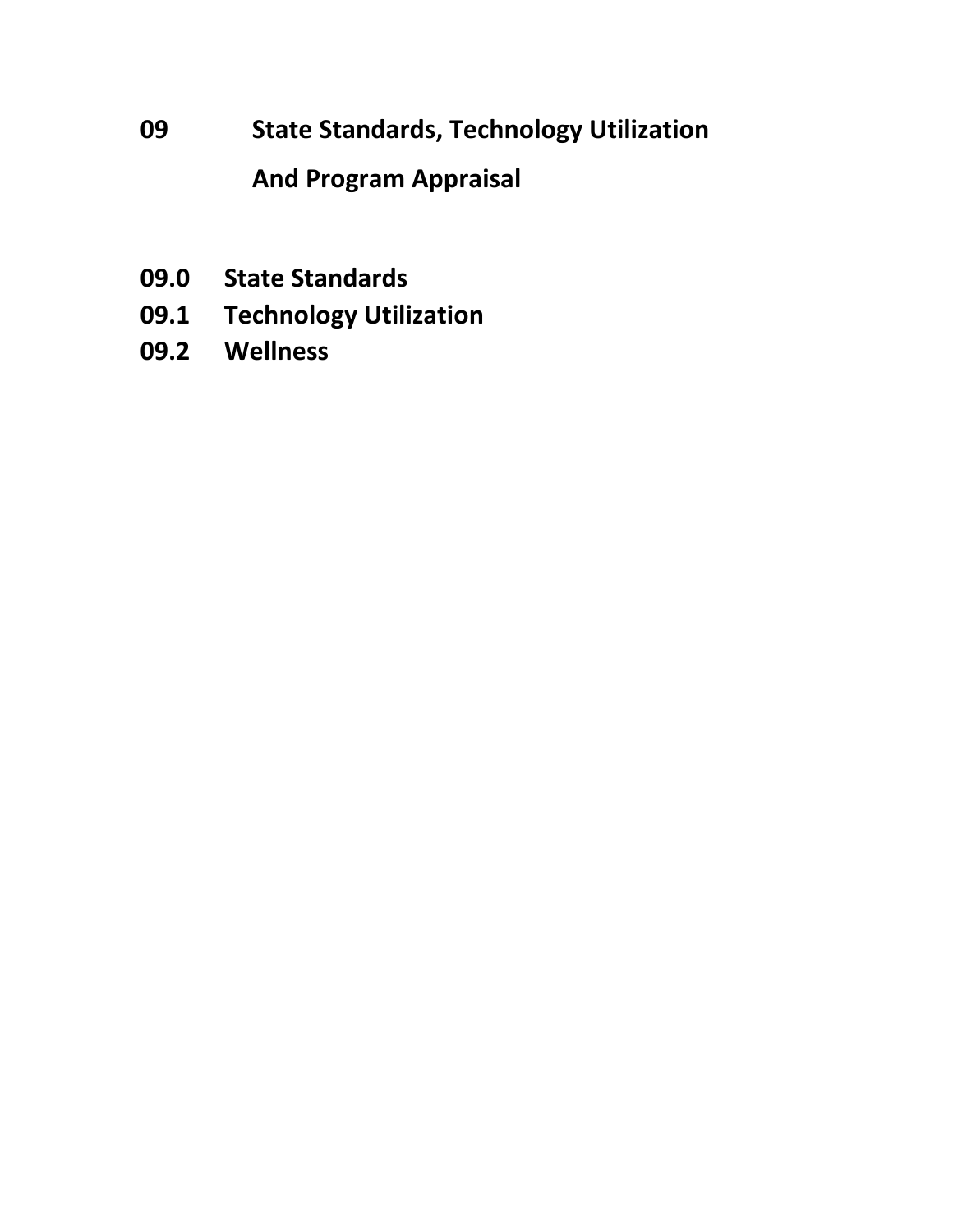# **10 Consultation In Filling Vacancies**

### **10.0 Consultation**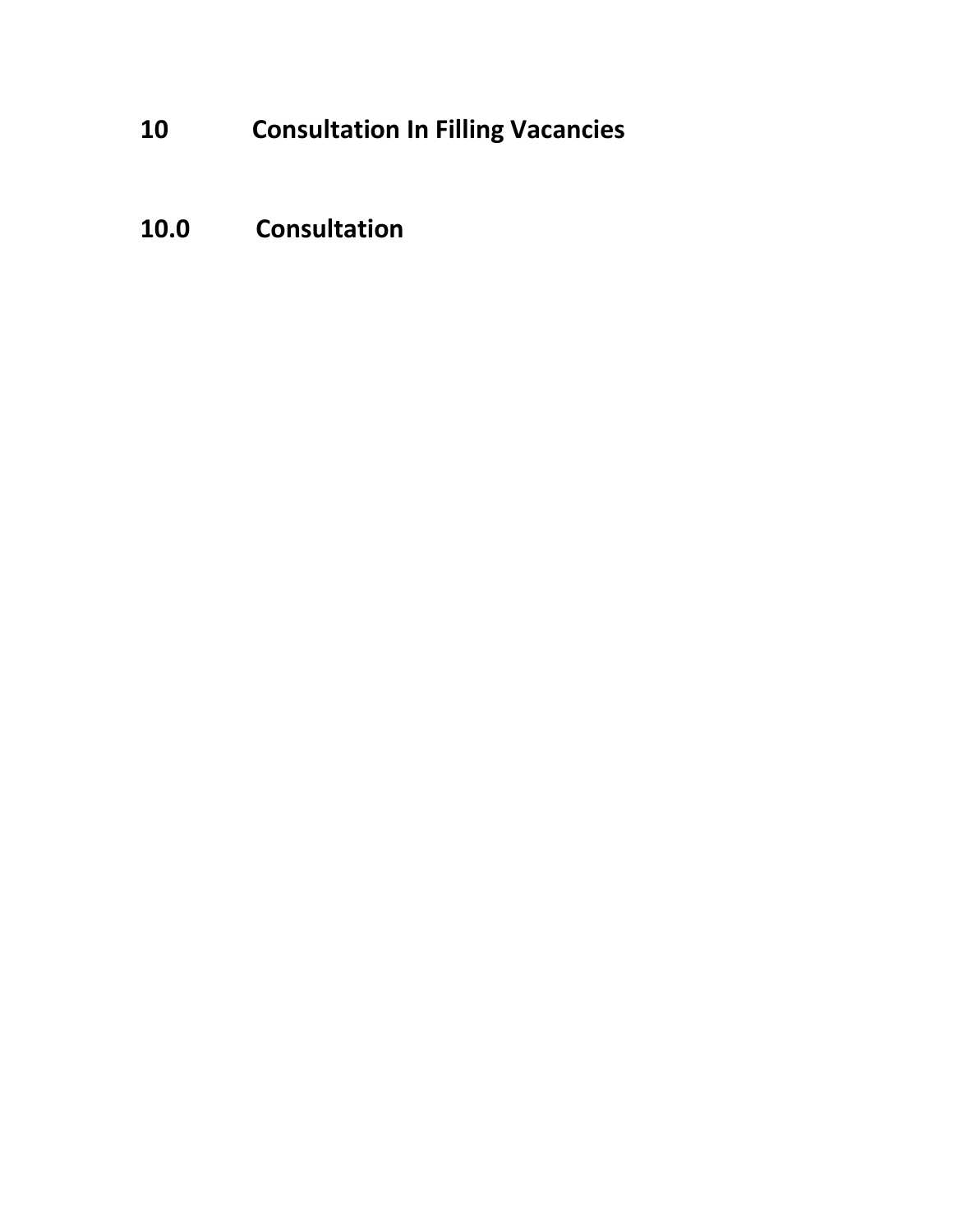### **11 Committee Participation**

- **11.0 Committee Participation**
- **11.1 Budget Committee**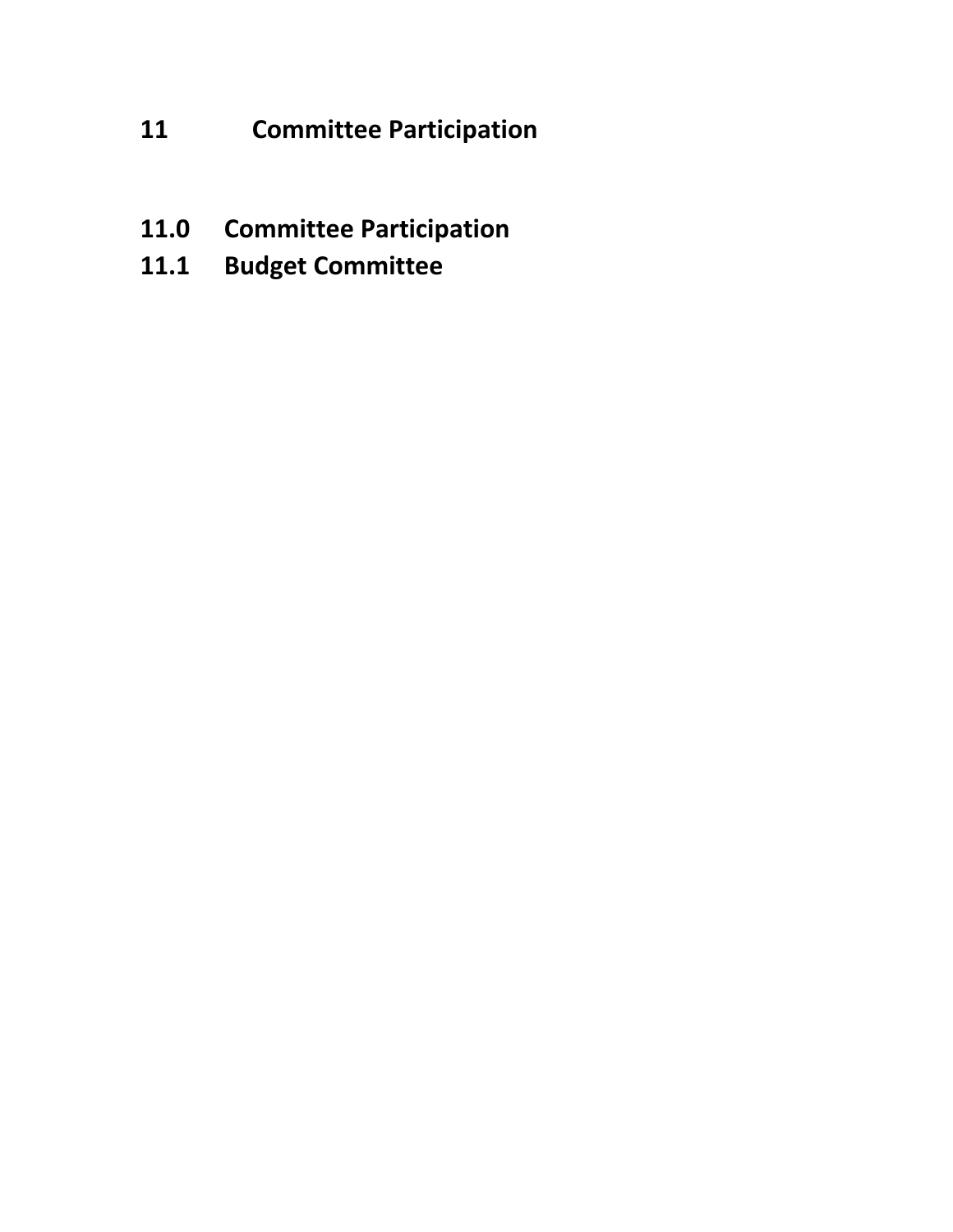# **POLICY #01: CURRICULUM KRS 160.345(2)(i) 1**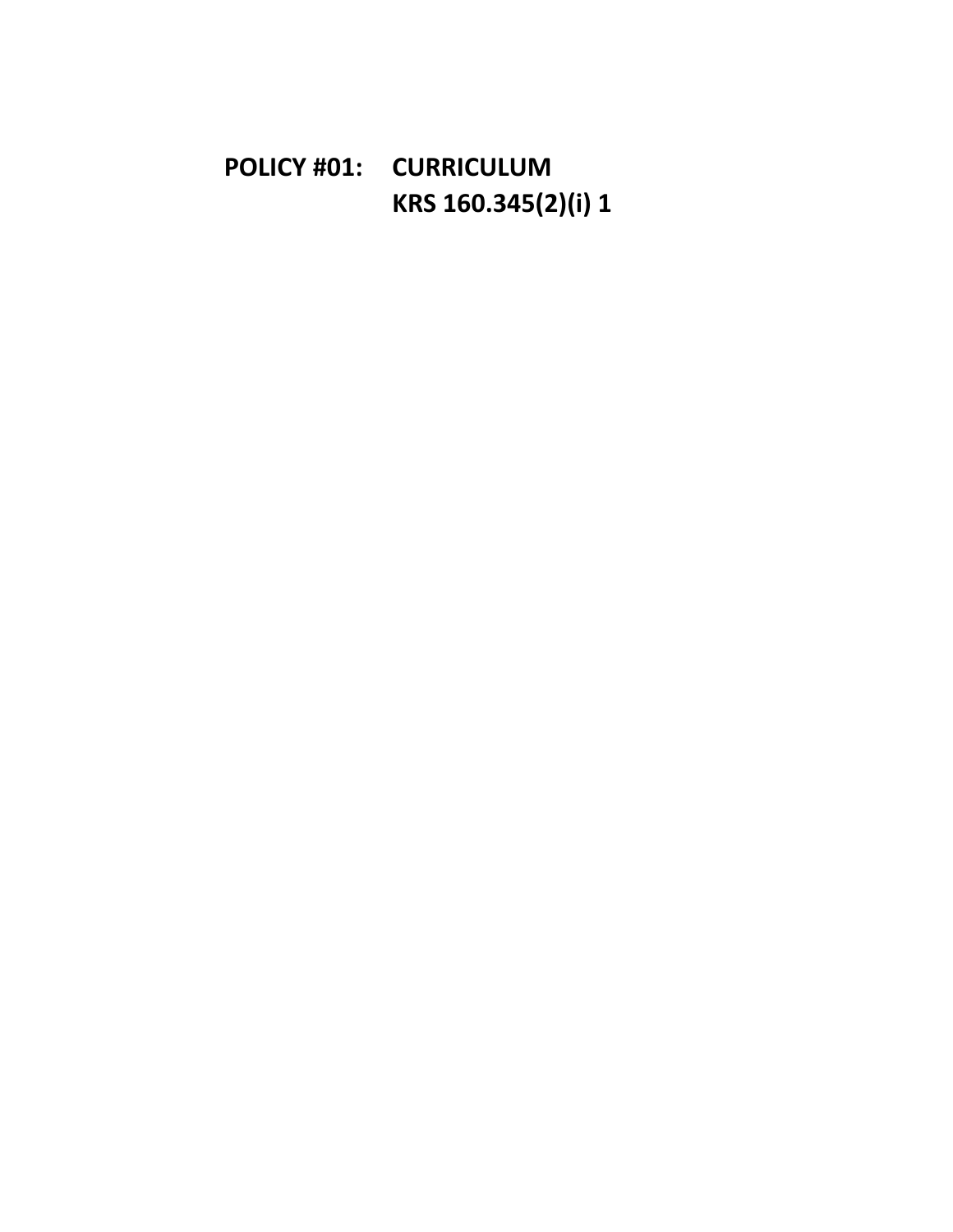### **K – 8 CURRICULUM**

**The school council shall adopt the curriculum of the Harlan County Board of Education as the curriculum that shall be implemented at the school. It is our opinion that this curriculum is aligned with state standards and is appropriate for our instructional needs. Subsequent amendments to the curriculum by the Harlan County Board of Education shall become effective immediately upon approval by the board.** 

**Along with the Harlan County Board of Education's curriculum, Rosspoint will implement other strategies and programs to enhance the curriculum.**

**An overview of the K-8 curriculum follows: (It has been written and explained in the following manner).**

- **. Mission Statement**
- **. Philosophy**
- **. Subjects Taught**
- **. Grade Levels**
- **. Kindergarten Program**
	- **. Curriculum Overview**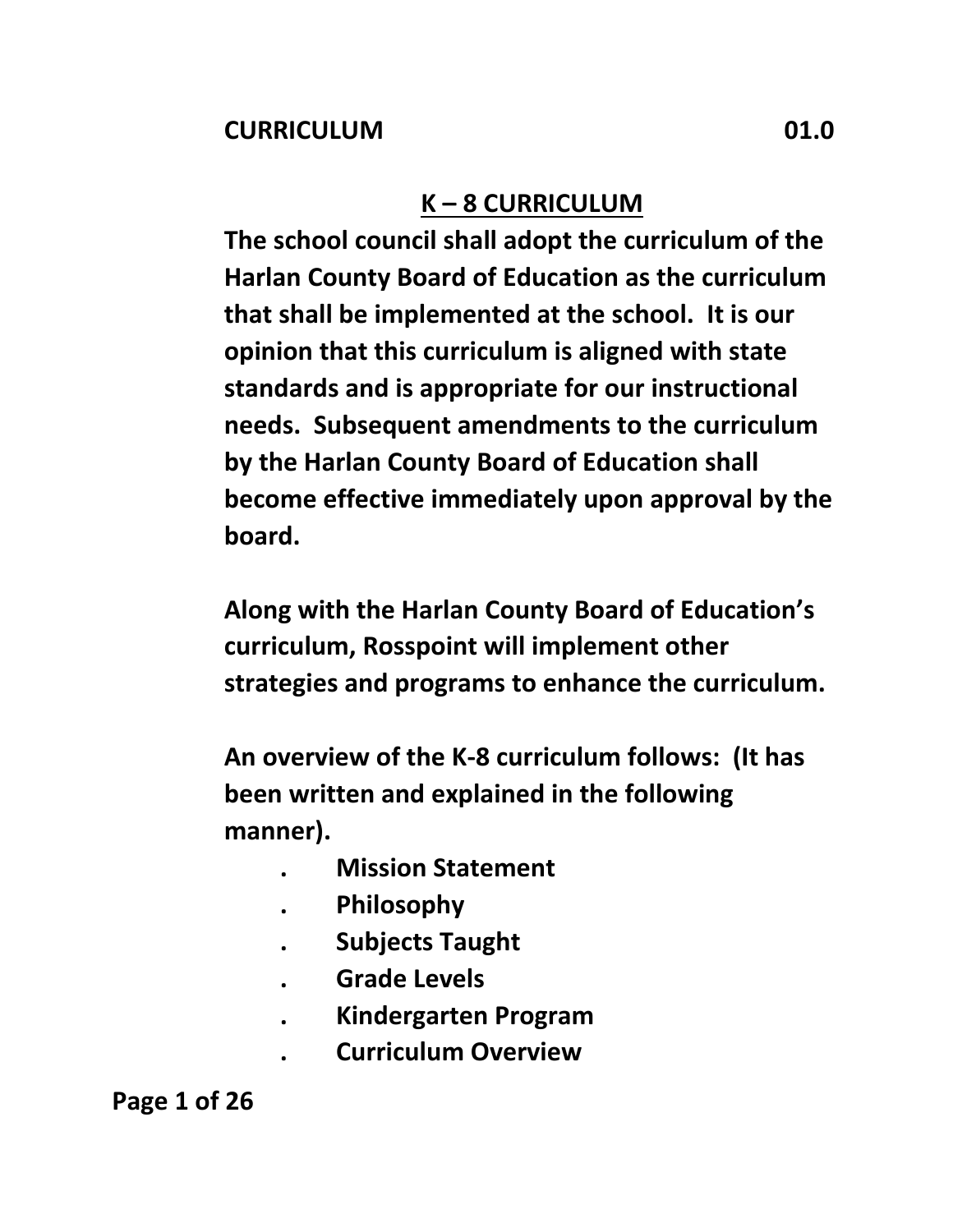# **REACHING**

# **EVERY**

# **STUDENT**

**THE MISSION OF ROSSPOINT ELEMENTARY SCHOOL IS TO ASSIST STUDENTS IN OBTAINING THE KNOWLEDGE, SKILLS AND SELF-DISCIPLINE TO BECOME PRODUCTIVE INDIVIDUALS IN SOCIETY, TO FOSTER A LEARNING AND TO PROMOTE CREATIVITY AND SELF-DIRECTION IN ALL STUDENTS.**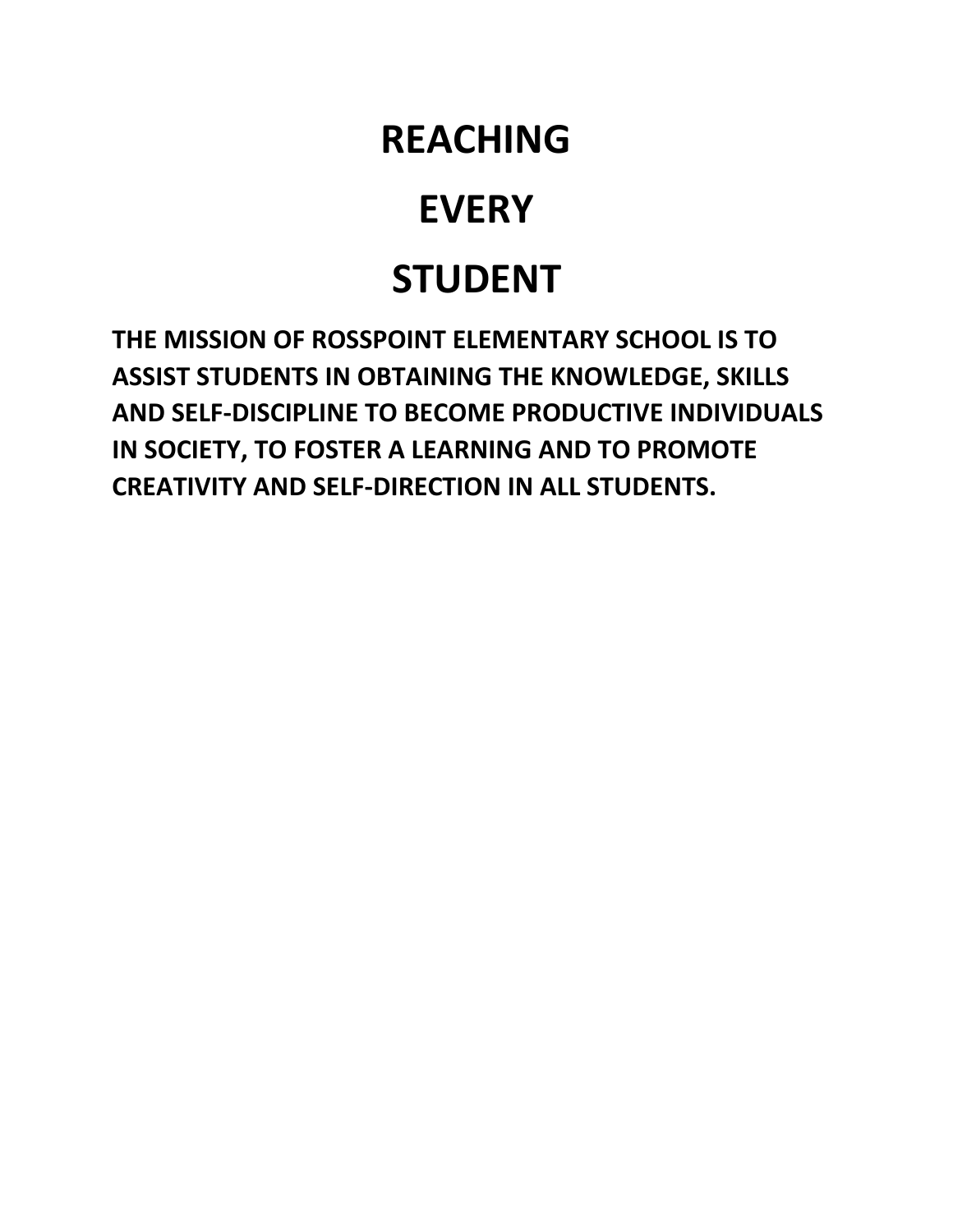#### **PHILOSOPHY**

**We believe that students should be actively involved in learning through hands-on experiences and interaction with their environment. Students should proceed at their own rate of learning, and learn from each other through peer interaction. We believe children should become intrinsically motivated to accept responsibility for their learning and their behavior. To accomplish this, the students should be provided with an enriched environment in which they interact. In addition, parents are morally responsible for their child's welfare and development.**

**W the staff at Rosspoint Elementary School believe these are our guiding thoughts:** *All children are capable of learning, and they*

- **possess a curiosity and desire to learn,**
- **learn at different rates and levels,**
- **demonstrate learning in various ways,**
- **learn by participation and involvement,**
- **experience high achievement through positive reinforcement,**
- **possess a responsibility for their learning.**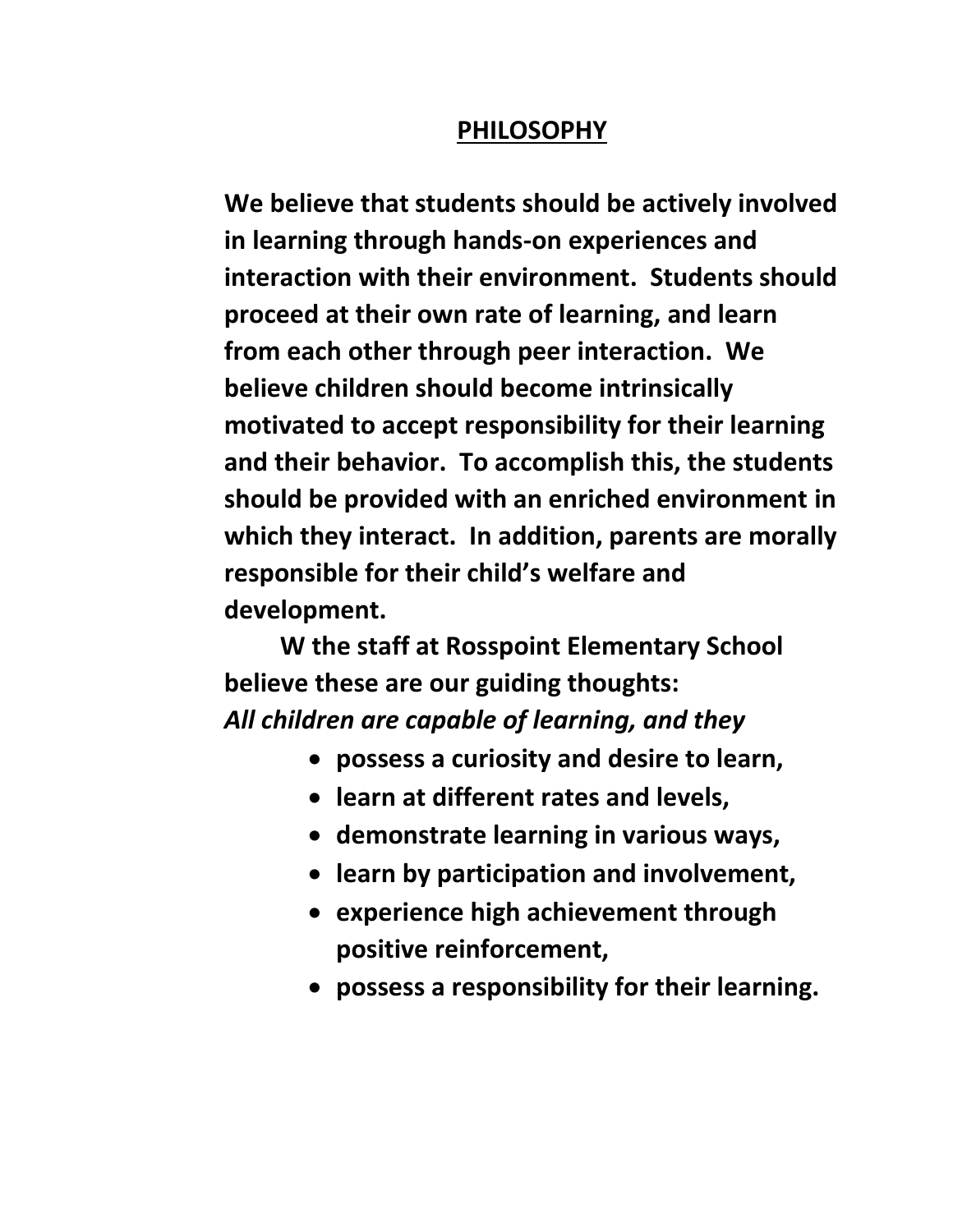#### *Our school is for students, and will*

- *expect each child to strive for a higher level of achievement,*
- *provide instruction to achieve student success,*
- *strive to become a liaison between home and community,*
- *insure a safe and positive environment,*
- *provide opportunities to explore and grow.*

#### *Effective instruction stimulates learning, and*

- **addresses valued outcomes,**
- **expects success,**
- **employs a variety of techniques to produce learning,**
- **aligns curriculum, instruction and assessment,**
- **incorporates curriculum with real-life experiences,**
- **encourages a solid foundation on which to grow, and become responsible, caring and productive learners.**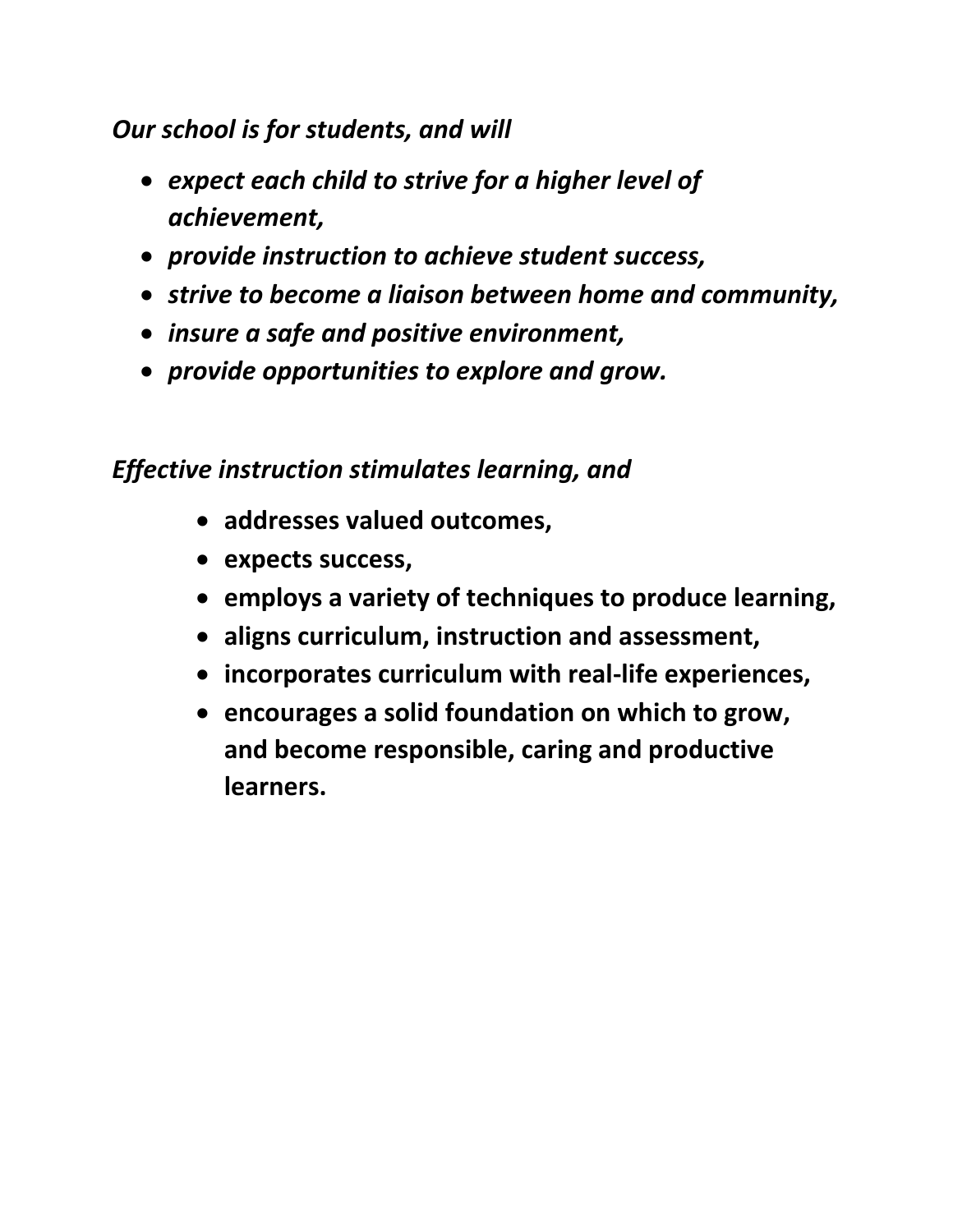#### **SUBJECTS TAUGHT**

**The elementary school curriculum shall be taught in accordance with regulations and rules of the Kentucky Department of Education.**

**The program shall include:**

- **l. Language Arts – i.e., reading writing, speaking, listening and spelling**
- **2. Library research reference skills and technology**
- **3. Mathematics**
- **4. Science**
- **5. Social Studies – i.e., history, geography, and civics**
- **6. Physical Education**
- **7. Health**
- **8. Music**
- **9. Arts and Humanities**
- **10. Practical Living and Vocational Studies**
- **11. All mandated programs incorporated as described herein.**

**All Rosspoint Elementary School pupils shall receive organized physical education instruction.**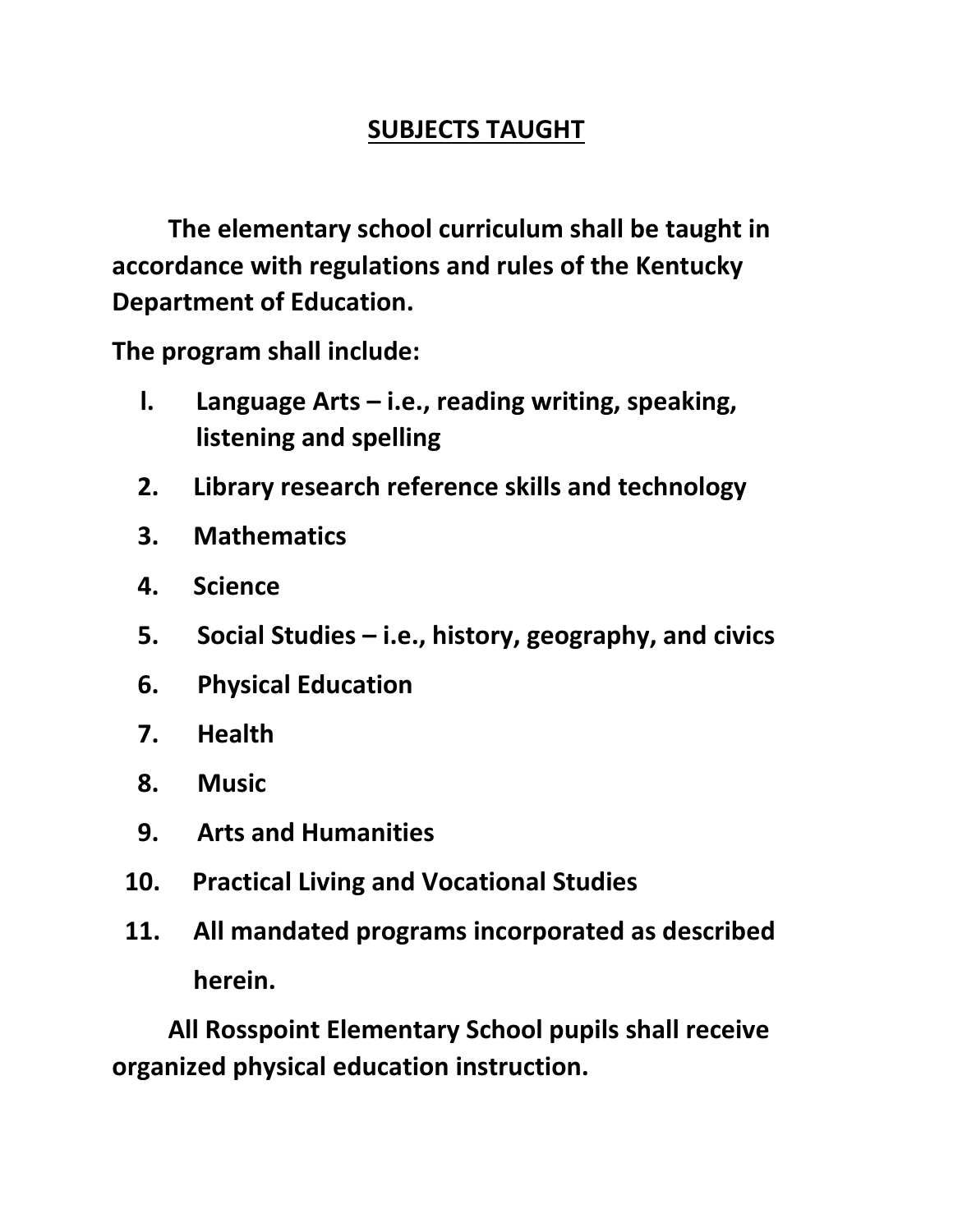**If a student's physical condition or religious convictions prohibit participation in the physical education class, the principal may exempt the student from the class.**

**The program's instructional practices should include:**

- **1. Basketball**
- **2. Volleyball**
- **3. Aerobic Exercises**
- **4. Square Dancing**
- **5. Arts & Humanities Activities**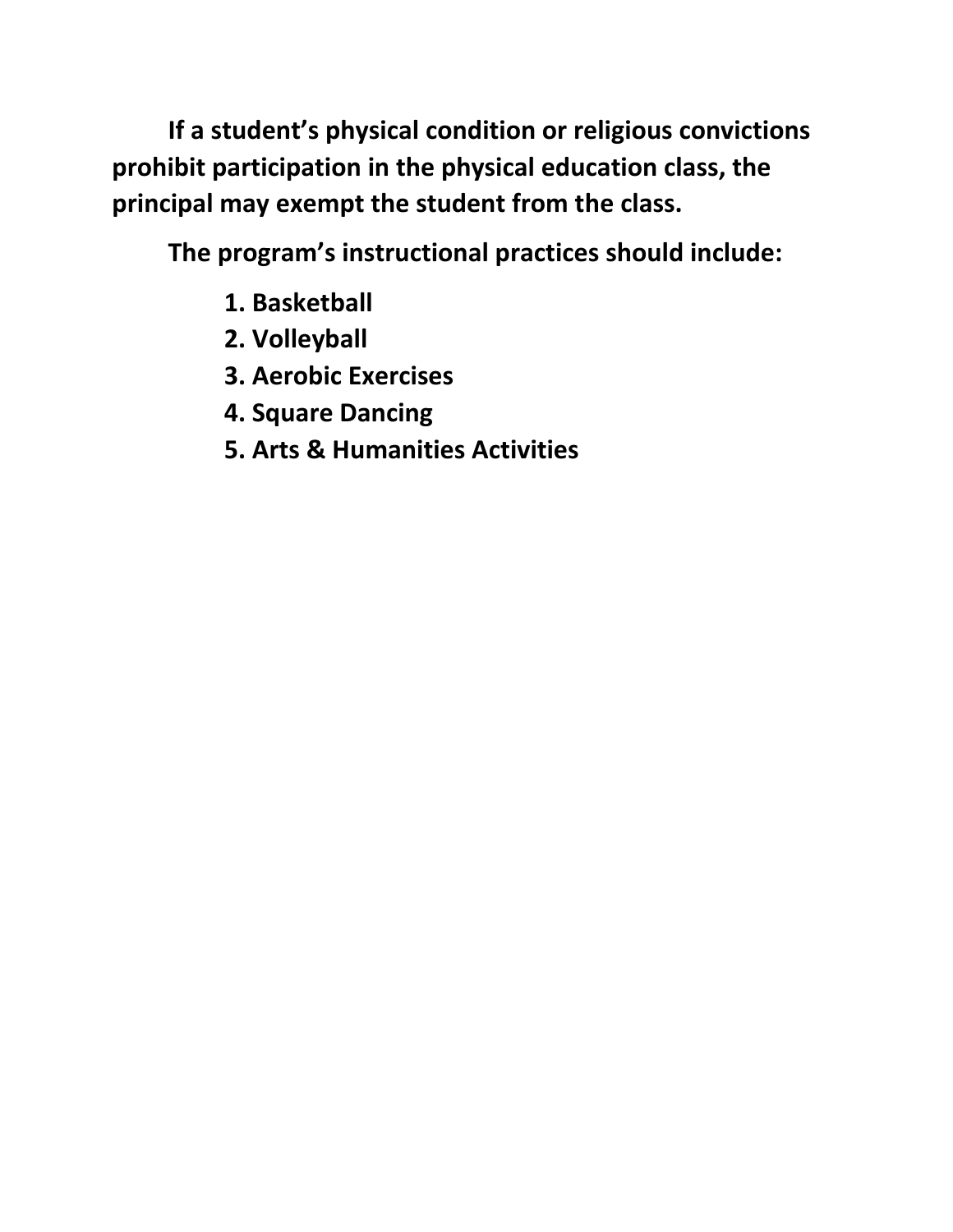**CURRICULUM Category: Grade Levels**

**The professional staff shall consult and utilize the curriculum, which details the projected, acquired skills of students by grade level.**

**Listed below explains the breakdown of grades.**

**Grade K – 1 P1 – P4 Self-Contained Grades 2 & 3 Team Teaching Grade 4 – 8 Departmentalized**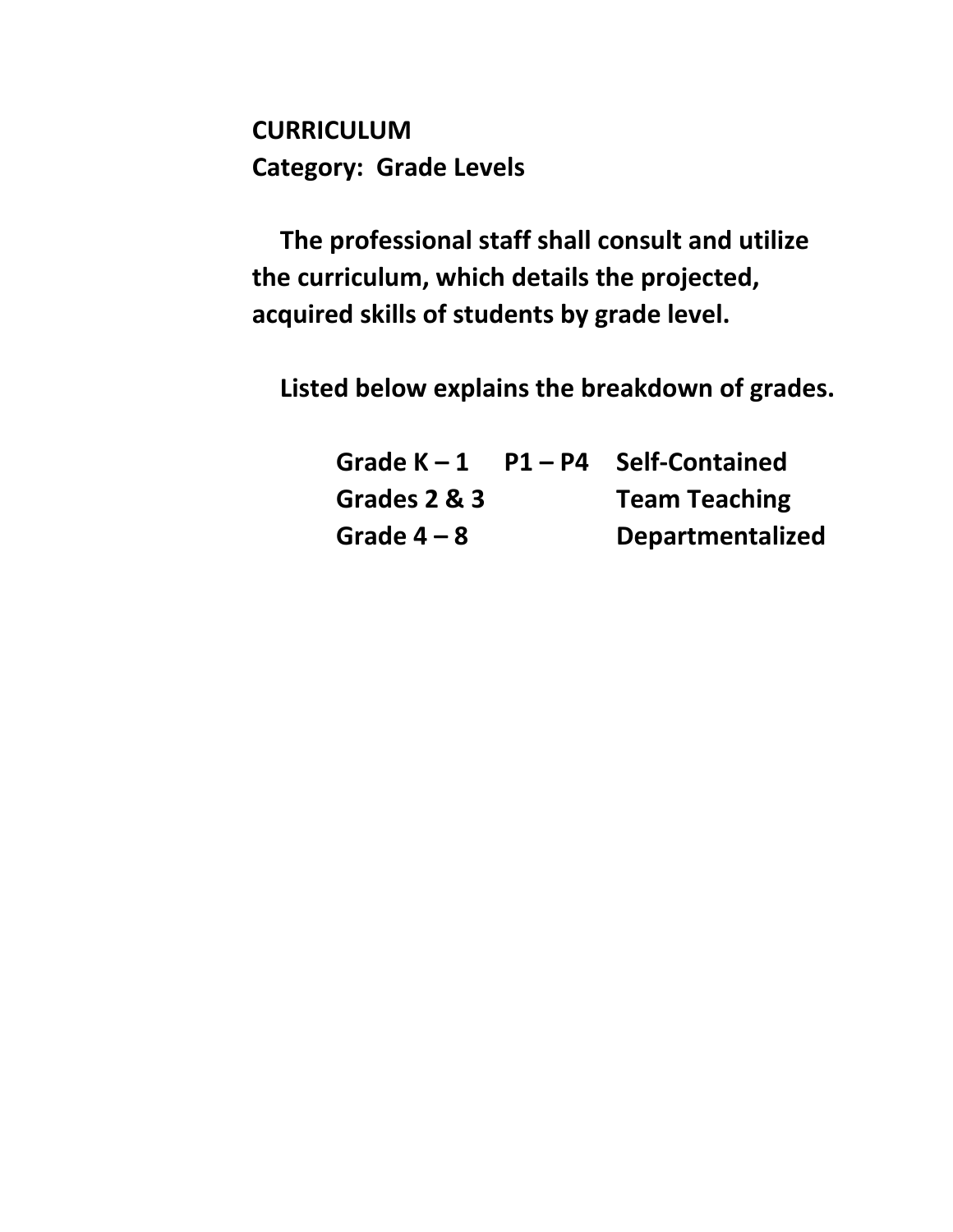#### **KINDERGARTEN PROGRAM**

**The kindergarten program shall provide opportunities for each child to attain the competencies to master the essential skills necessary to function in each basic skills area.**

- **1. Social Living**
- **2. Physical Development**
- **3. Emotional Growth**
- **4. Creative Expression**
- **5. Primary Curriculum**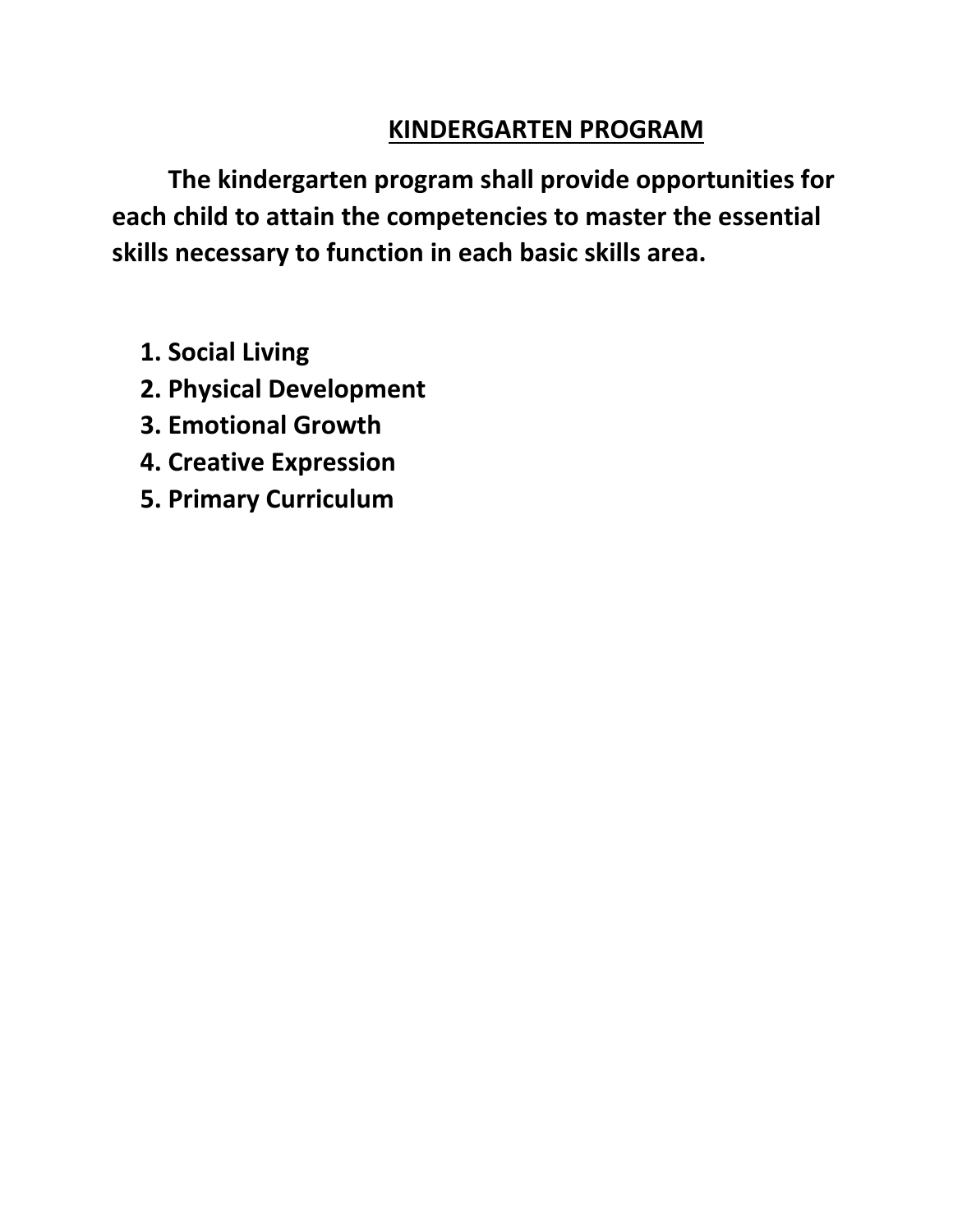#### **K – 8 CURRICULUM**

**The school council shall adopt the curriculum of the Harlan County Board of Education as the curriculum that shall be implemented at the school. It is our opinion that this curriculum is aligned with state standards and is appropriate for our instructional needs. Subsequent amendments to the curriculum by the Harlan County Board of Education shall become effective immediately upon approval by the board.**

**Along with the Harlan County Board of Education's curriculum, Rosspoint will implement other strategies and programs to enhance the curriculum.**

**An overview of the K – 8 curriculum follows: (It has been written and explained in the following manner).**

- **Mission Statement**
- **Philosophy**
- **New Common Core Standards in reading, math, science and social studies as they become available.**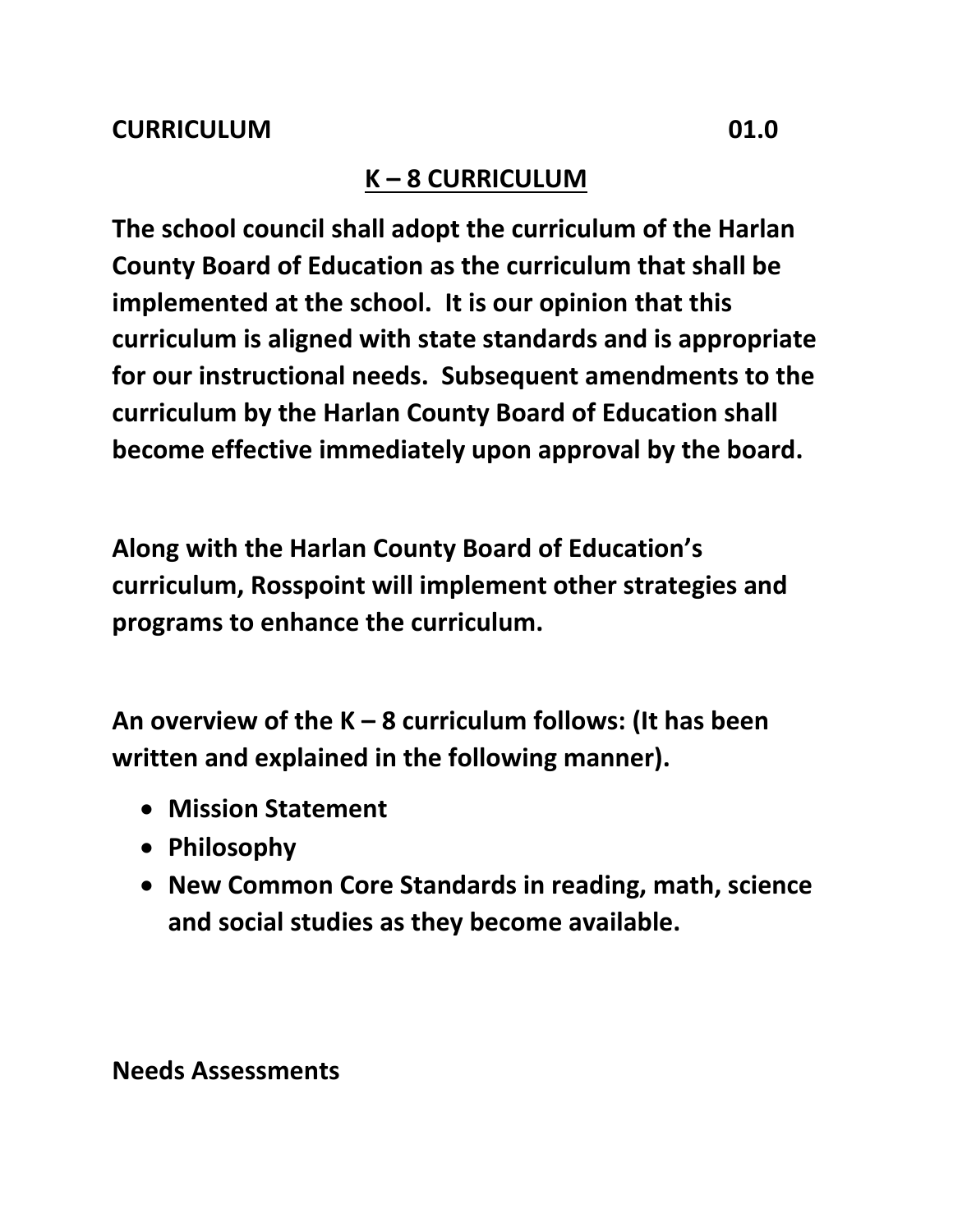- **RTI**
- **Brigance**
- **TELL Survey**
- **STAR Reading**
- **STAR Math**

**Report Cards**

- **1 Report Card per 9 Weeks**
- **Midterms**
- **Parent Portal**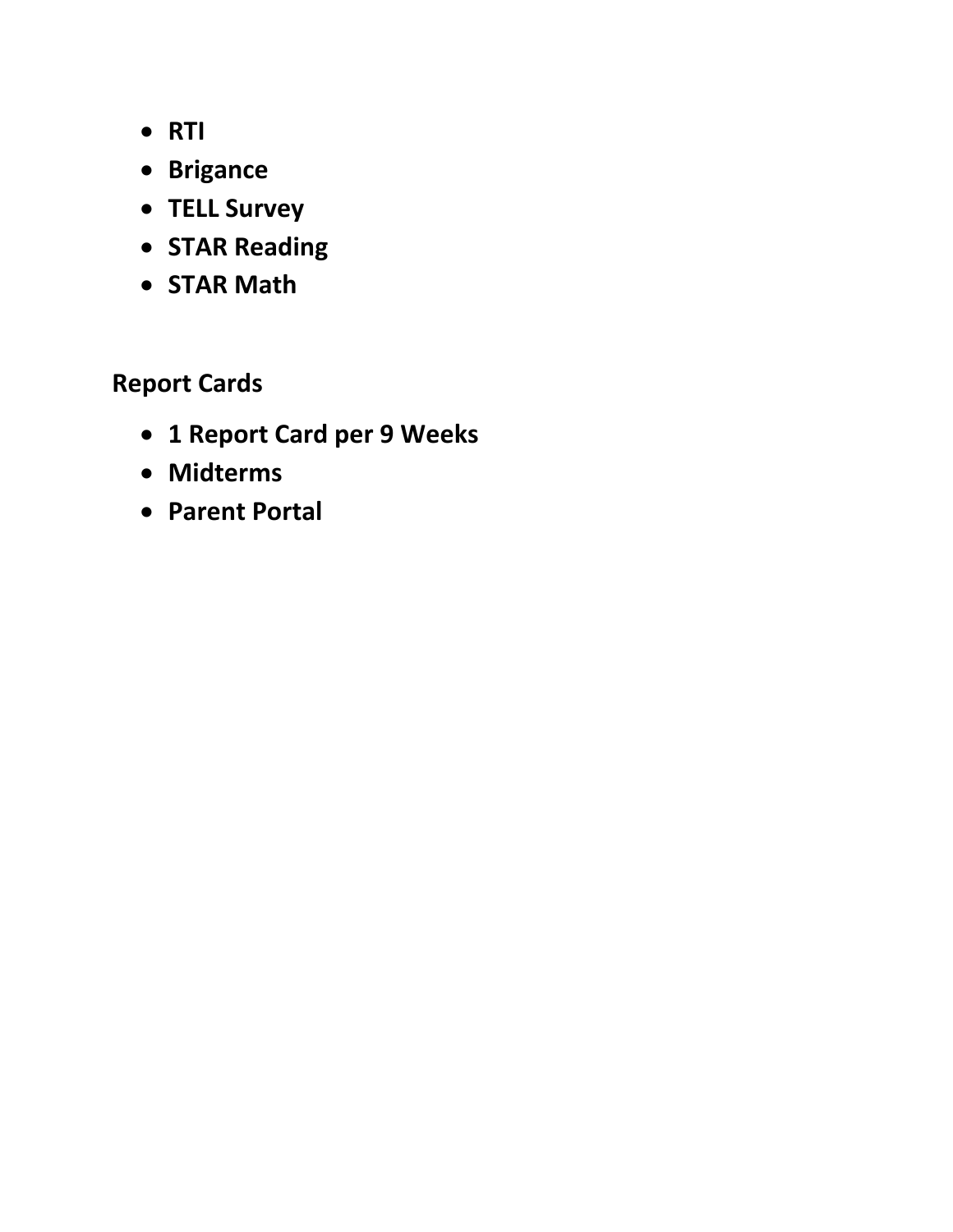#### **SPECIAL NEEDS STUDENT**

#### **CURRICULUM 01.1**

**An educational program shall be provided for exceptional children.**

**Transportation shall be provided as to specific need and consistent with state and/or federal regulations.**

**Handicapped Students**

- **1. Communication Disorders of Speech/Language**
- **2. Communication Disorders/impaired Hearing**
- **3. Physically Handicapped and other Health Impaired**
- **4. Emotionally Disturbed/Behavior Disorders**
- **5. Specific Learning Disabilities**
- **6. Educable Mentally Handicapped**
- **7. Trainable Mentally Handicapped**
- **8. Severely/Profoundly Handicapped**
- **9. Multiple Handicapped 10.Visually Handicapped**

**Variation in numbers depends on population of need within the school at any given time.**

**A plan to accurately identify children who display and/or test a need for special education and related services is in place at this time.**

**Page 1 of 2**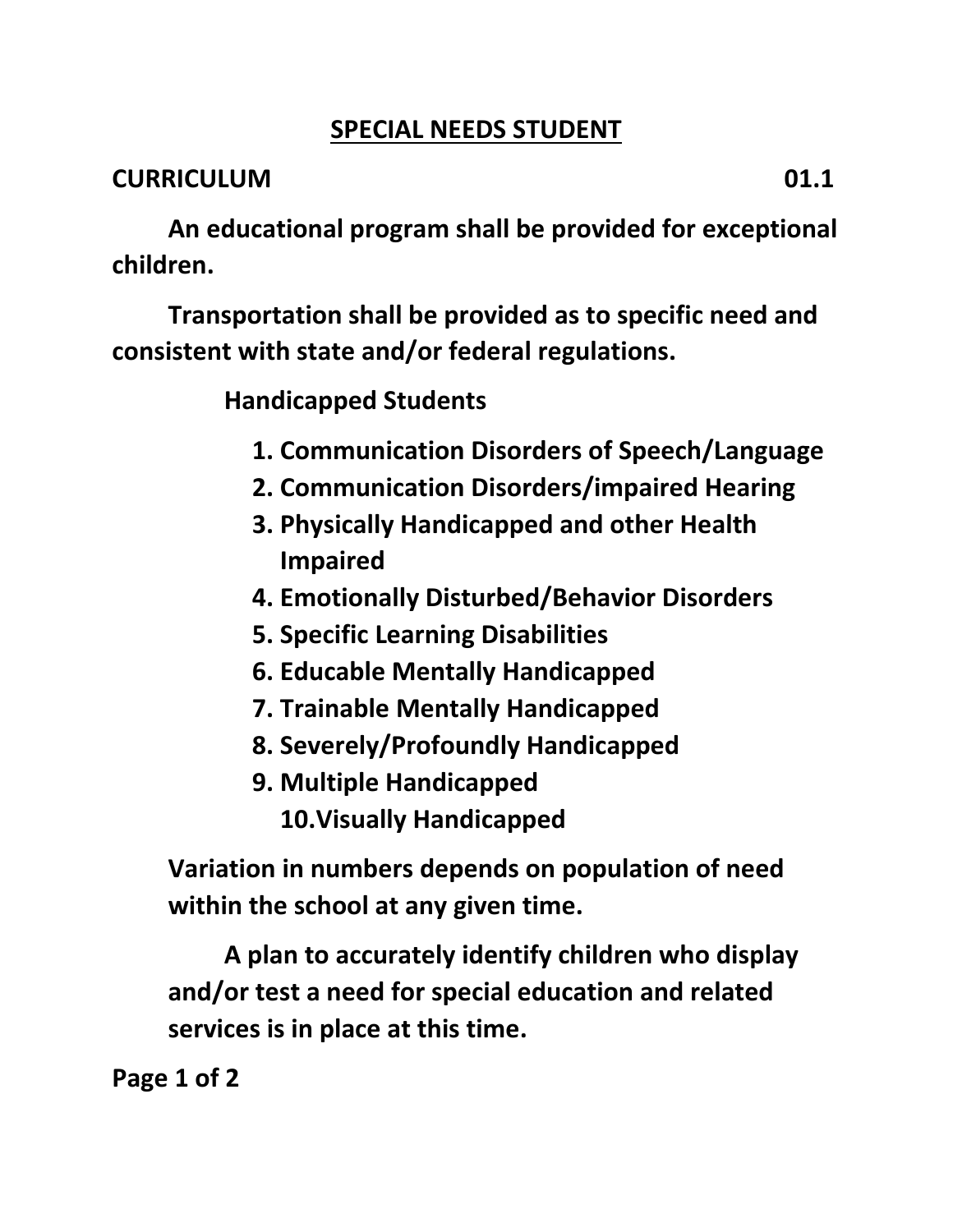**Resource teachers will be used more and more in collaboration with the regular classroom teacher within the classroom. When students are pulled from the classroom they are to work on the same items that the regular classroom is working on.**

**Monitoring shall be done on the local level.**

Page 2 of 2 **Adopted/ Amended 01/01 Reviewed 8/15/13 & January 2017**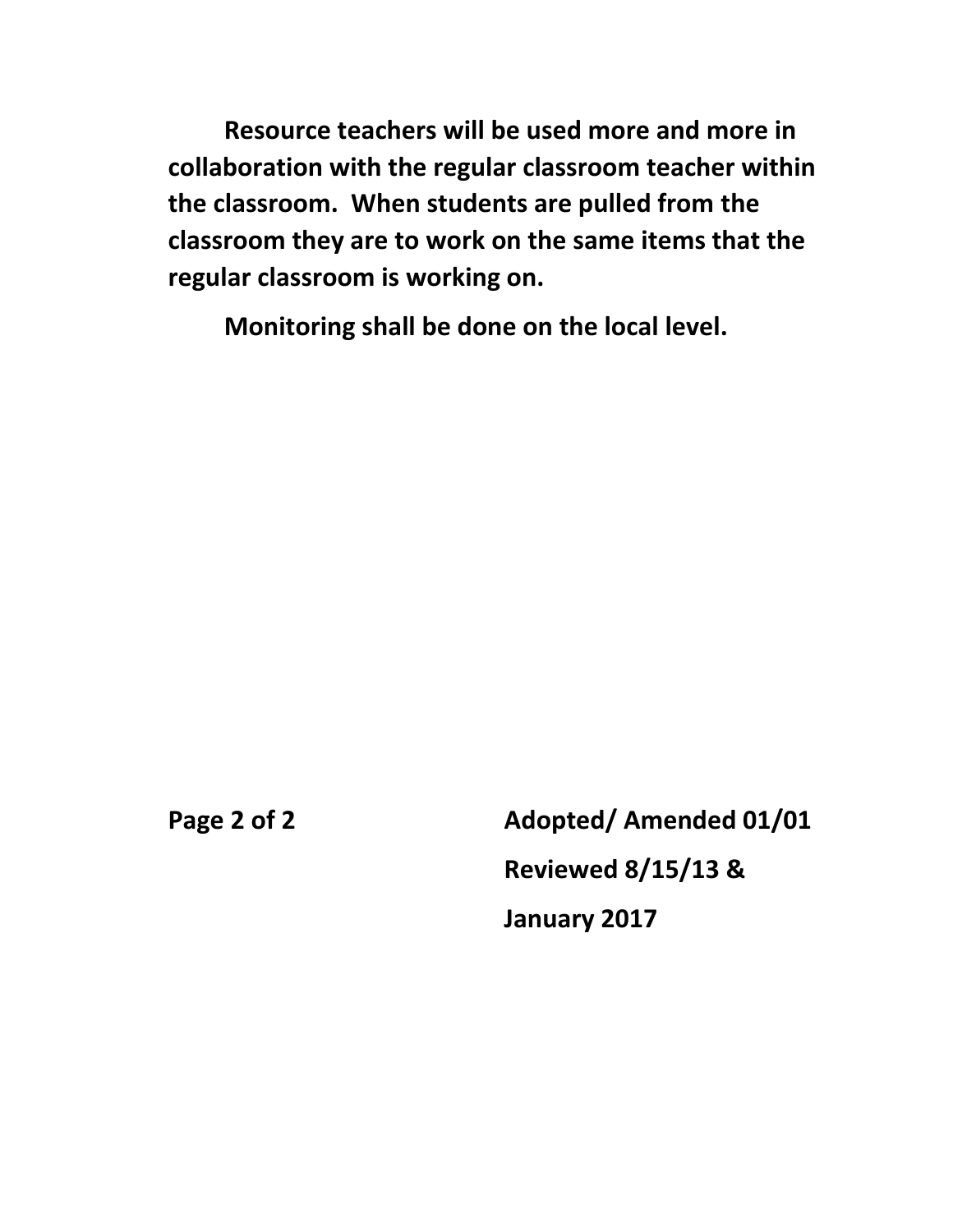#### **GIFTED AND TALENTED**

**Curriculum 01.2**

**The gifted and talented students represent a group of pupils whose learning styles and thinking dimensions demand experiences which are outside the educational main stream. The program shall provide multidimensional and appropriate learning experiences and an environment which addresses the academic, psychological, and social needs of these students.** 

**The gifted students will be given a standard test that is used countywide.**

**Page 1 of 1 Adopted/Amended 12/09/03 Reviewed 0/15/13 & January 2017**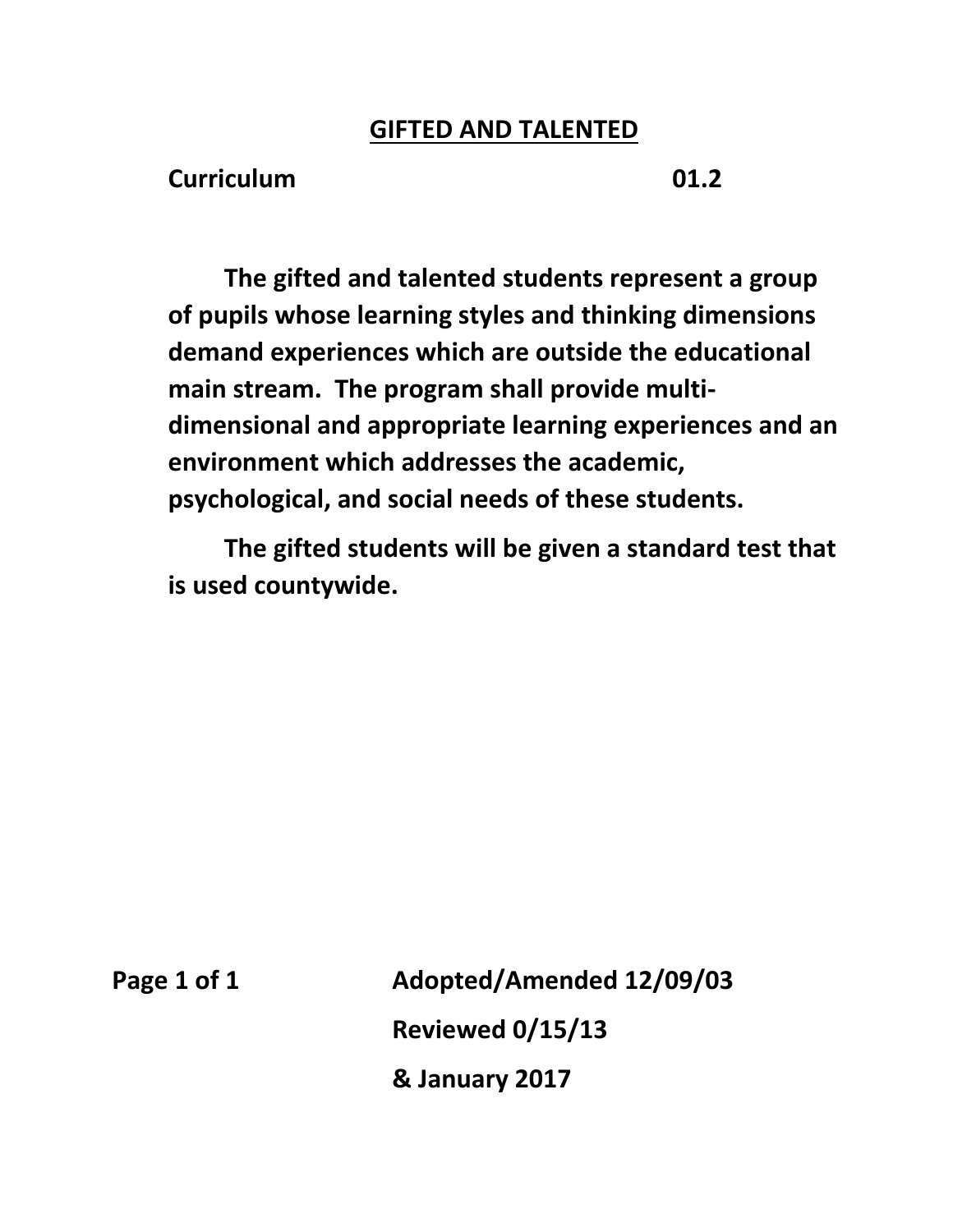#### **VOCATIONAL EDUCATION**

**Curriculum 01.3**

**Vocational Education has been addressed by utilizing Resource people, field trips to observe these occupations, and by students doing research on occupations that interest them.**

**One day each year will be set-aside for Career Day. People from all walks of life will be invited to our school to show or explain their trade or professional job. This shall involve all students K – 8.**

**The staff is encouraged to visit various businesses and public service jobs in our county with their classes.**

**Page 1 of 1 Adopted/Amended 01/01 Reviewed 08/15/13 & January 2017**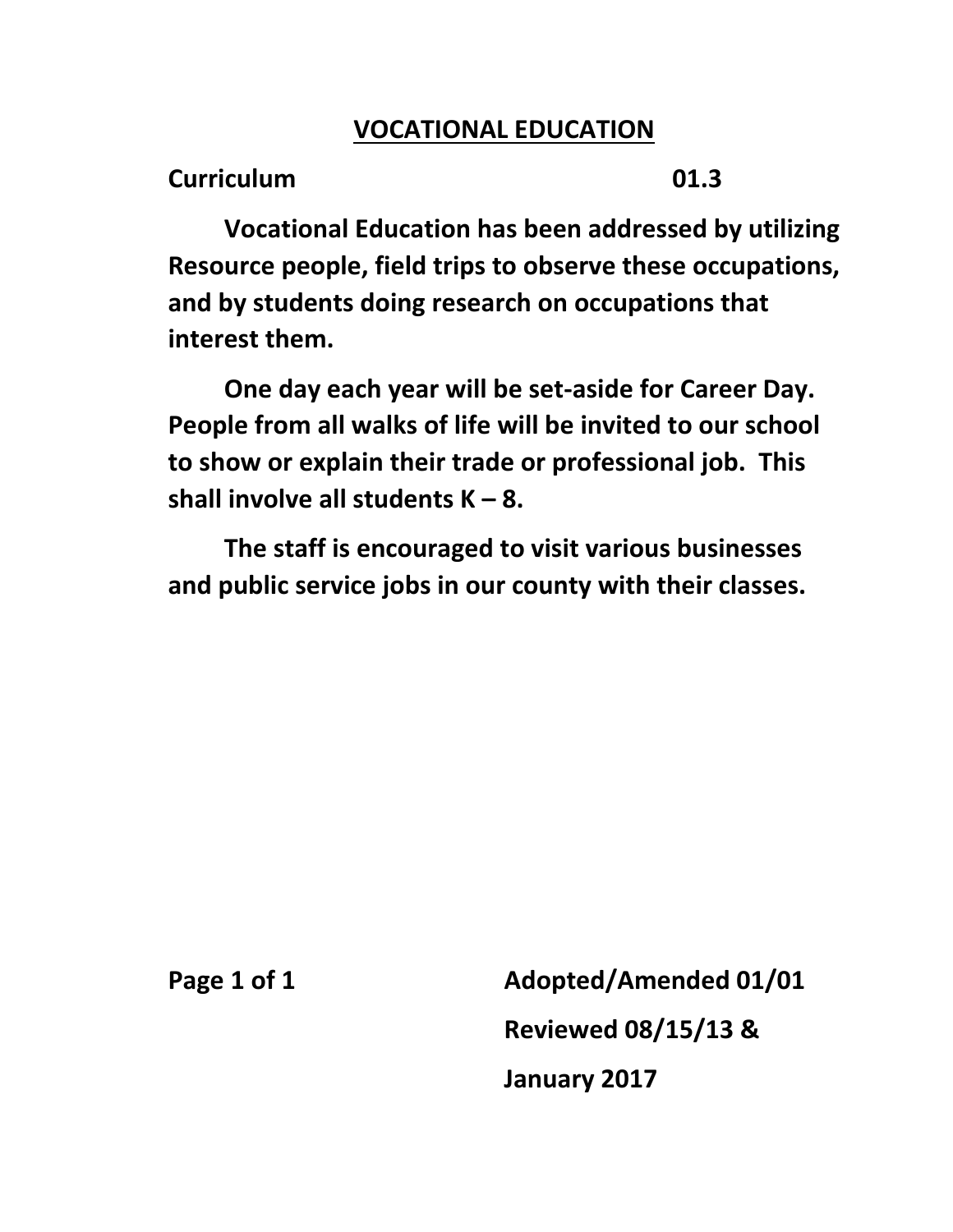#### **HOMEWORK EXPLANATION**

#### **Curriculum 01.4**

**1. Purpose**

**This policy on assignment of homework to students has been developed to establish responsibilities and guidelines for minimum standards for the assignment, evaluation, and monitoring of homework assignments.**

**2. Definition:**

**Homework is defined as assignments to be completed outside the classroom to reinforce class instruction, increase understanding and retention, transfer and extend classroom instruction, prepare for class discussion, and provide curriculum enrichment opportunities.**

**Page 1 of 4**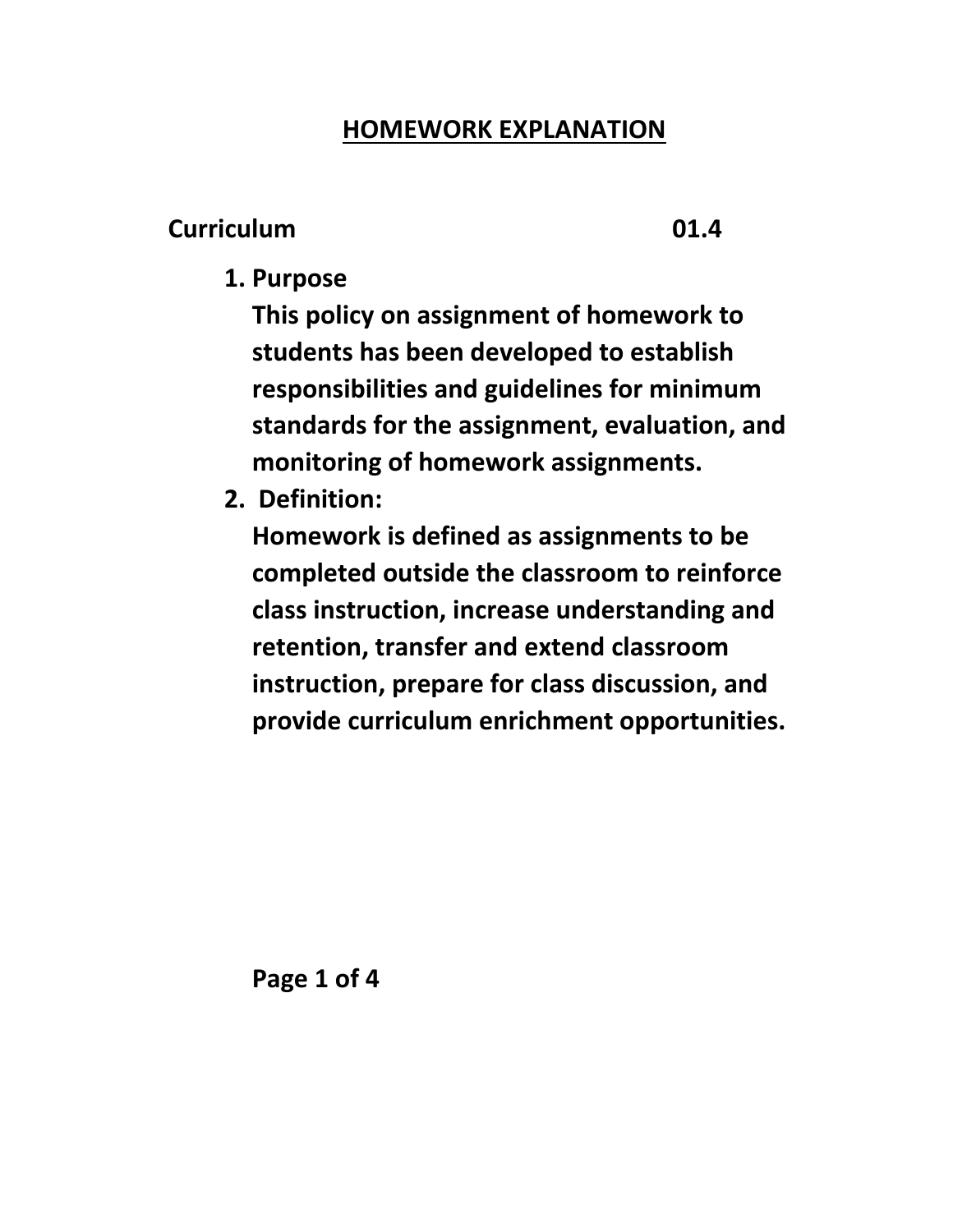**3. Commitment:**

**The development of study skills must be an integral part of Rosspoint Elementary School's educational policies. Rosspoint Elementary strongly supports the philosophy that homework is necessary adjunct to school life, which serves different purposes according to the student's grade level. The assignment of academically appropriate homework is an extension of classroom instruction and supports the teacher's instructional objectives. It is the Rosspoint Elementary School's policy that homework will be assigned to students at Rosspoint Elementary School in accordance with their individual needs and abilities and in support of the learning objectives of the particular curricular area.**

**It should be recognized that not all homework needs to take the form of written assignments. Some homework, especially in the primary program, should involve students in reading to their parents and vice versa or in taking part in cultural and creative activities.**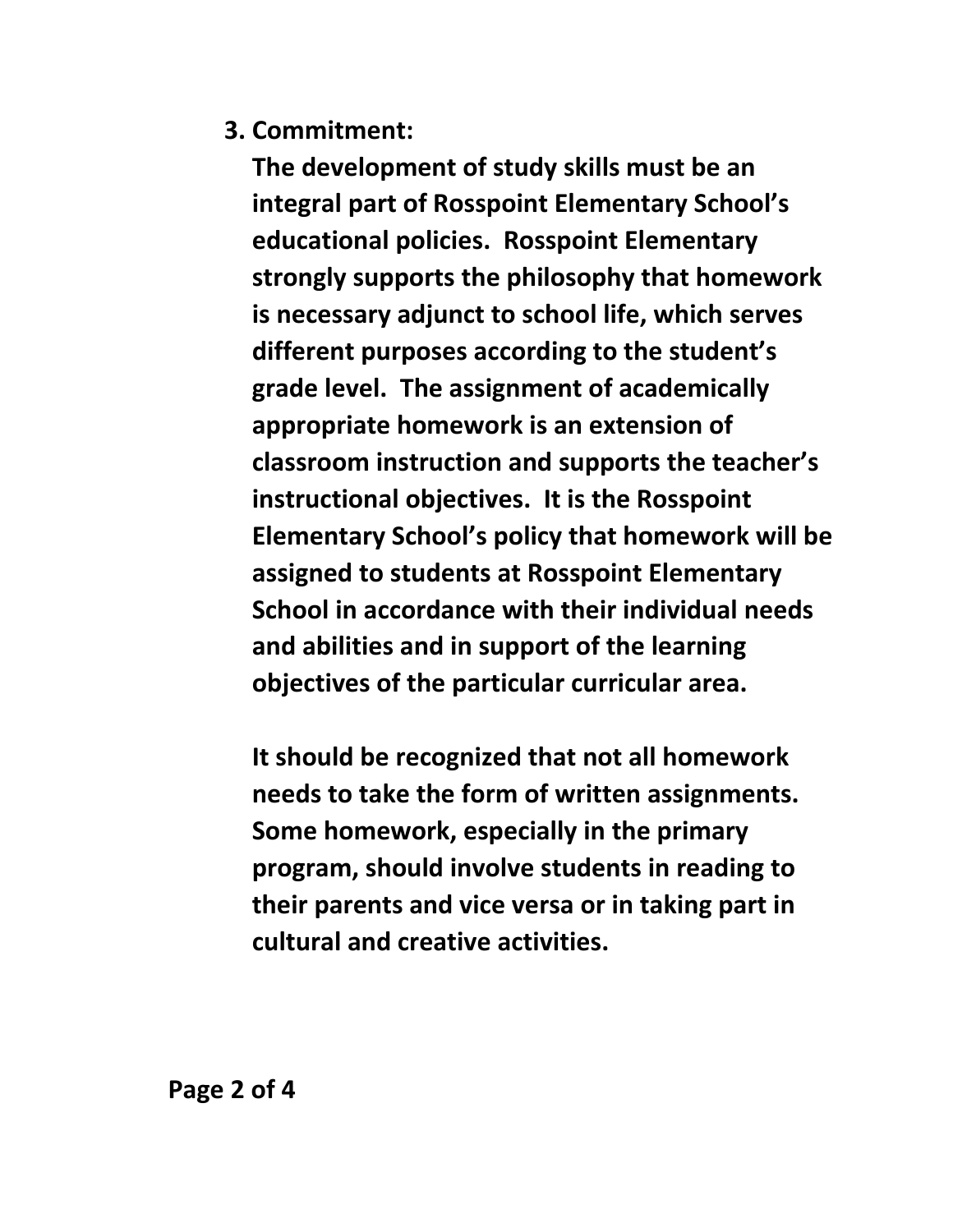**4. Parental Support:**

**Parents are urged to actively involve themselves with their children's schoolwork. Homework assignments offer an opportunity of valuable interaction between parent and child in support of learning. Parents can help in the following ways:**

- **1. Showing interest in the schoolwork their children bring home.**
- **2. Providing a suitable place to study, free from disturbances.**
- **3. Supplying needed materials for completing homework.**
- **4. Offering to clarify instructions and answer questions.**
- **5. Checking to see that work is complete, and if requested by the teacher, the parents will sign notes acknowledging the receipt of homework.**
- **6. Encouraging their children to do their best work and praising for a job well done.**
- **7. Assisting in use of time and monitoring the amount and type of television programing their children watch.**
- **8. Staying in close communication with teachers.**
- **9. Rewarding their children in appropriate ways for completed work.**

**Page 3 of 4**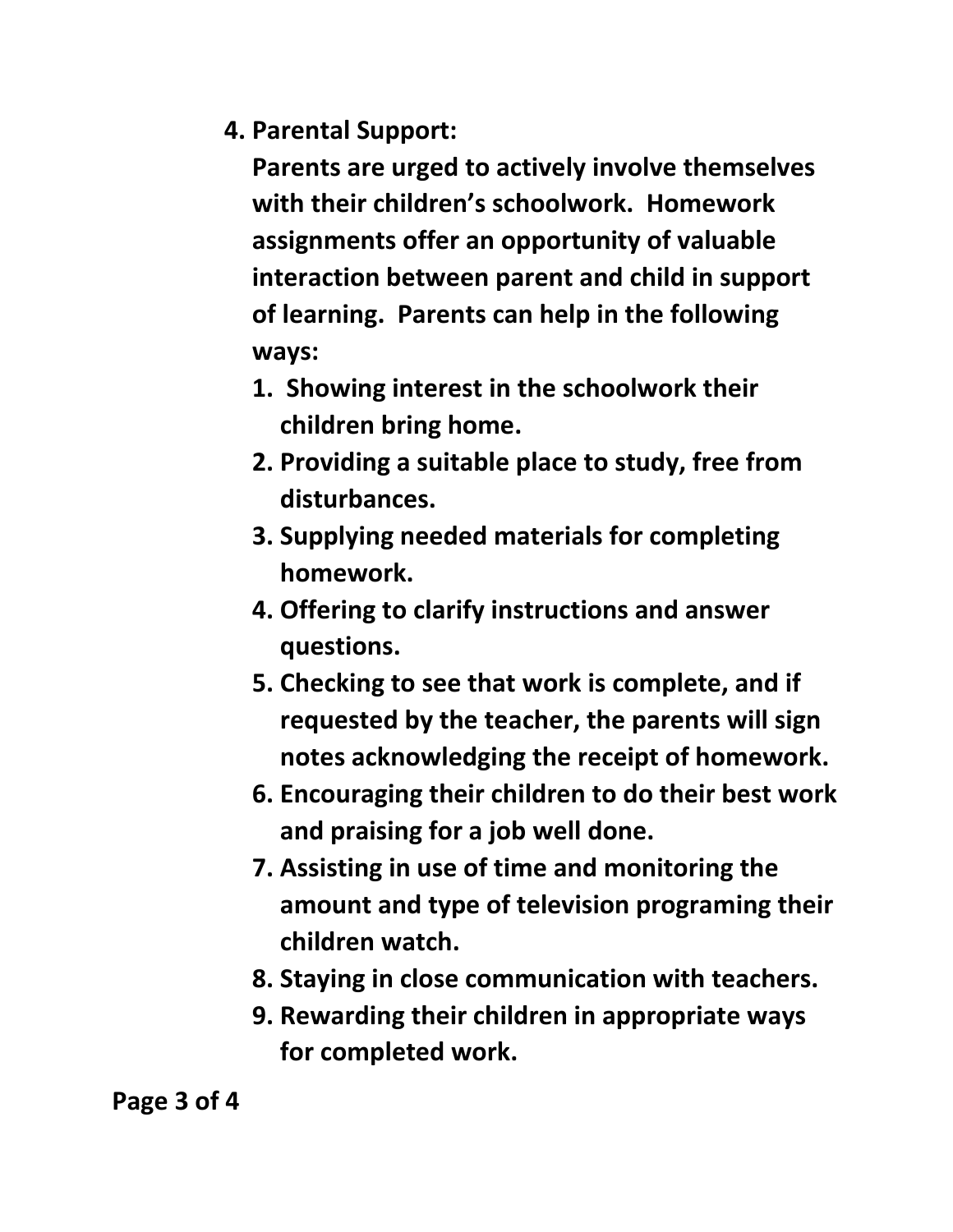**5. Student Responsibilities:**

**Students are responsible for completing their homework and, with support from their parents, may want to follow some of the following practical suggestions:**

- **1. Write down assignments and due dates, ask questions and select necessary books and supplies before leaving school.**
- **2. Keep homework in the same place at home each day and take books and materials directly to this study area.**
- **3. Plan the best time to complete work.**
- **4. Complete work so that it is neat and legible.**
- **5. Homework should be completely finished and turned in on time by the students.**

**Page 4 of 4 Adopted 01/01 Reviewed 8/15/13 & January 2017**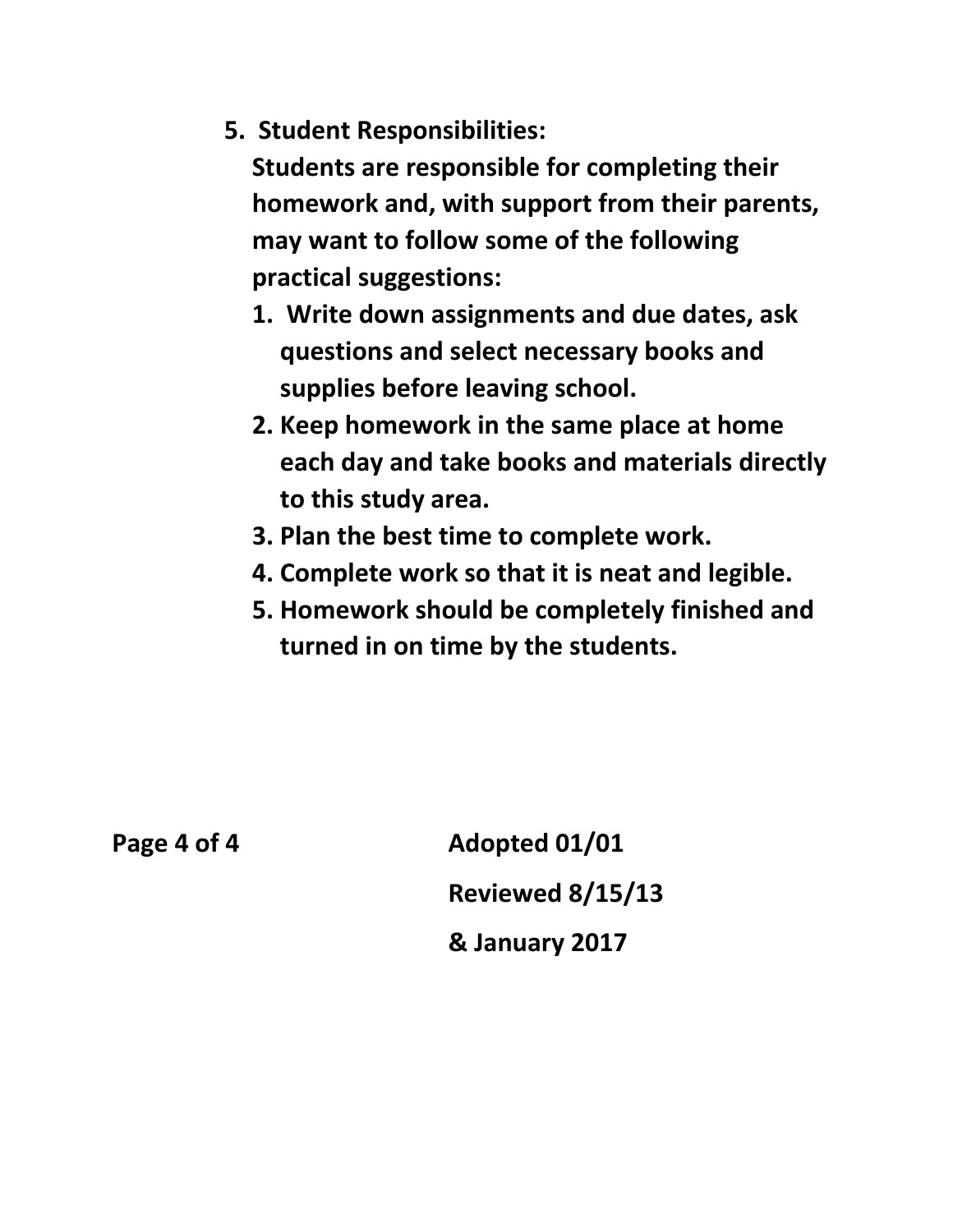#### **HOMEWORK POLICY**

**Curriculum 01.5**

**Homework shall be assigned for the improvement of learning. Curriculum-related assignments should have meaning for the student, should be clear and specific, and should be of an amount and type that may be accomplished in a reasonable period of time.**

**The teachers will assign homework as appropriate on an as needed basis to all students capable of completing assignments.**

- **1. Homework assignments are reinforcements for classroom curricular areas and are assigned to support student learning as appropriate for the ability of the individual student.**
- **2. Assigned homework will reinforce instruction accomplished in class; it will not introduce new or unfamiliar concepts or skills.**
- **3. Homework will be accomplished outside class time.**
- **4. The burden that homework places on a student will be considered when assignments are made and in making homework assignments, consideration should be given to school events and other subject area requirements.**

**Page 1 of 2**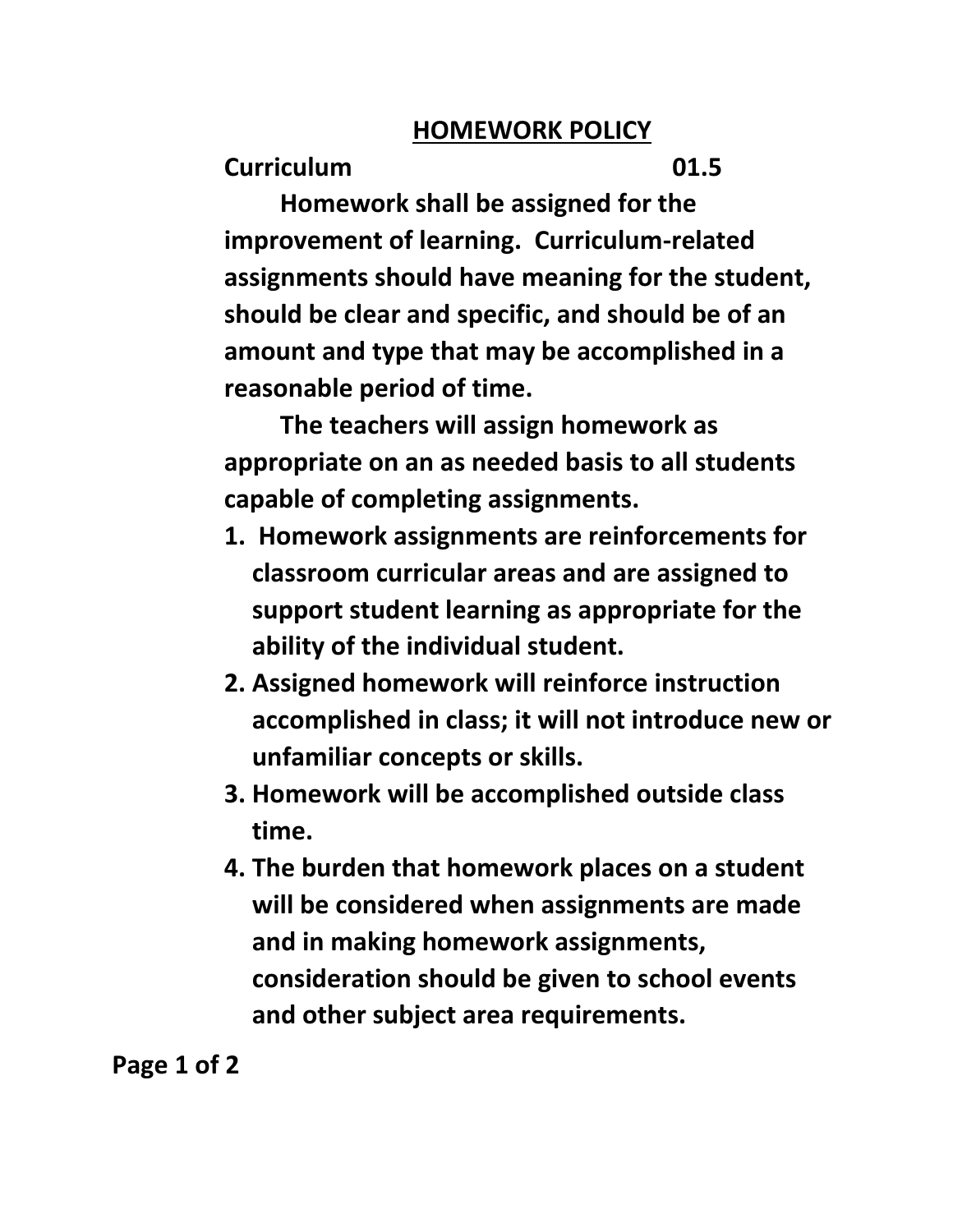- **5. Teachers shall evaluate and return homework assignments to students in a timely manner and shall periodically inform students and their parents of the student's academic progress and mastery of learning objectives.**
- **6. Teachers shall decide the degree to which homework affects the determination of a student's grade.**
- **7. Teachers shall provide clear, concise directions for the completion of homework assignments.**
- **8. Teachers will contact parents if homework is habitually being neglected (not turned in).**

**Page 2 of 2 Adopted 01/01 Reviewed 8/15/13 & January 2017**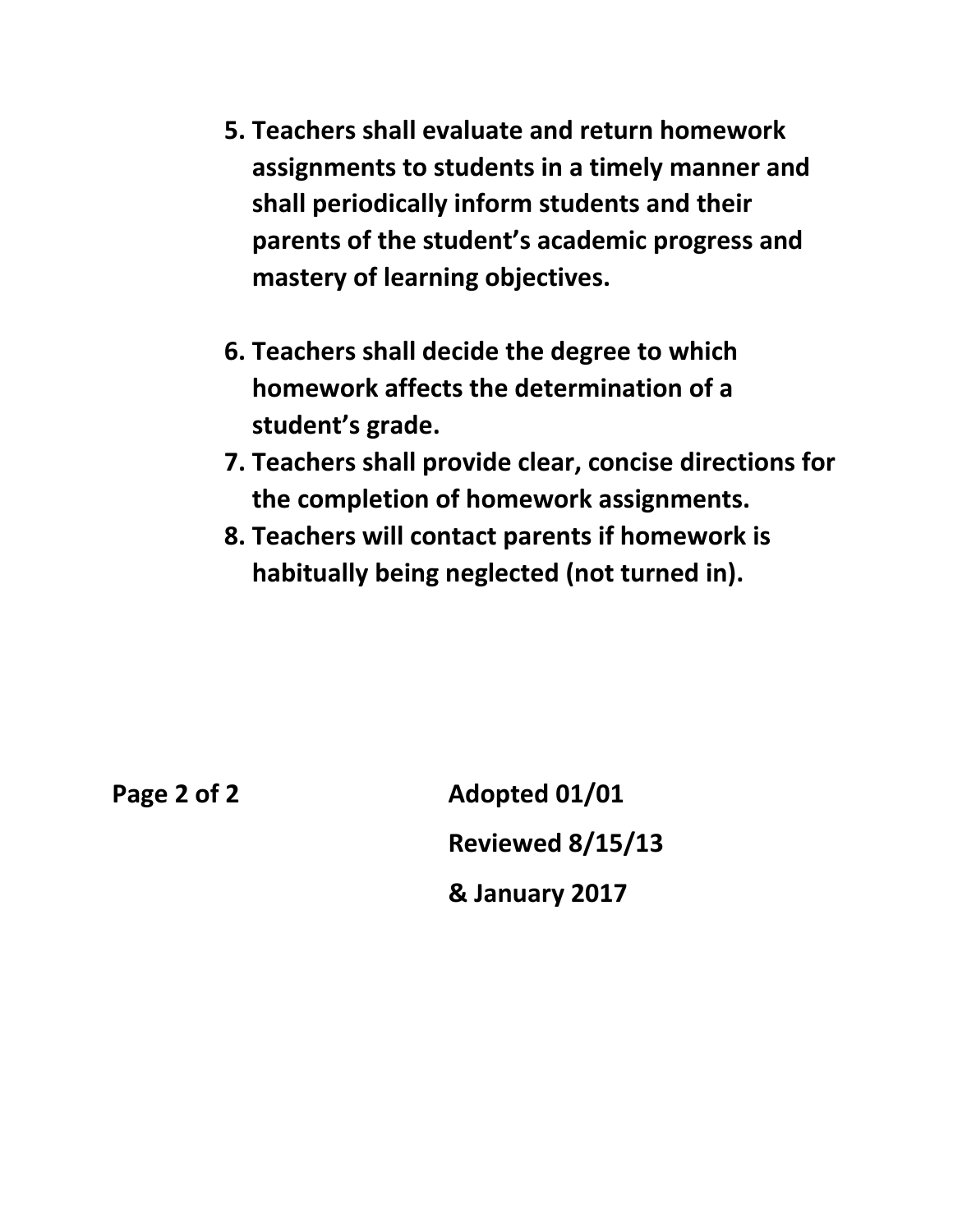#### **COUNSELING AND GUIDANCE**

#### **Curriculum 01.6**

**All Rosspoint Elementary School students receive guidance services appropriate for their needs and developmental levels. Topics may include, but are not limited to Second Step (social skills and violence prevention), selfesteem, drug prevention, responsibility, and career education. Individual or small group counseling services are provided when deemed necessary by the counselor, teacher, principal, or parent.** 

**All information concerning students shall be kept confidential except in instances where the student is being harmed or harming others.**

**Page 1 of 1 Amended 01/01 Reviewed 3/15/13 And January 2017**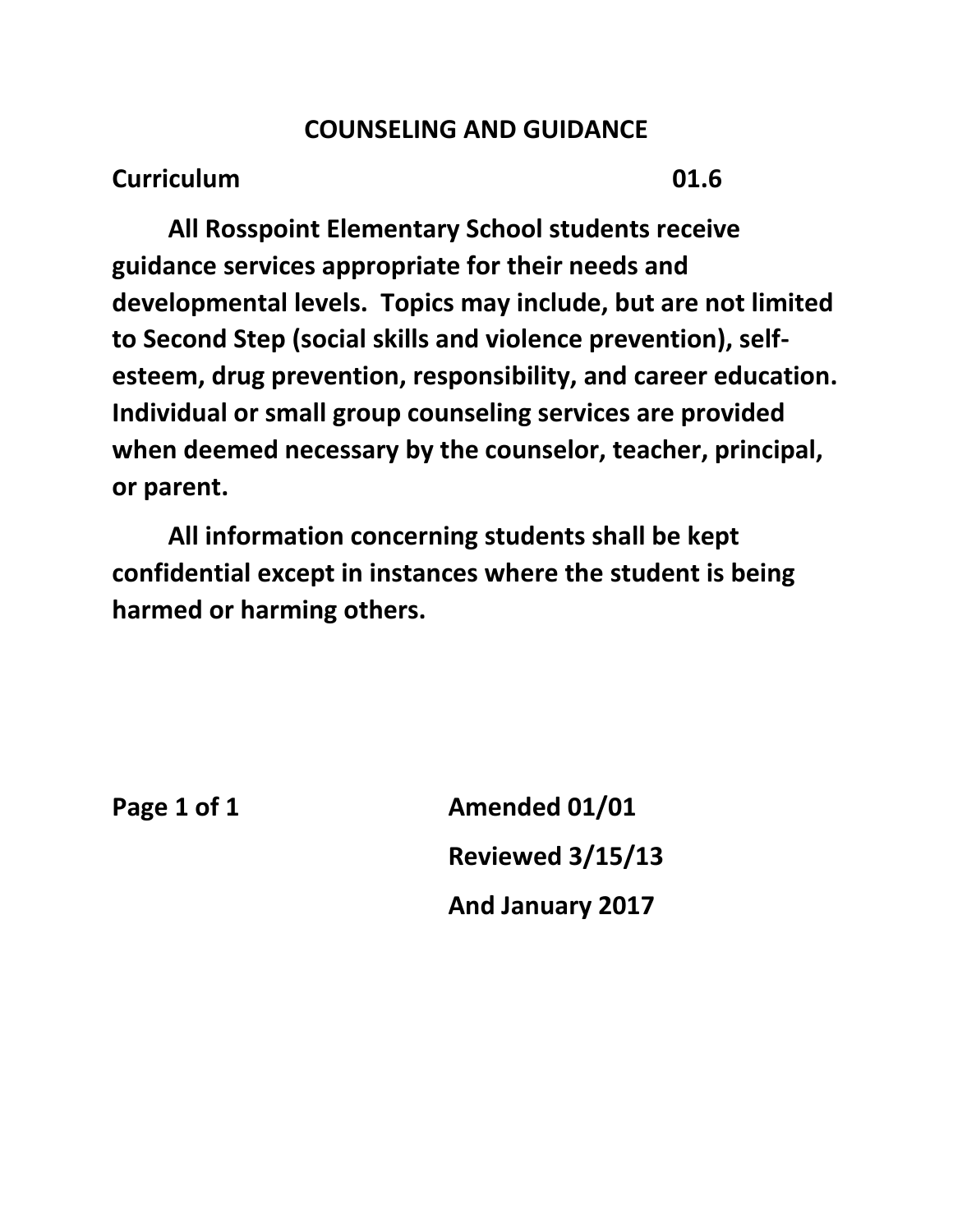#### **PLEDGE OF ALLEGIANCE**

**Curriculum 01.07**

**Each student shall be afforded the opportunity to begin each school day with the Pledge of Allegiance to the Flag of the United States.**

**No student shall be required to participate in the Pledge against his/her parent's wishes.**

**The school shall include in the social studies curriculum instruction covering the proper display of and respect for the Flag of the United States and Kentucky.**

**Page 1 of 1 Adopted 92/93 School Year Reviewed 8/15/13 And January 2017**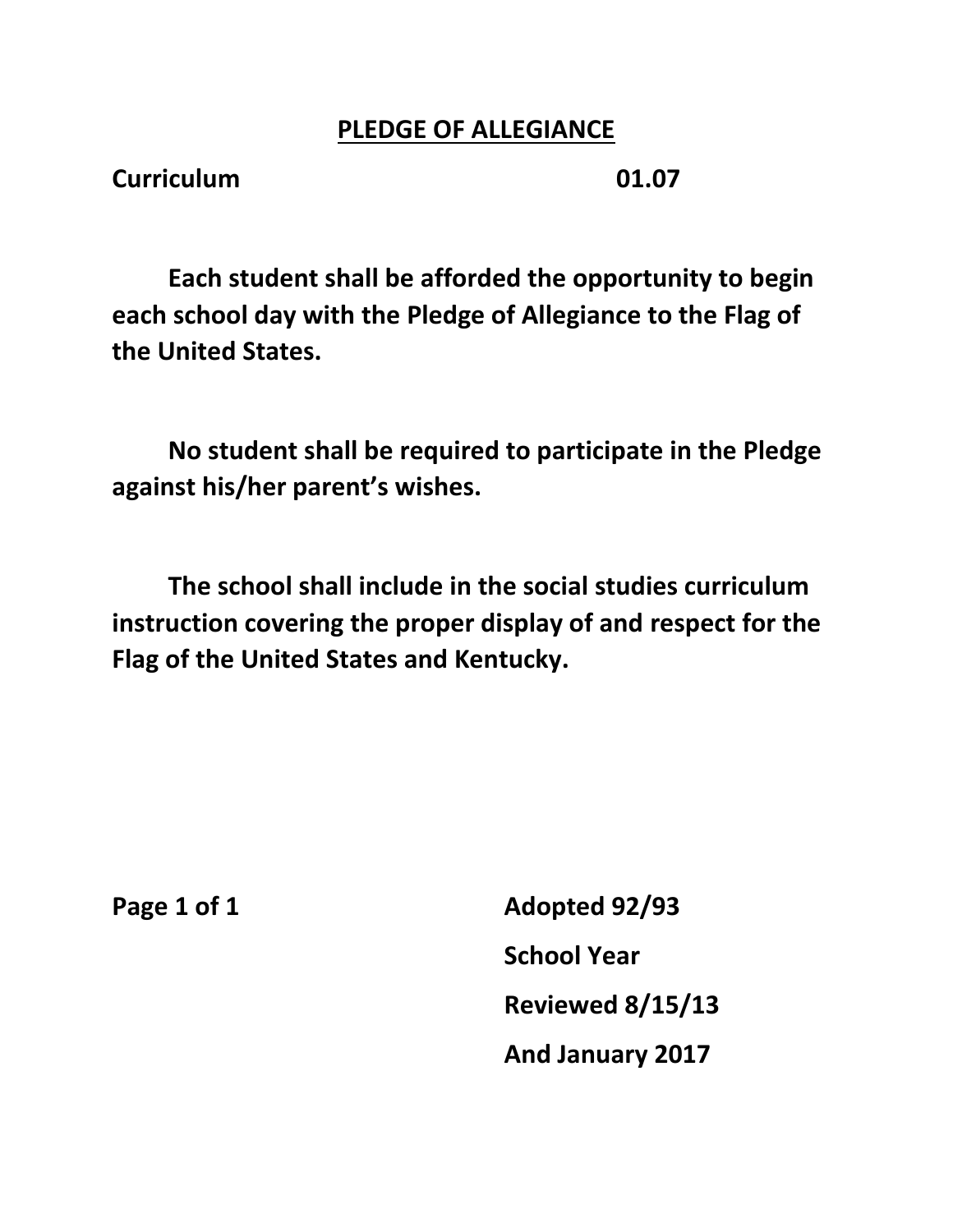#### **SCHOOL REPORT CARD**

#### **Curriculum 01.8**

**Rosspoint Elementary School shall submit a School Report Card to the Kentucky Department of Education each year. Parents may view the report on-line. The annual performance data shall include the school's accomplishments and activities pertaining to K-PREP test scores, non-academic indicators, teacher qualifications, learning environment/school safety, technology, parent involvement, extra-curricular activities, awards and recognitions, and plan for improvements.** 

**As expanded report card shall be on file in the school office for parents who wish to examine this document.**

**Page 1 of 1 Adopted 9/01 Amended 8/15/13 And January 2017**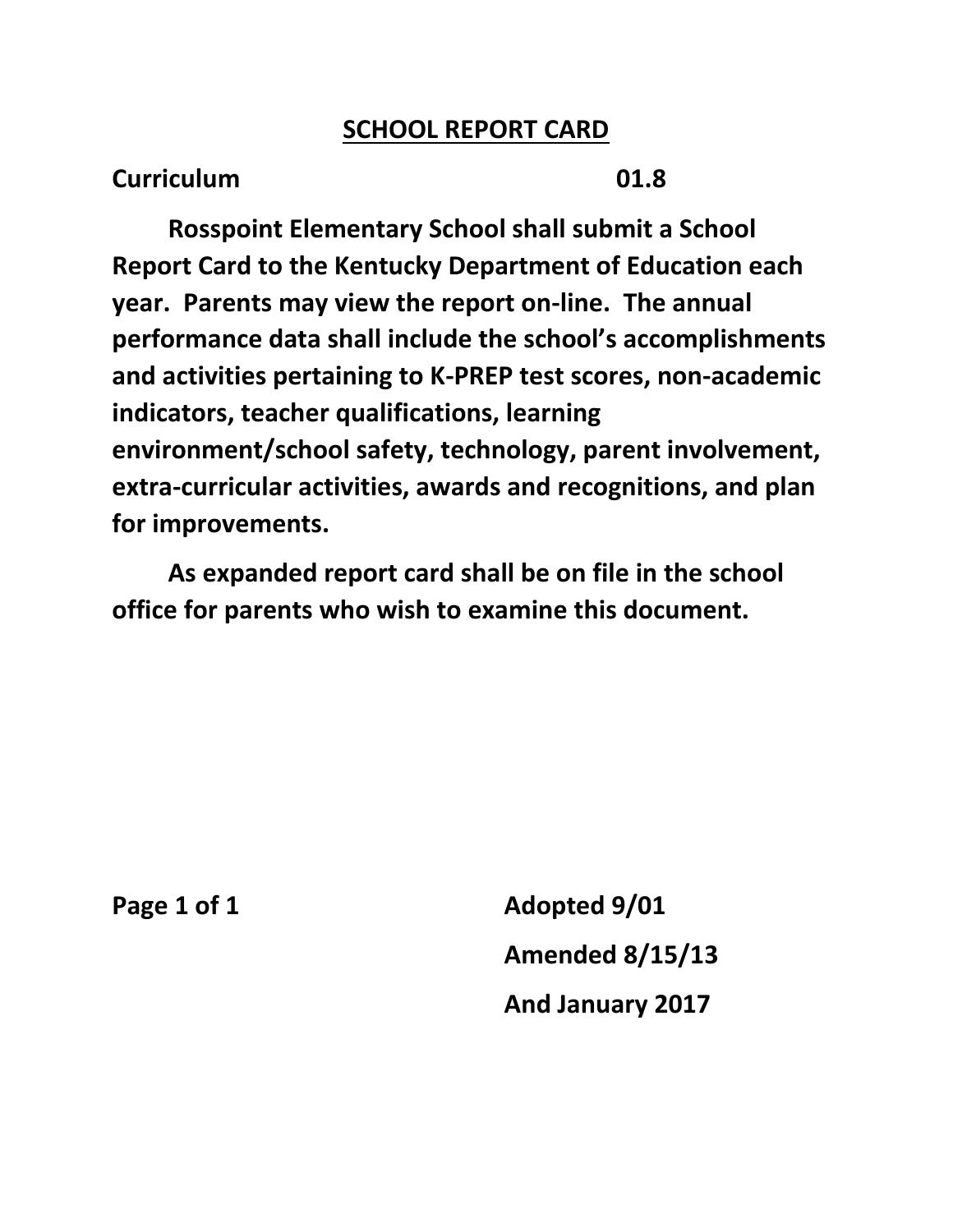## **ROSSPOINT ELEMENTARY WRITING POLICY**

**01.9**

**Rosspoint Elementary School recognizes that writing is part of literacy, a necessary communication skill for students, and should be authentically taught and practiced in all content areas. The writing curriculum will be designed so that all students achieve at high levels. The curriculum will comply with all applicable state and federal statutes and regulations.**

**Policy Components:**

- **I. The school will provide multiple opportunities for students to develop complex communication skills for a variety of purposes.**
- **II. The school will provide developmentally appropriate access to and use of technology tools for students.**
- **III. Feedback will be given to students regarding their writing and communication skills from individual classroom teacher/s. Students will be provided opportunities to self-assess and provide feedback on the work of others as developmentally appropriate.**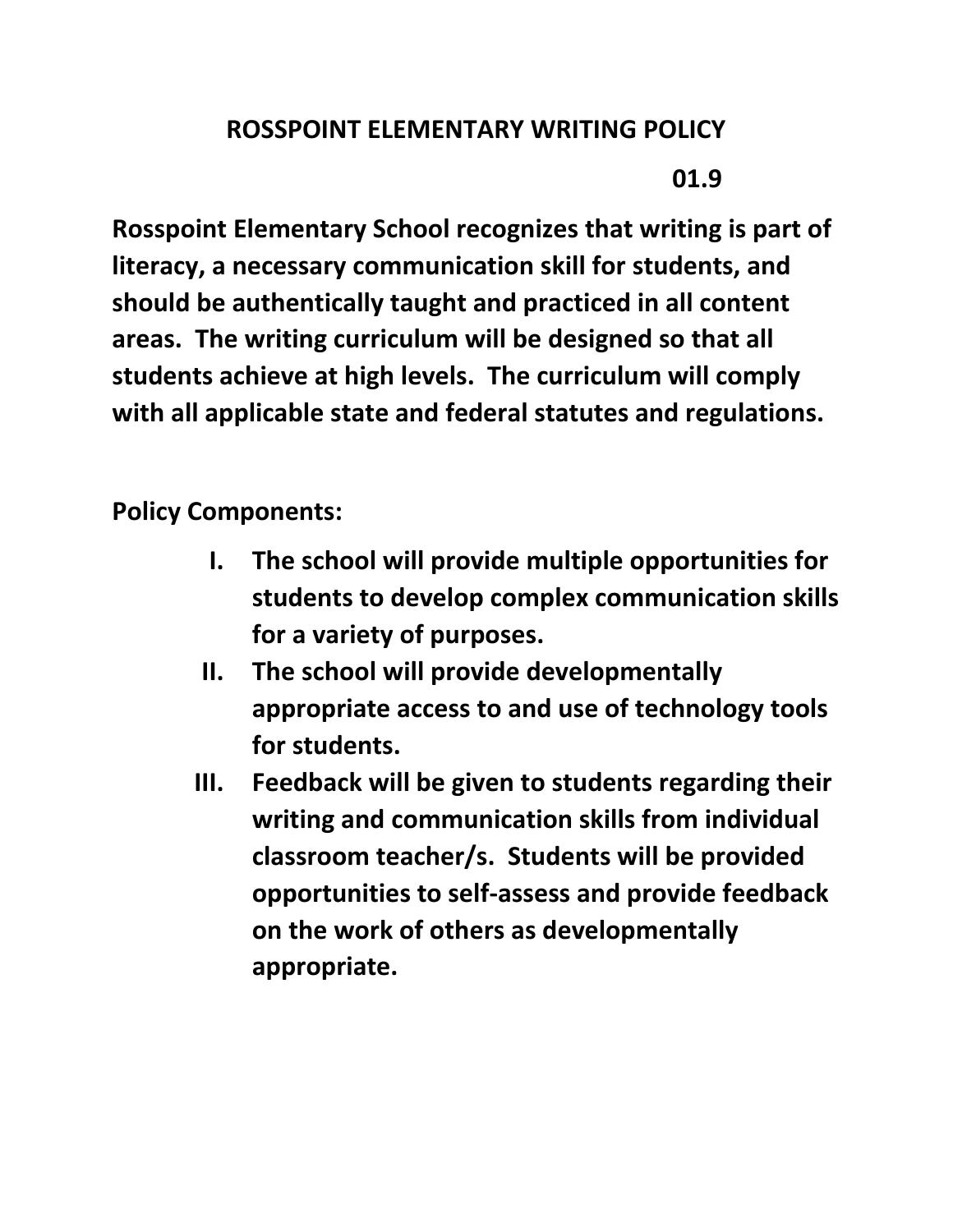**IV. The school's procedures as established by the Literacy Team, reviewed by the faculty, and adopted by the SBDM for developing and monitoring Student Writing Portfolio Collections will be implemented.**

# **Component I**

**Rosspoint Elementary School will provide multiple opportunities for students to develop complex communication ski8lls for a variety of purposes, communication skills will include students actively engaged in reading, writing, speaking, listening and observing regularly in classrooms across all content areas.**

- **a. Writing and reading will be aligned to the KY Common Core State Standards.**
- **b. Writing will be incorporated throughout all subject areas and should be a natural outcome of classroom activities.**
- **c. Students will be provided with instruction and opportunities to practice proficient communication (speaking, listening, language, and writing) for authentic purposes in all subject areas.**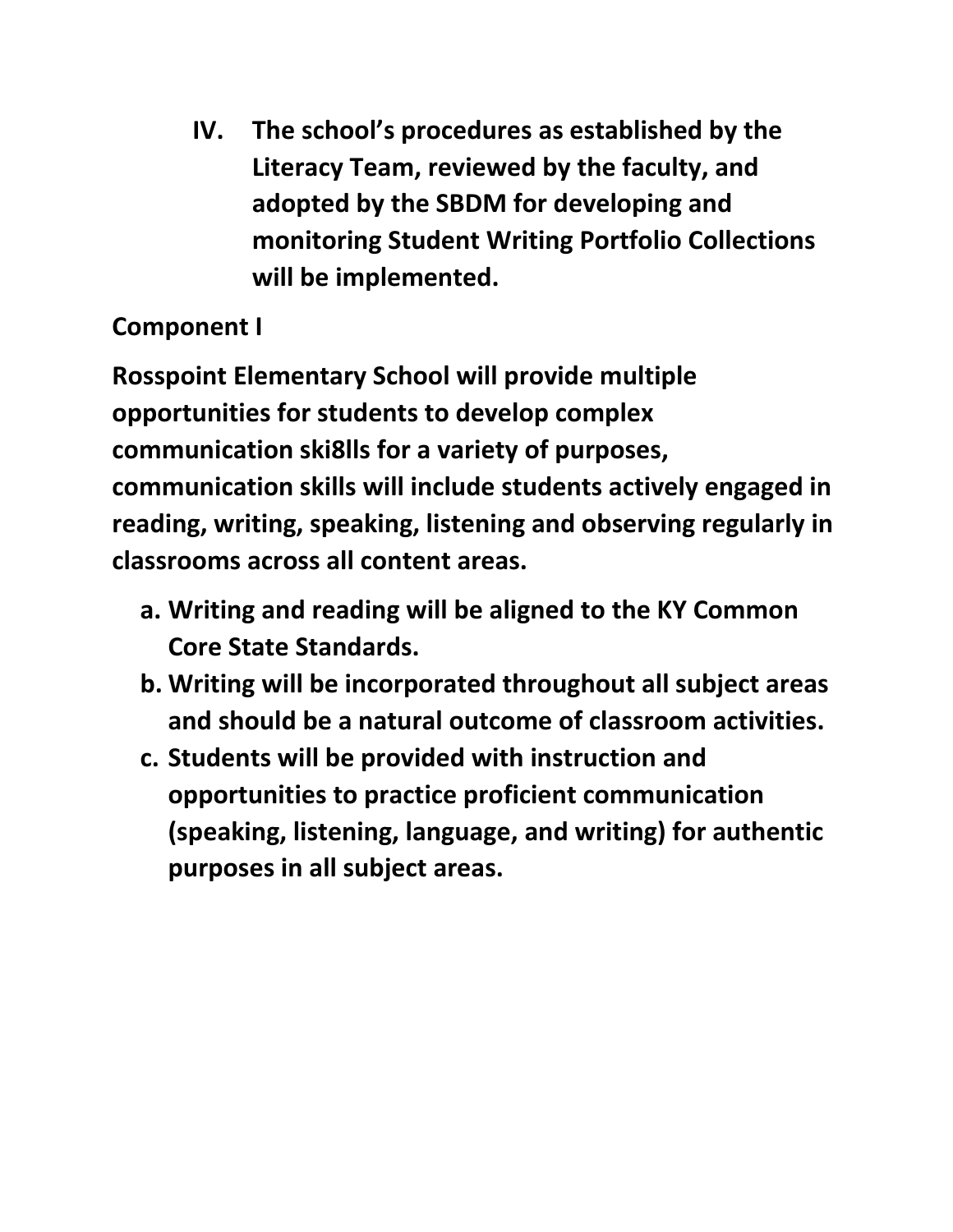# **Component II**

**Rosspoint Elementary School will assist students in being creative and innovative members of a global society by providing them developmentally appropriate access to authentic used of technology tools.**

- **a. Students will have access to a variety of technology tools (document camera, projector, SMART Boards and software programs).**
- **b. Students will be provided with opportunities to actively use technology tools across content areas.**

## **Component III**

**The development and monitoring of Student Writing Portfolio Collections at Rosspoint Elementary School will follow the guidelines below in order to support the teachers, guide instruction and monitor student growth over time.**

**a. All grade levels and content areas will participate in writing and communication instruction, the development of Student Writing Portfolio Collection pieces, and the Student Writing Portfolio Collection review, Student Writing Portfolio Collection (hard copy and/or digital) will follow student from kindergarten through eighth grade. Students will select three to five pieces per year to be included in their portfolios.**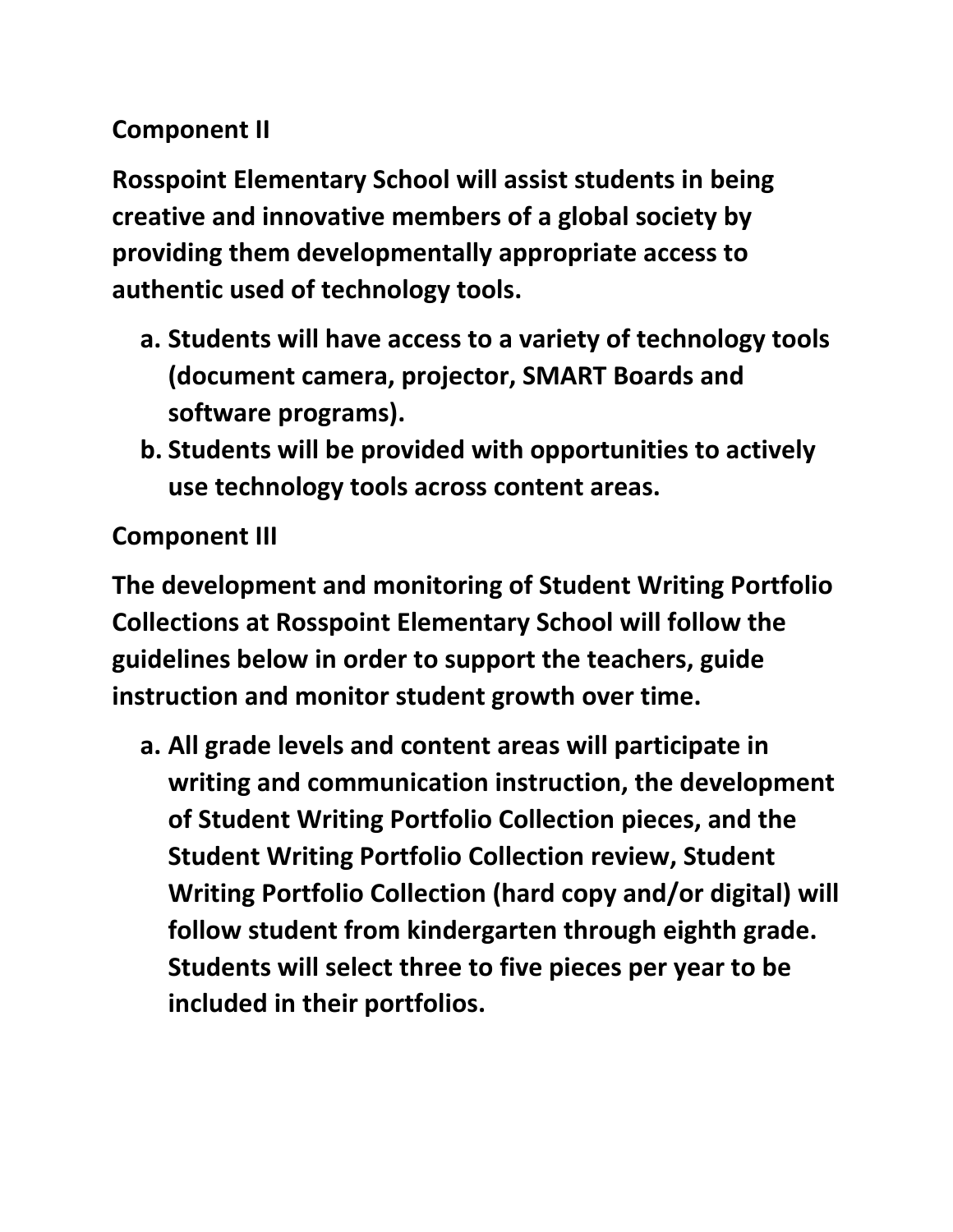**b. Students will be engaged in three categories of writing: Writing to learn, writing to demonstrate learning, and writing for publication. Students will learn the writing process (prewriting, drafting, revising, editing, and publishing).**

**. Writing to learn – for all subject areas, Writing to Learn activities can include but are not limited to:**

- **a. Journaling or Writing Notebook**
- **b. Note-taking and/or use of graphic organizers**
- **c. Reading logs or response journals**

**. Writing to Demonstrate Learning – for all subject areas, Writing to Demonstrate Learning activities can include but are not limited to:**

- **a. Classroom Open Response Questions**
- **b. Exit slips that involve writing**
- **c. Book reviews**

**d. Projects that involve writing and oral presentation**

**. Writing for Publication – for all subject areas, Writing for Publication activities includes any writing that could be actually published (or sent) in the real world, such as letters, editorials, speeches, feature articles, research papers, stories, poems, scripts, personal narratives, memoirs, autobiographies, personal essays.**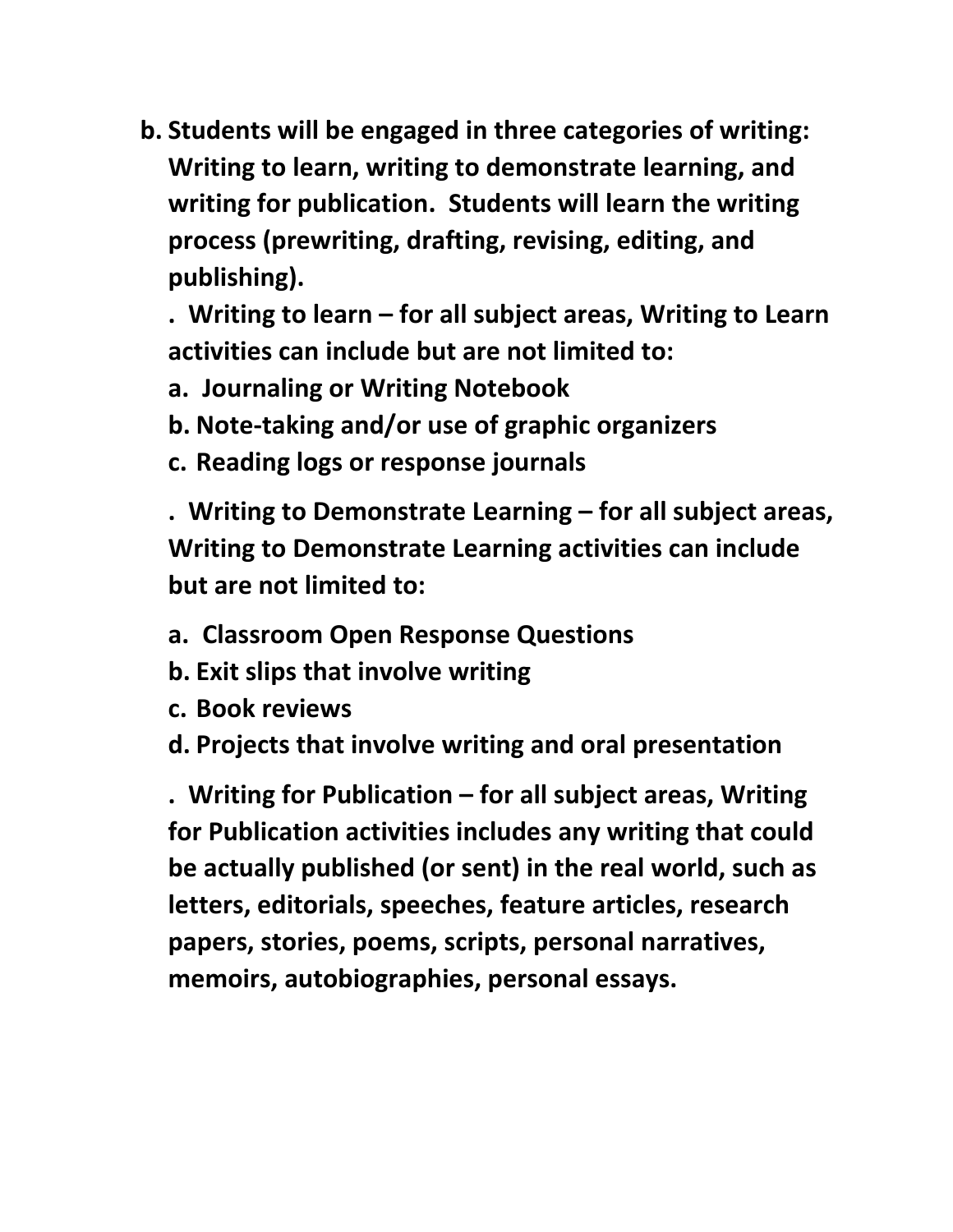**C. Student Writing Portfolio Collections will be reviewed to Collect data on student needs and growth in order to**

 **Guide instruction. Student Writing Portfolio Collections** 

 **Will be reviewed for both individual student needs,** 

**Common grade level, and school needs. Writing will be reviewed for specific individual and grade level student needs in order to guide instruction and monitor student growth. Grade level review of Student Writing Portfolio Collections will occur regularly throughout the school year in order to adjust instruction.**

**D. Administration will support and guide the writing and communication instruction, PD, and review process.**

**E. The Writing Policy and Action Plan will both be living documents and will be adjusted based on student and school instructional needs.**

**F. The School Literacy Team will review the Writing Policy and Action Plan to make strategy and PD recommendations.**

**G. The literacy team will communicate the Student Writing Portfolio Collection review findings to the staff and stakeholders.**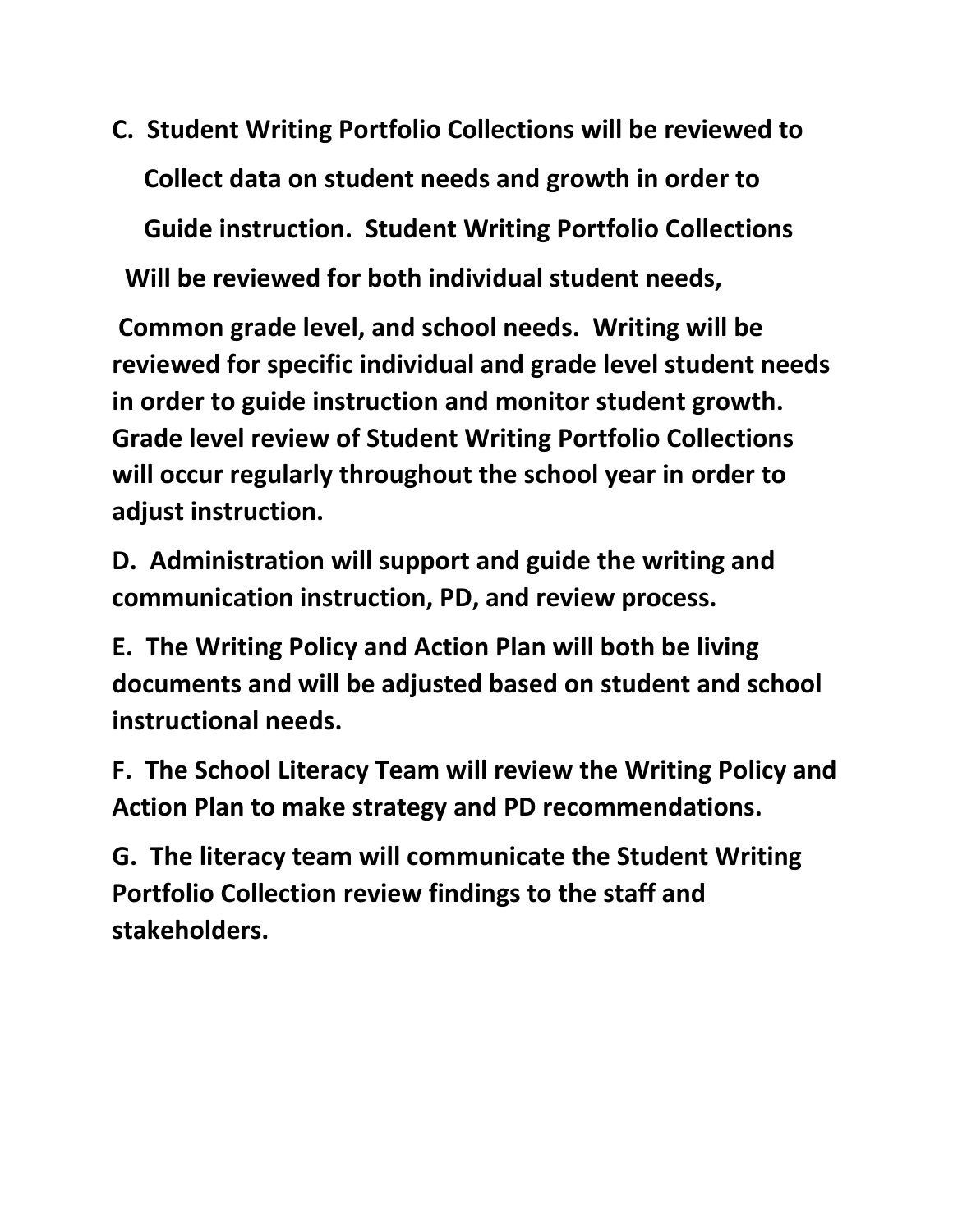**Component IV**

**Feedback will be given to all Rosspoint Elementary School students regarding their writing and communication skills.**

- **A. In order to advance instruction, teachers, will provide students, parents, and SBDM Members frequent and descriptive feedback on student progress in writing and communication skills.**
- **B. Student writing pieces and communication skills will be analyzed for strengths and weaknesses.**
- **C. Students will be given the opportunity to self-assess and improve writing based on teacher and peer feedback.**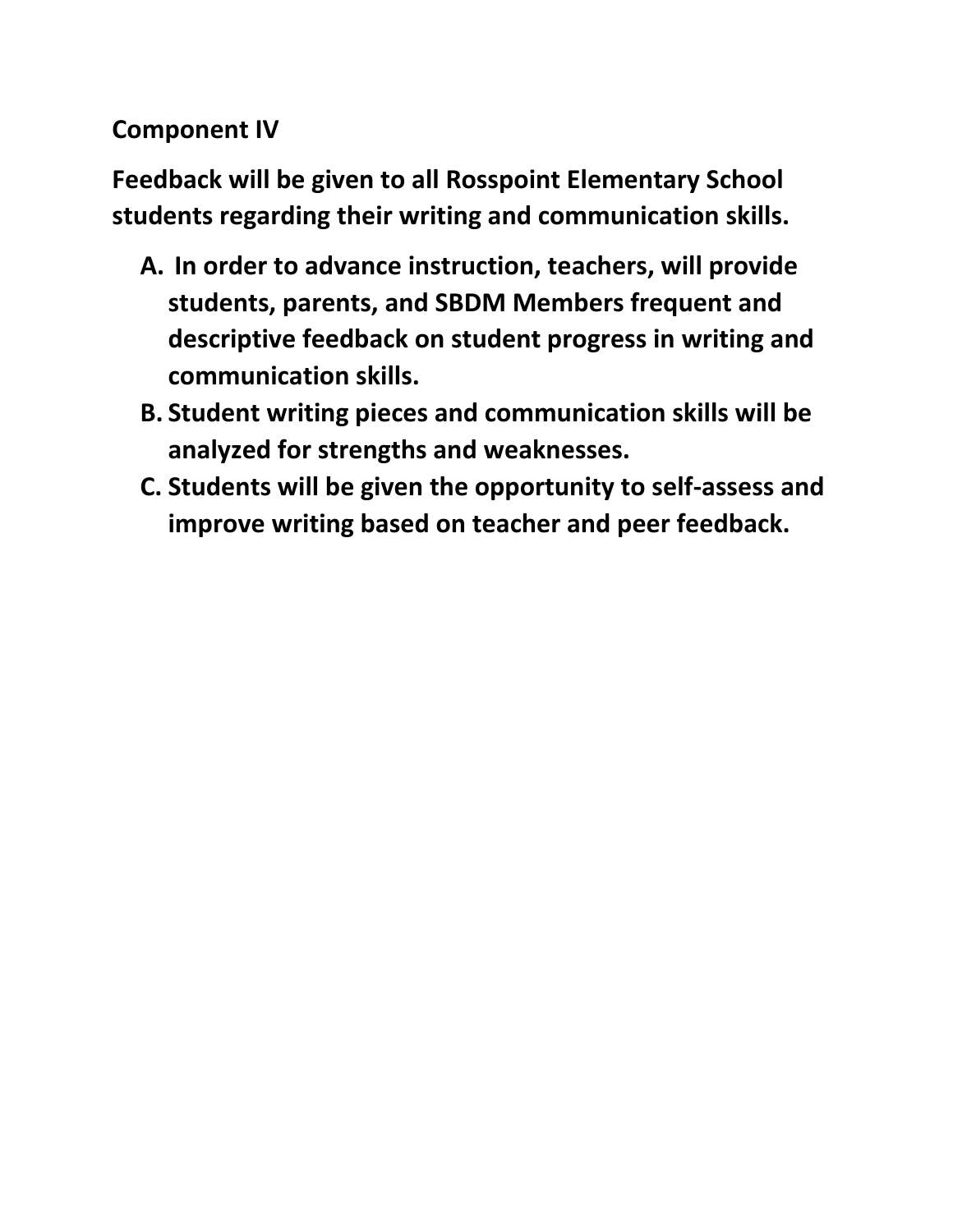### **ATTENDANCE**

## **Curriculum 01.10**

**Efforts will be made to keep student attendance at a high level.**

**(A) ADA Team**

**An ADA team comprised of principal, guidance counselor, teachers, and Family Resource Center staff will meet as needed to discuss attendance matters/truant students. (09-01)**

**(B) Home Notes**

**A maximum of three (3) home notes per semester will be accepted per school year. Exceptions to this rule are: a death in the student's immediate family or a family emergency.**

**(C) Time Limit for Excuses**

**All excuses must be received within two (2) school days. Any excuse received after two (2) days will be automatically unexcused. (10-03)**

**Page 1 of 1 Adopted/Amended 10/14/03 Amended 08/15/13 & January 2017**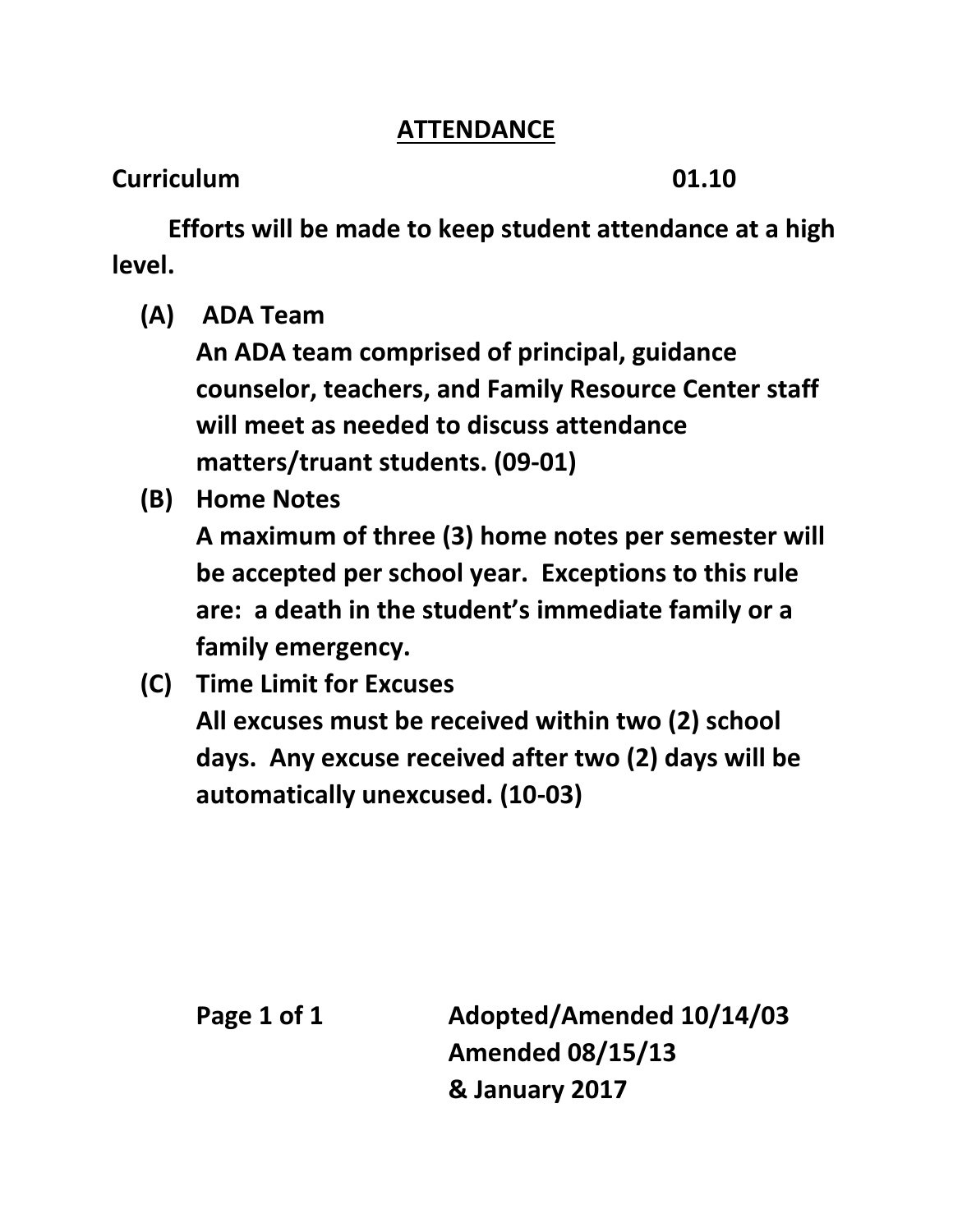## **HARLAN COUNTY BOARD OF EDUCATION POLICIES**

#### **Curriculum 01.11**

**The Harlan County Board of Education will make decisions regarding the following categories.**

- **1. School Term**
- **2. School Day**
- **3. Emergency Closings**
- **4. School Calendar**
- **5. Testing Program**
- **6. Federal Funding**
- **7. Home/Hospital Instruction**
- **8. Special Programs**
- **9. Textbook Selection\***

**\*The textbook committee will select books and materials with approval from the Site-Base Committee**

Page 1 of 1 **Adopted/Amended 01/01 Reviewed 0/15/18 & January 2017**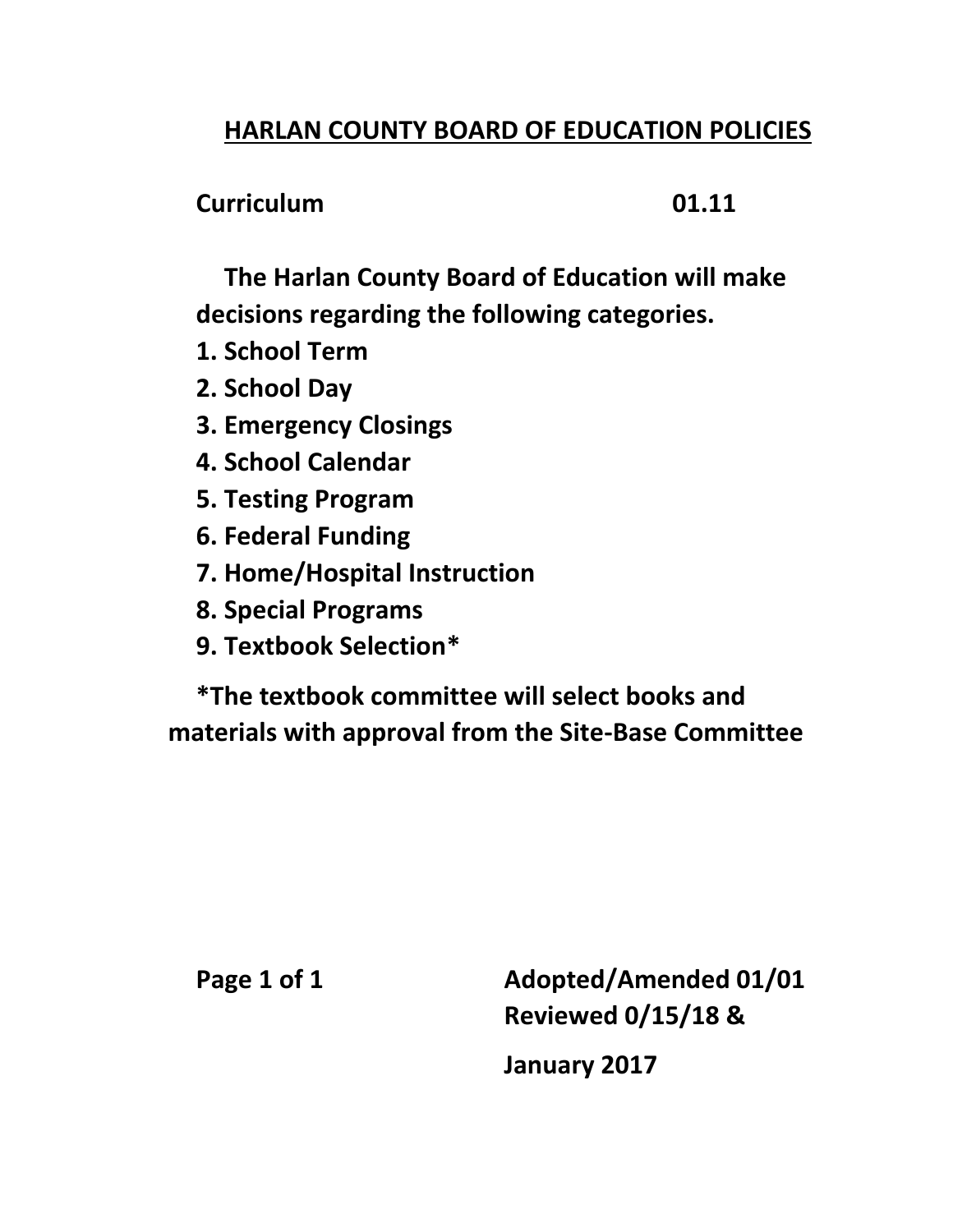## **CLASSROOM INTERRUPTIONS**

**Curriculum 01.12**

**In order to minimize classroom interruptions by announcements, all announcements will be made at 8:00 a.m. and after 2:00 p.m. Exceptions will be made only when necessary.**

**An announcement clipboard will be kept in the office. Anyone who has an announcement may write their message on the clipboard and the announcements will be made after 2:00 pm.**

**Page 1 of 1 Amended 09/13/04 Reviewed 08/15/13 & January 2017**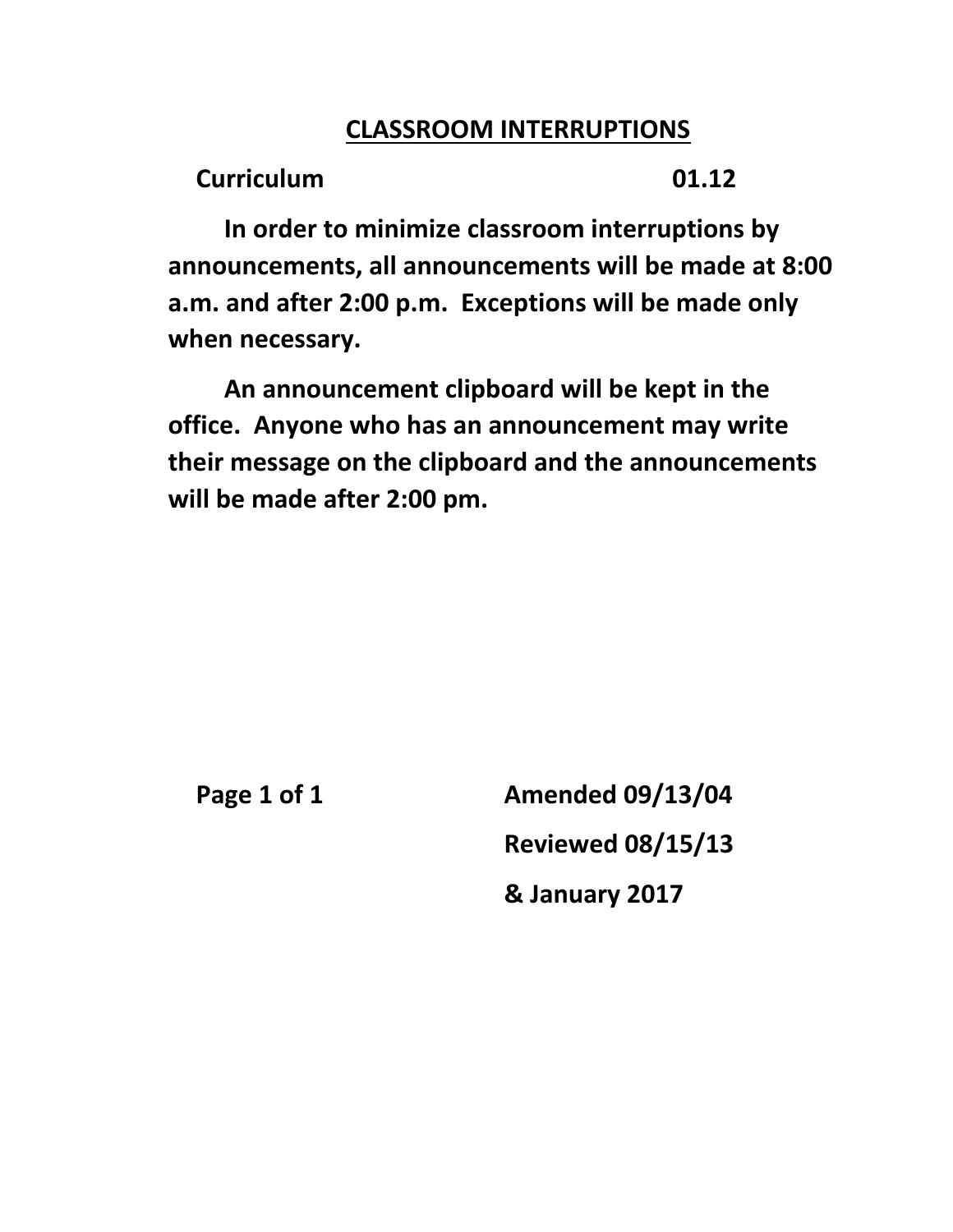#### **TARDY**

**01.13**

**Effective January 21, 2014 any student receiving three (3) unexcused tardies in one semester will be ineligible to receive a perfect attendance award. Since the policy was not in force prior to January 21st unexcused tardies received before that date will not be counted against perfect attendance.**

**Adopted 01/16/14**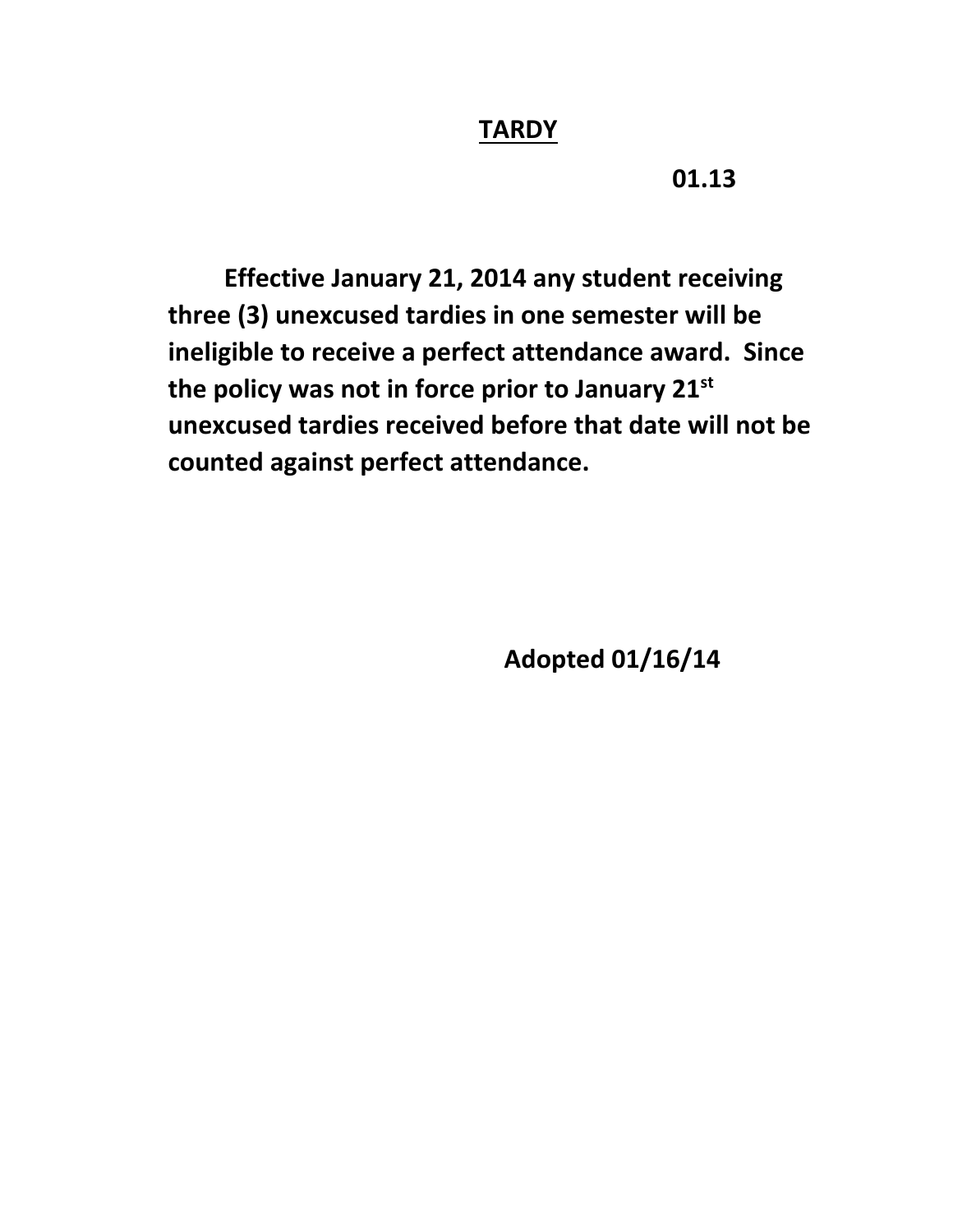# **POLICY #02**

# **STAFF TIME ASSIGNMENT**

# **KRS 160.345(2)(i)2**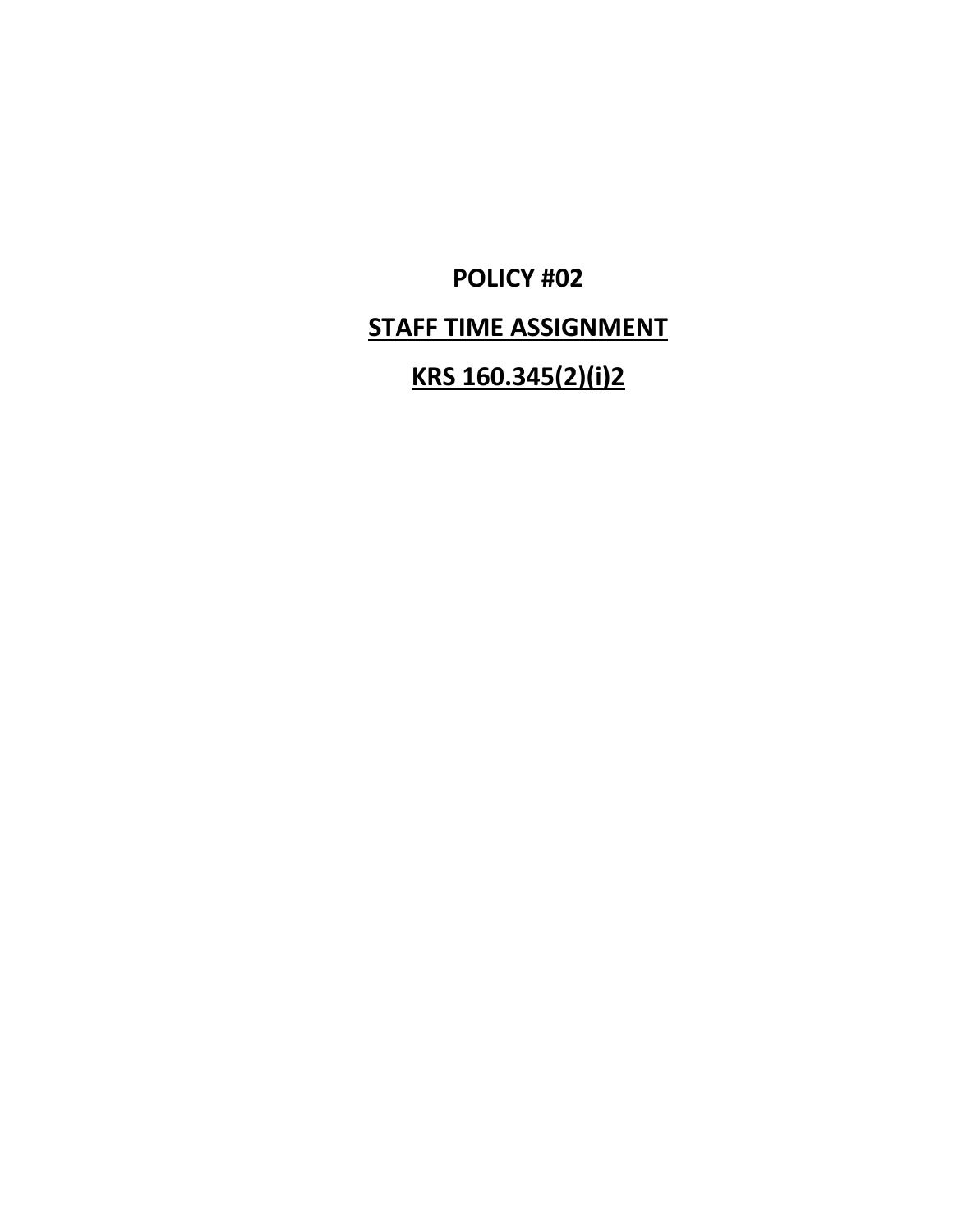#### **STAFF TIME ASSIGNMENT**

**Staff Time Assignment 02.0**

**The principal shall prepare an instructional and noninstructional staff assignment plan for the school year, and shall present the plan to the school council. A follow up plan that reflects amendments to the original plan shall be prepared by the principal and submitted to the school council when deemed necessary.**

Page 1 of 1 Adopted/Amended 12/09/03 **Reviewed 08/15/13 &** 

**January 2017**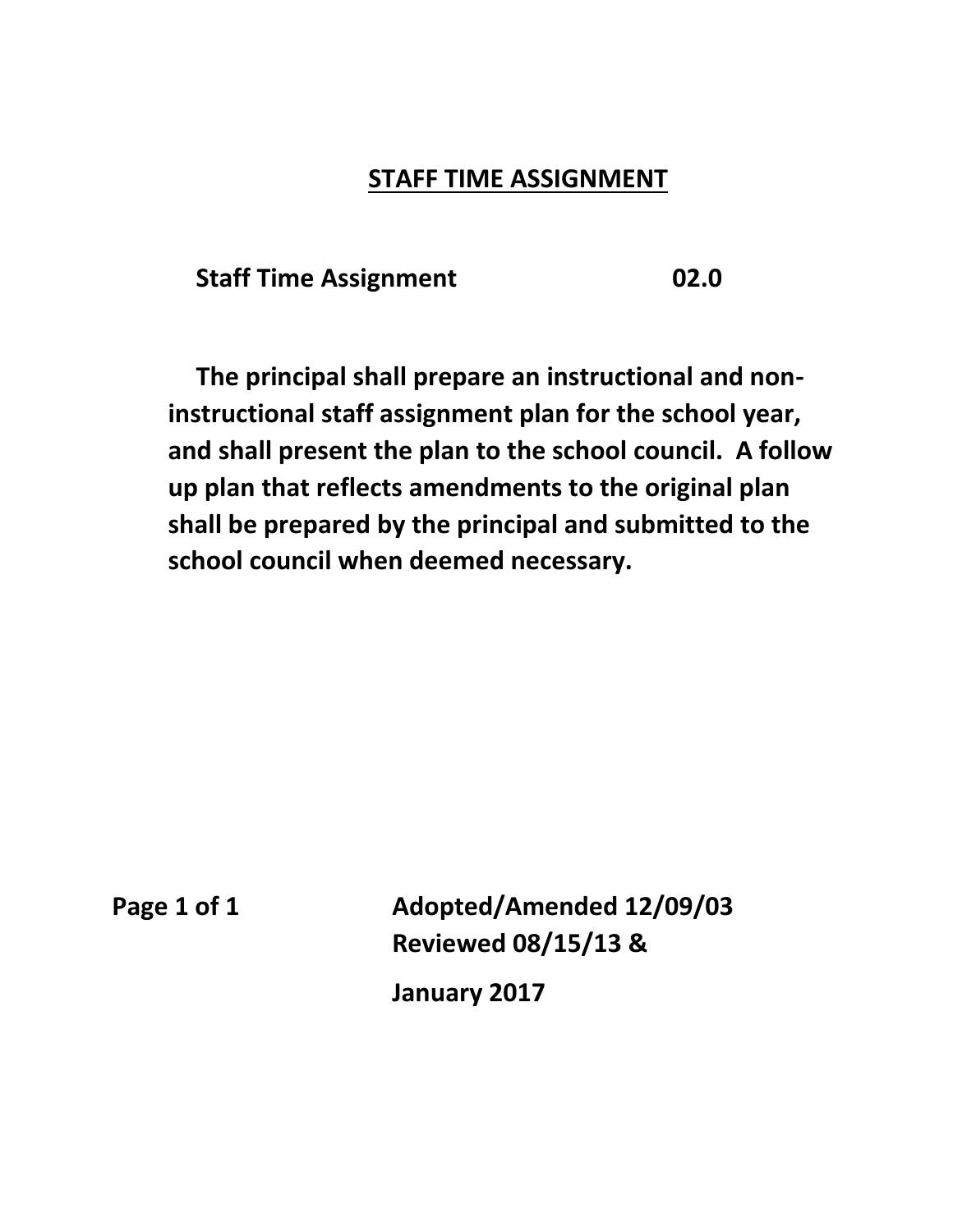# **POLICY #3**

# **STUDENT ASSIGNMENT**

# **KRS 160.345(2)(i)3**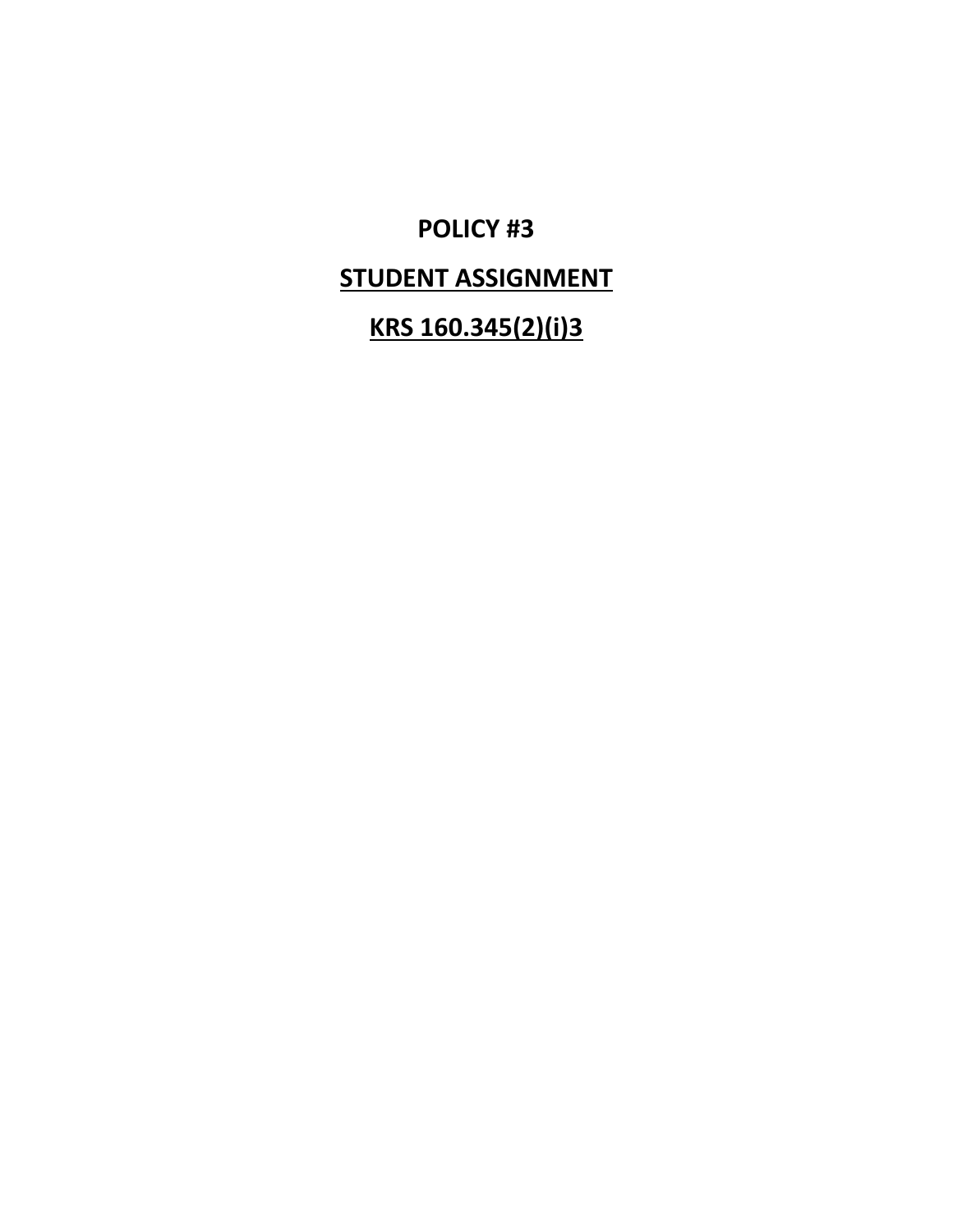# **STUDENT ASSIGNMENT**

### **Student Assignment 03.0**

**Teacher within a grade level, working in collaboration and with the principal shall prepare assignments for current students.**

**Criteria to be used by the teachers in preparing assignments and by the principal in making student assignments shall include:**

- **Academic performance of the student**
- **Learning style of the student**
- **Student behavior**
- **Instructional needs of the students**
- **Class size**
- **School schedule**
- **Student IEP**

**Page 1 of 1 Adopted/Amended 12/09/03**

**Amended 08/15/13**

**& January 2017**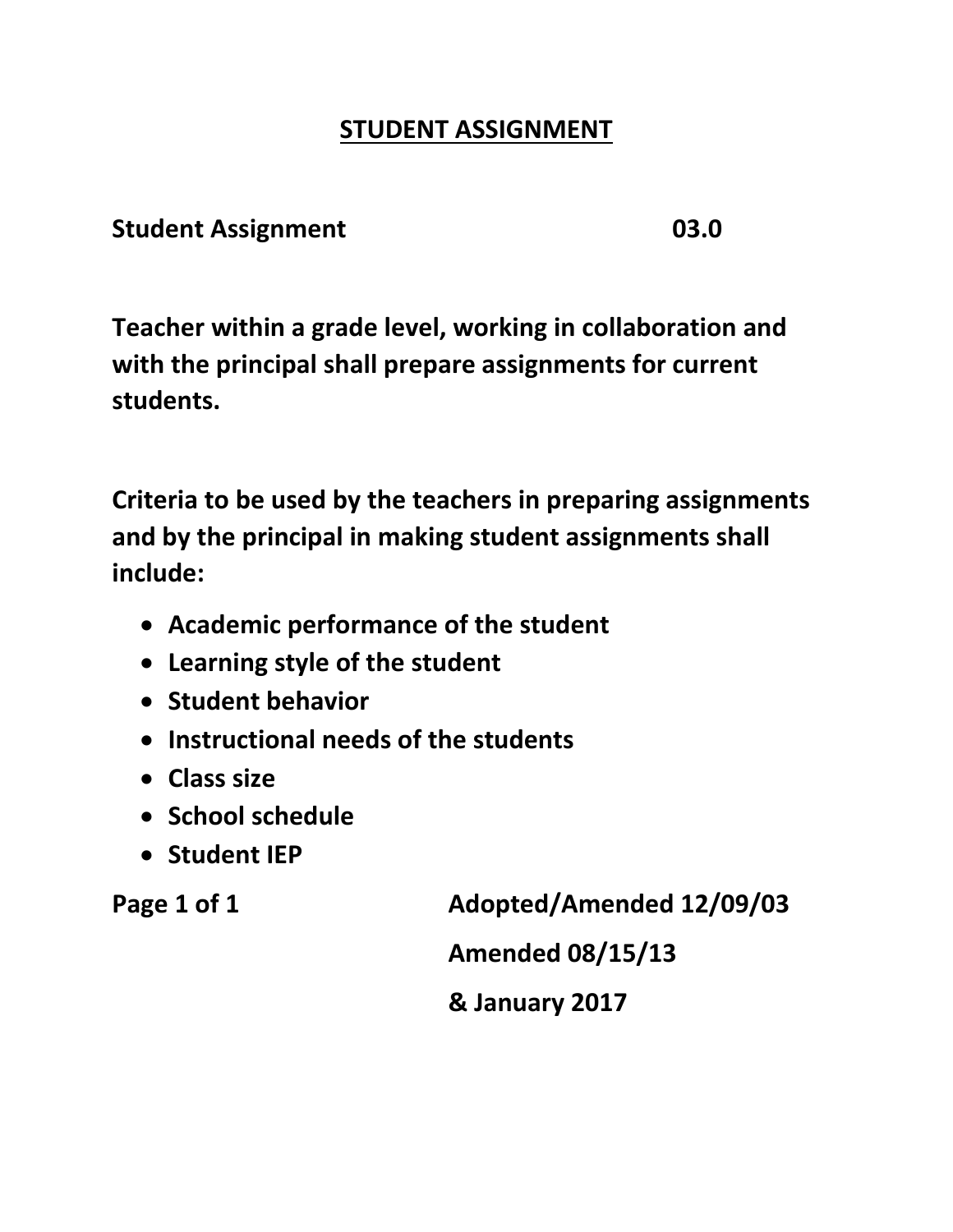#### **STUDENT ASSIGNMENT**

**Grade Level 03.1**

**The professional staff shall consult and utilize the curriculum and instructional practices which detail the projected, acquired skills of students by grade level.**

**Listed below explains the breakdown of grades:**

| Grade $K - 1$ | <b>Self-Contained</b>   |
|---------------|-------------------------|
| Grade $2 - 3$ | <b>Team Teach</b>       |
| Grade $4-8$   | <b>Departmentalized</b> |

**Page 1 of 1 Amended 12/09/03 Amended 08/15/13**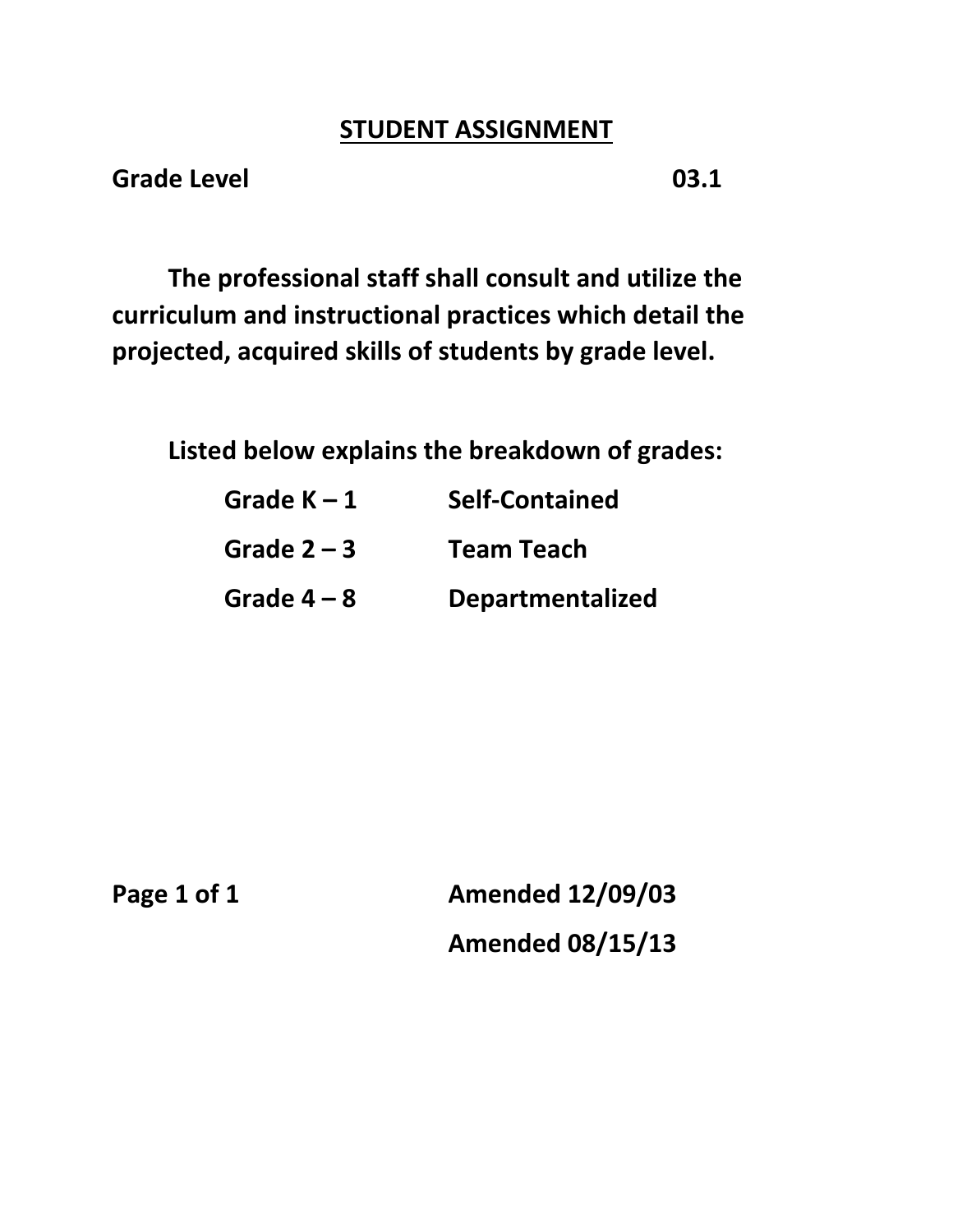**POLICY #04 SCHOOL SCHEDULE KRS 160.345(2)(i)4**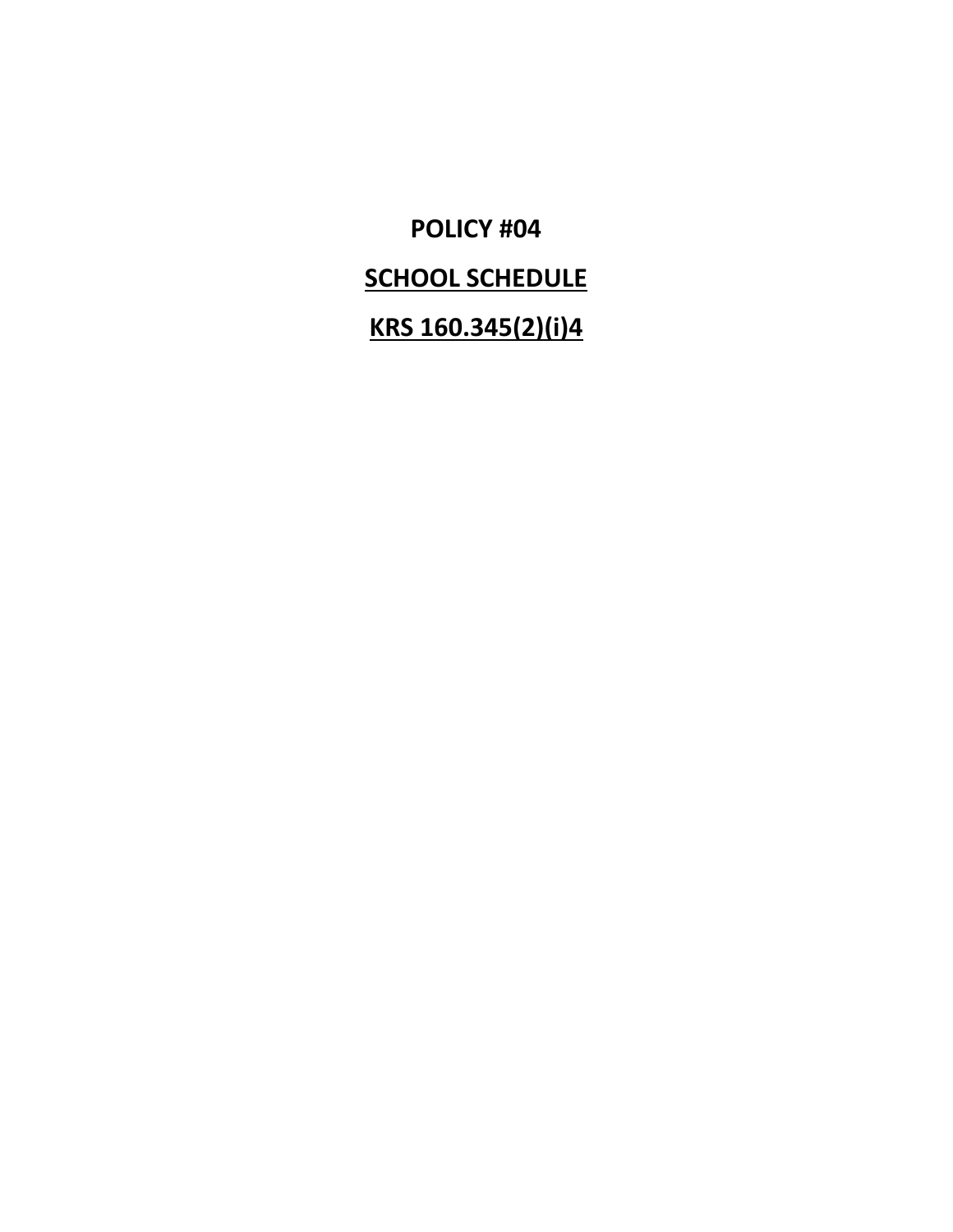## **SCHEDULE**

## **SCHOOL SCHEDULE 04.0**

**The school principal, in collaboration with faculty members will develop a proposed school schedule and present this schedule to the council for approval. If the school council does not approve this schedule, it will be sent back for revision and presented to the school council at subsequent meetings until approved. If the school council has not approved a schedule by August1, the principal shall develop and implement a schedule.**

Page 1 of 1 **Adopted/Amended 01/01 Reviewed 08/15/13**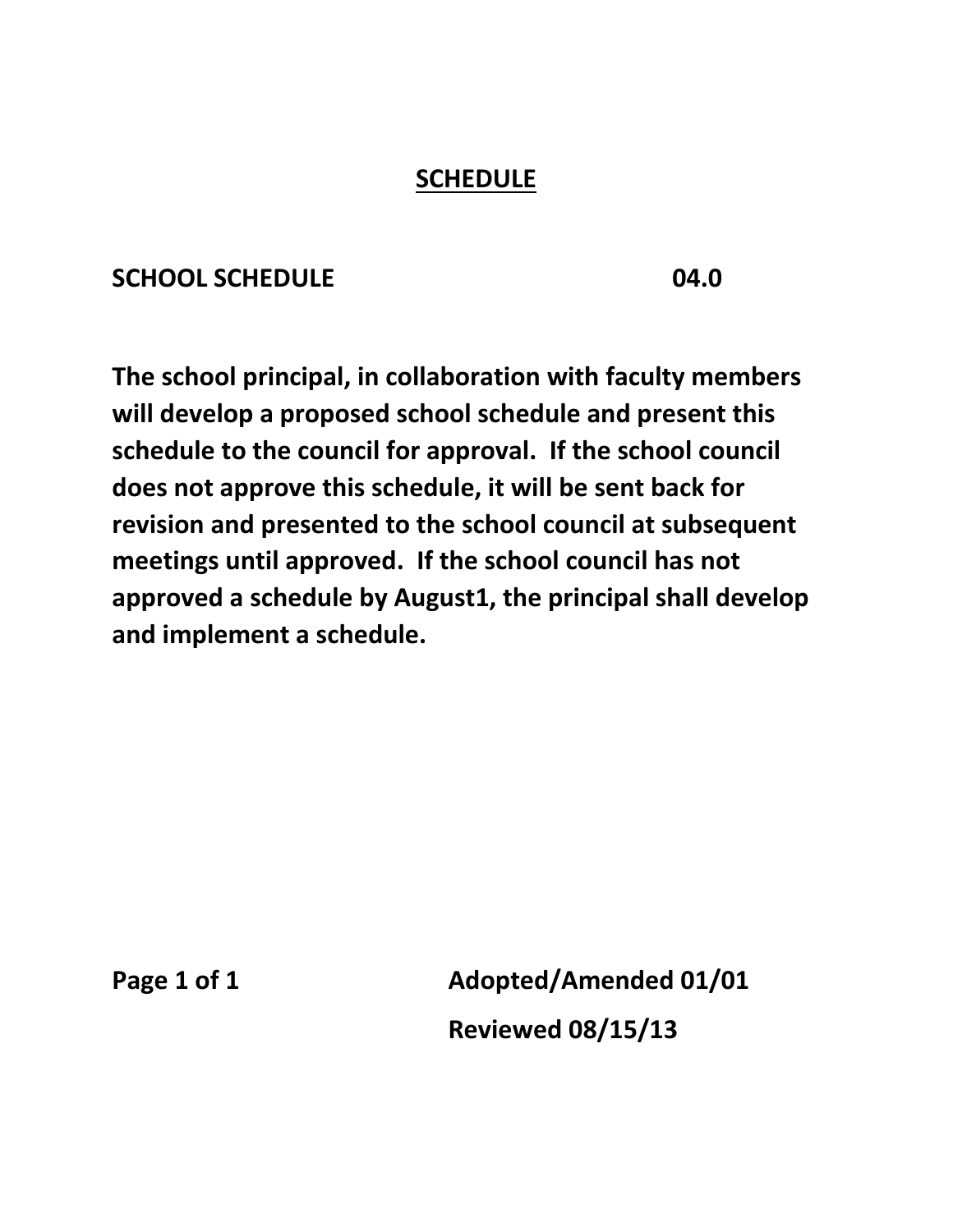## **HARLAN COUNTY BOARD OF EDUCATION POLICIES**

**School Schedule 04.1**

**The Harlan County Board of Education will make decisions regarding the following categories:**

- **1. School Term**
- **2. School Day**
- **3. Emergency Closings**
- **4. School Calendar**

**Determination of the schedule of the school day and week, subject to the beginning and ending times of the school day and school calendar year as established by the state and local boards are to be set and approved by the Site-Base Council.**

**Exceptions to the six hours of instruction per day are as allowed under KRS 158.060. KRS 158.060 states "…Except for handicapped children and children attending the Primary School Program who may attend a program of less t5han six (6) hours per day under policy adopted by the local board district, board of education and approved by the State Board of Elementary and Secondary Education…"**

Page 1 of 1 **Adopted/Amended 01/01 Reviewed 08/15/13 & January 2017**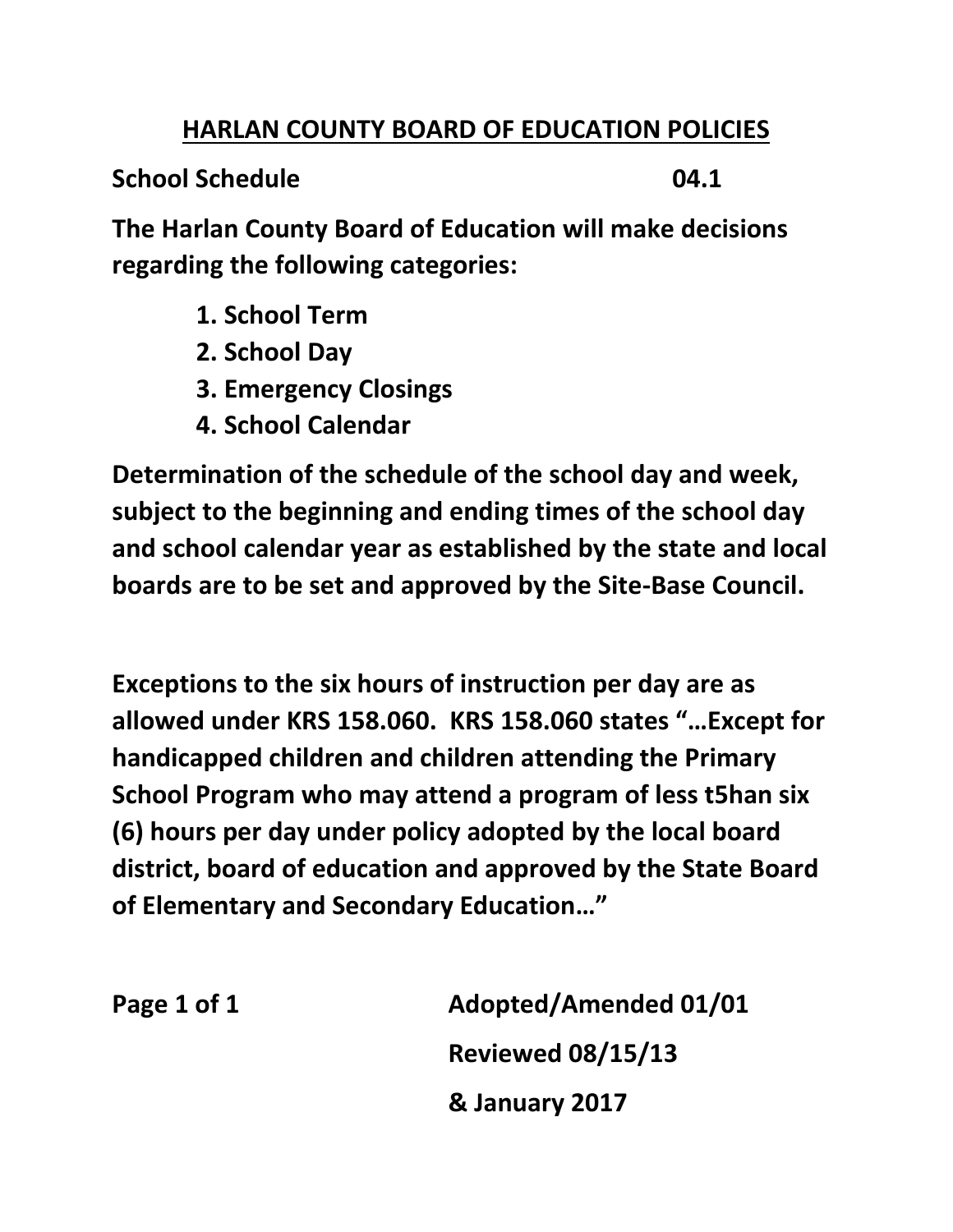**POLICY #05**

**SCHOOL SPACE USE**

**KRS 160.345(2)(i)5**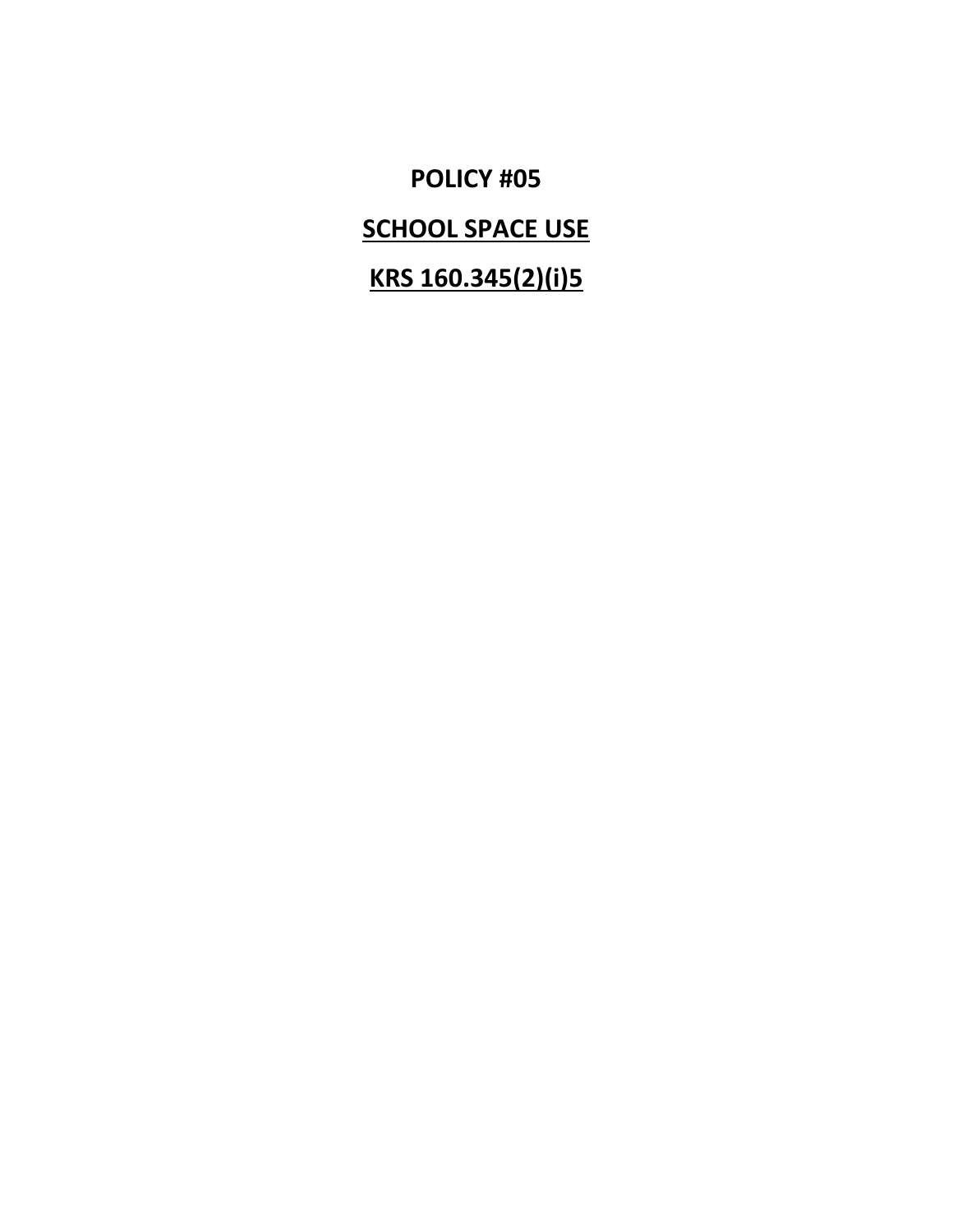# **SCHOOL SPACE USE**

**School Space 05.0**

**The principal will prepare a school space use plan and present the plan to the school council. The principal will implement the plan subsequent to the presentation and approval of the council.**

**Page 1 of 1 Adopted/Amended 12/09/03 Reviewed 08/15/13 & 01/2017**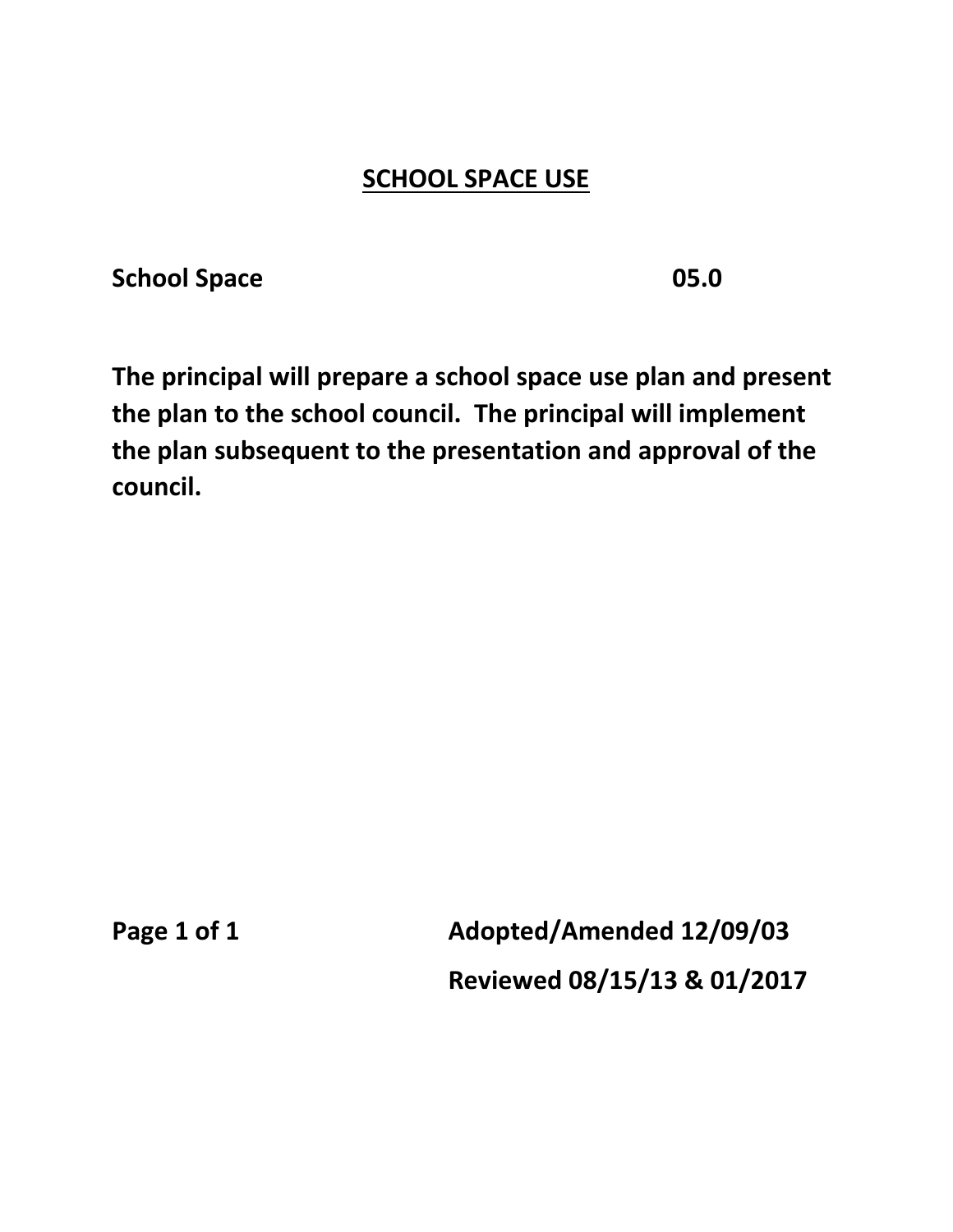# **POLICY #06**

# **INSTRUCTIONAL PRACTICES**

# **KRS 160.345(2)(i)6**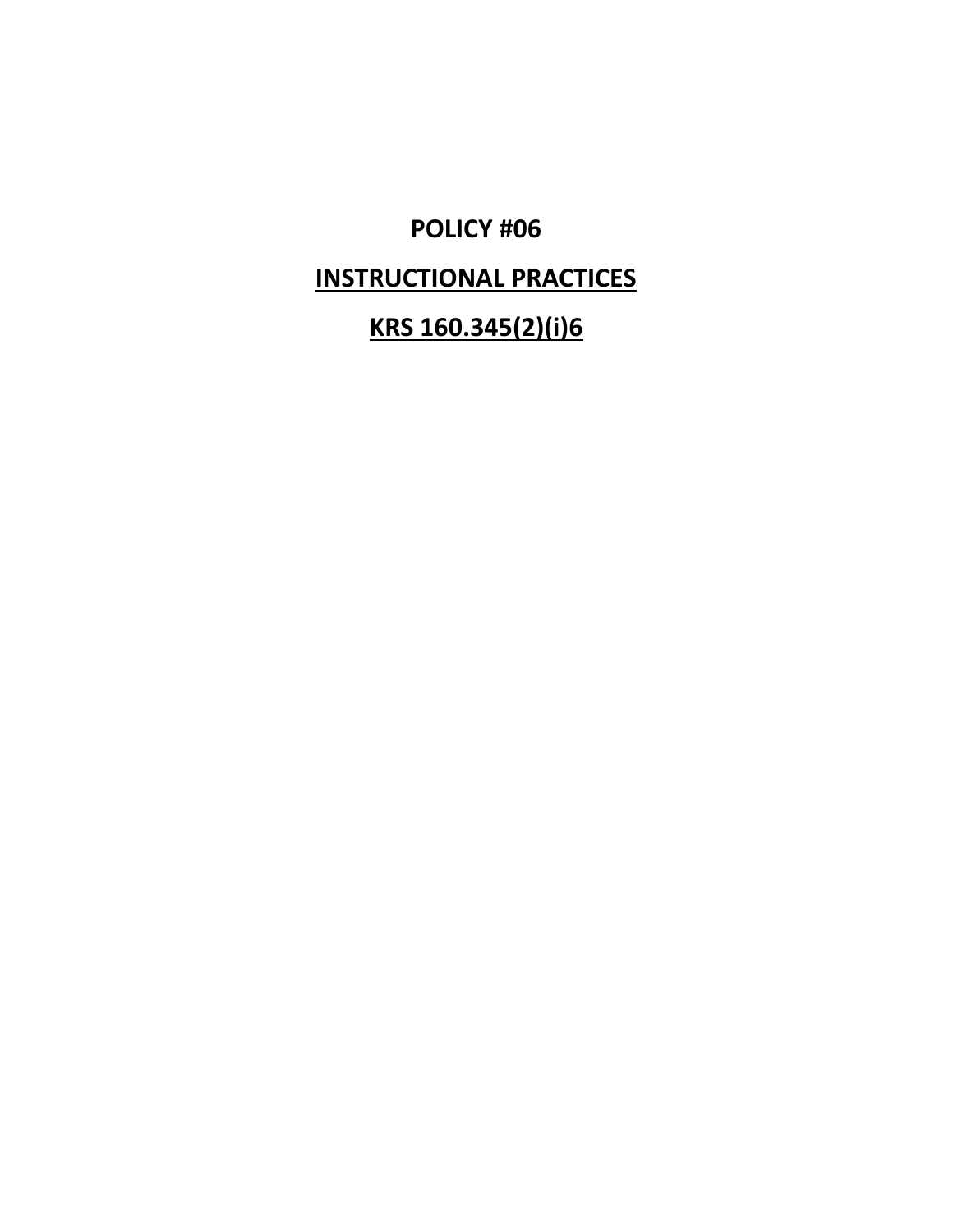**Retention (3 – 8) 06.6**

**Any student failing more than 2 core classes will be retained for that year.**

**Page 1 of 1 Adopted 12/09/03 Revised 08/15/13 Revised 04/17/14 Revised 05/09/16**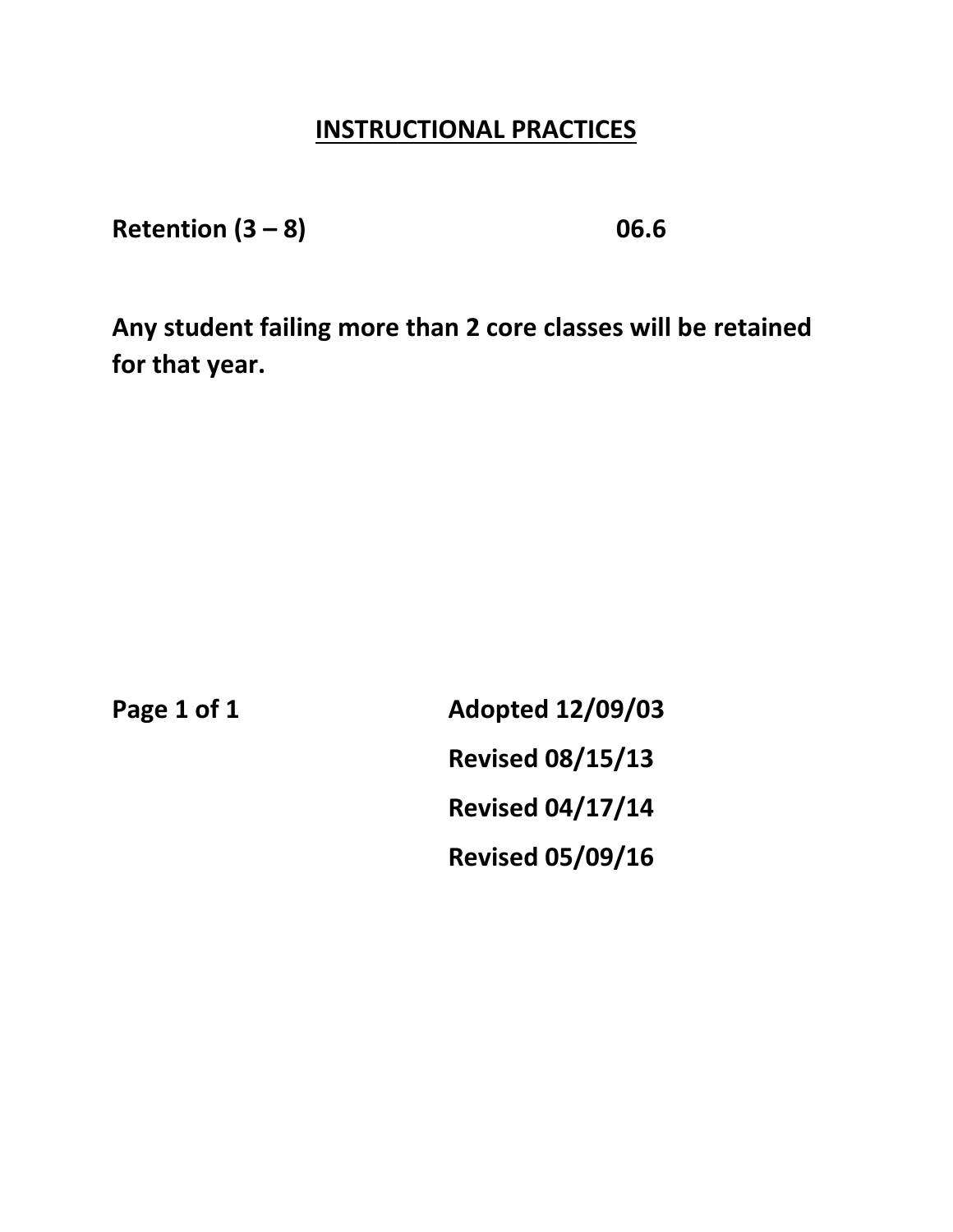**Instructional Practices 06.0**

**Faculty, in collaboration with the principal, will select the appropriate instructional practices to be utilized after approval of the council in their classroom, to ensure that the school's curriculum is fully implemented. (see Policy 01.0 for further information).**

- **Teachers will follow Common Core Standards and Core Content.**
- **Differentiated Instruction**
- **RTI**
- **Varied Instructional Strategies**

**Page 1 of 1 Adopted/Amended 9/12/03 Amended 08/15/13**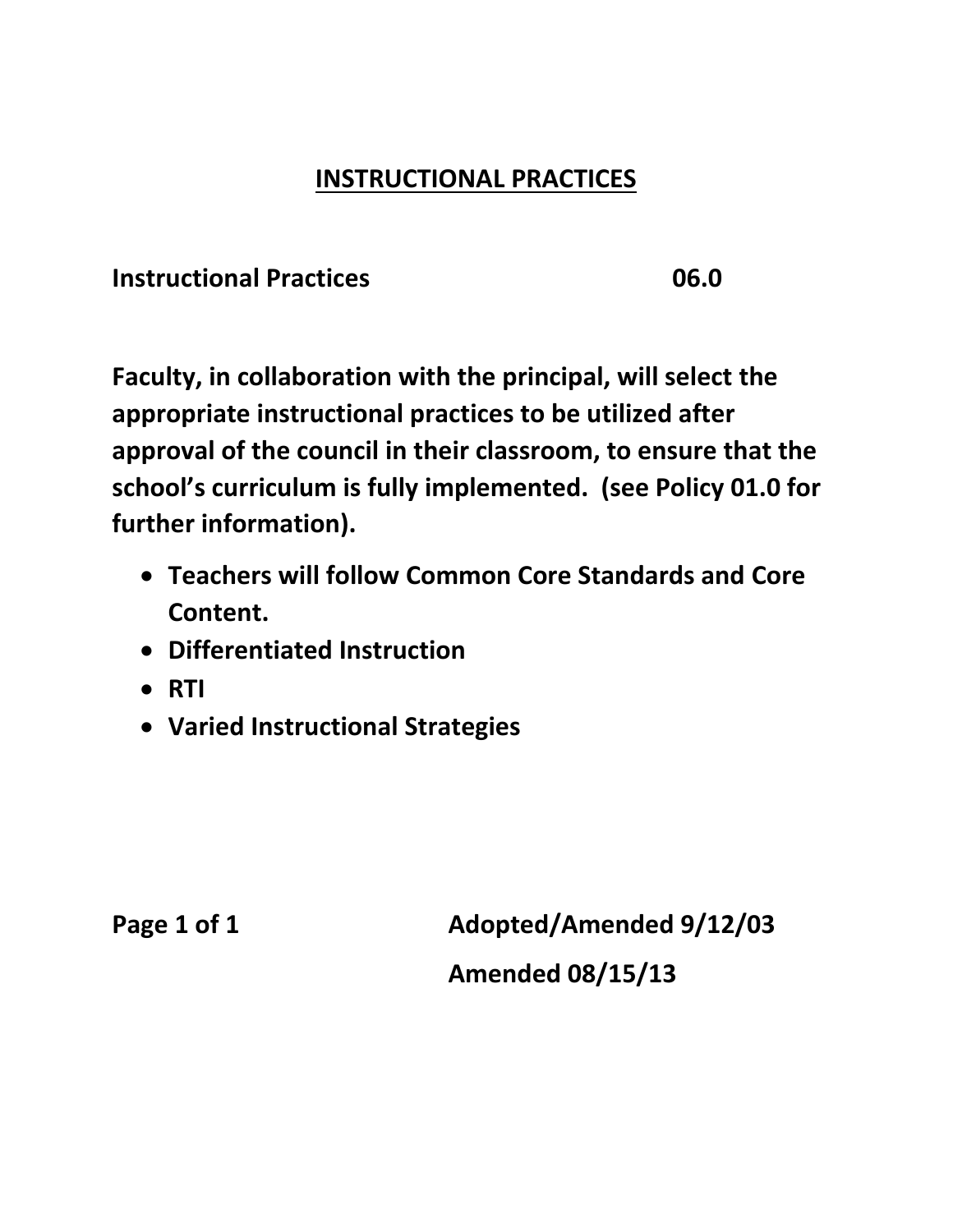**Lesson Plans 06.3**

**The faculty shall develop lesson plans in accordance with the Harlan County Curriculum Guidelines. (09-01) Principal will monitor development and implementation of lesson plans.**

**Page 1 of 1 Adopted/Amended 12/09/03 Amended 08/15/13**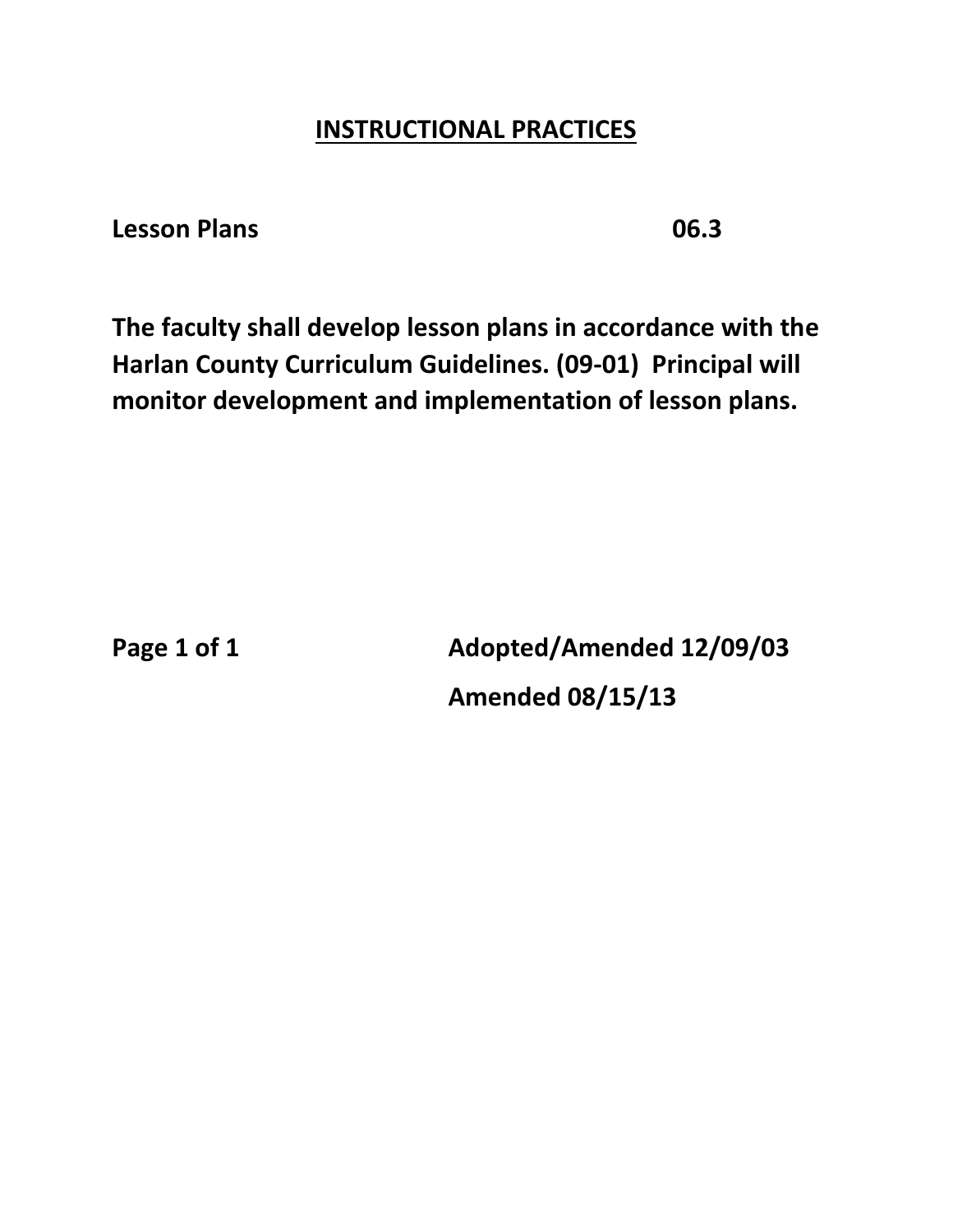**Grade Reports 06.4**

**Harlan County Schools operate on nine week reporting system. Parents are encouraged to study report cards carefully and to schedule conferences with teachers to discuss the child's progress or lack of progress.**

# **GRADING SYSTEM USED ON REPORT CARDS**

**(Grade 2 – 8)**

**I -- Incomplete...Failure to turn in required work Incompletes must be cleared before the end of the following grading period.**

**Progress reports will be utilized in K – 1. Parents will be encouraged to utilize Parent Portal.**

**Page 1 of 1 Amended 09/13/09 Revised 08/15/13**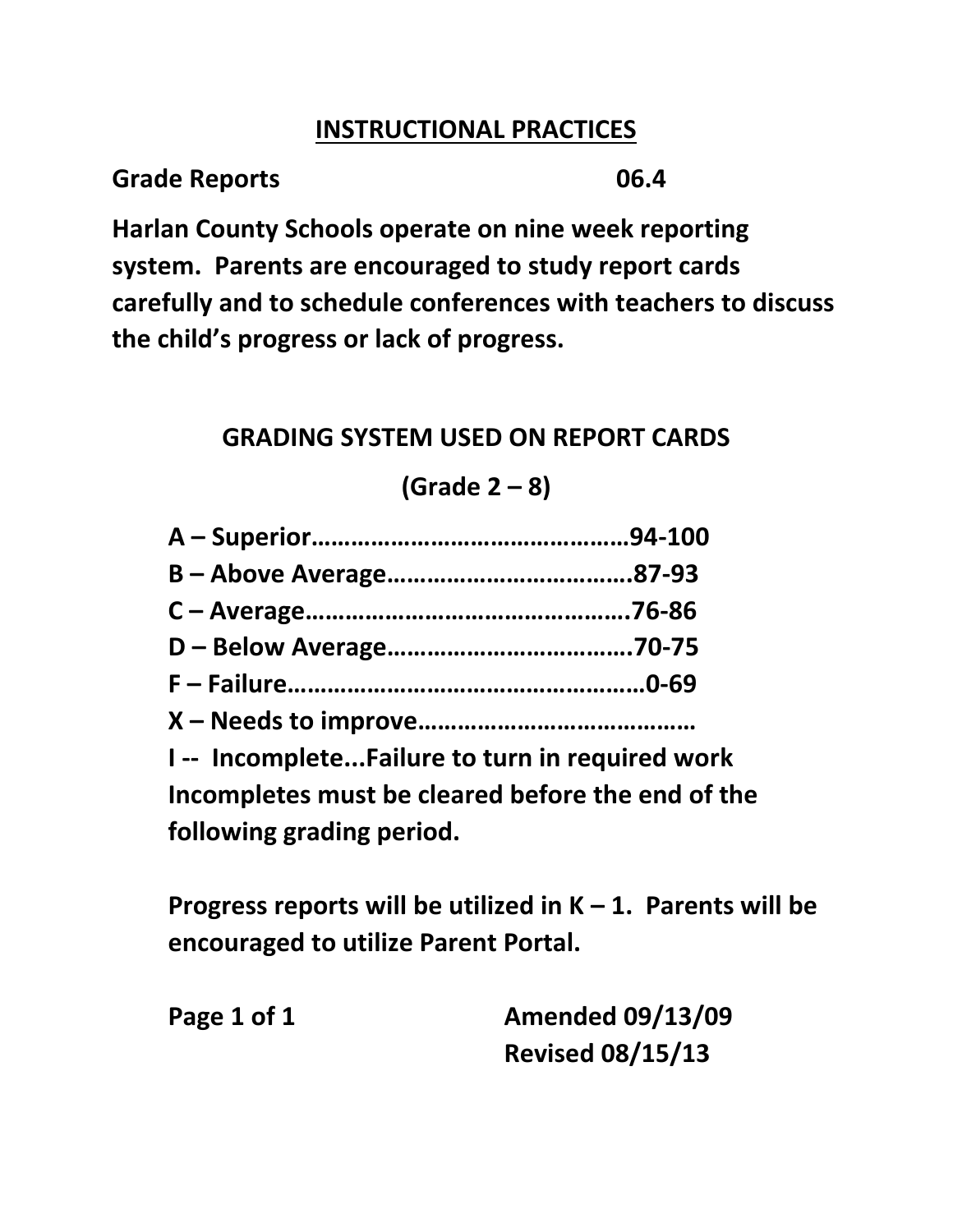#### **Progress Report 06.5**

**Students will be issued a progress report during the fifth week of the nine week grading period. The importance of this report is to communicate to parents and students the level of academic achievement.**

**Student who are working below their ability may receive additional home reports at the discretion of the teacher.**

Page 1 of 1 Adopted/Amended 12/09/03 **Reviewed 08/15/13**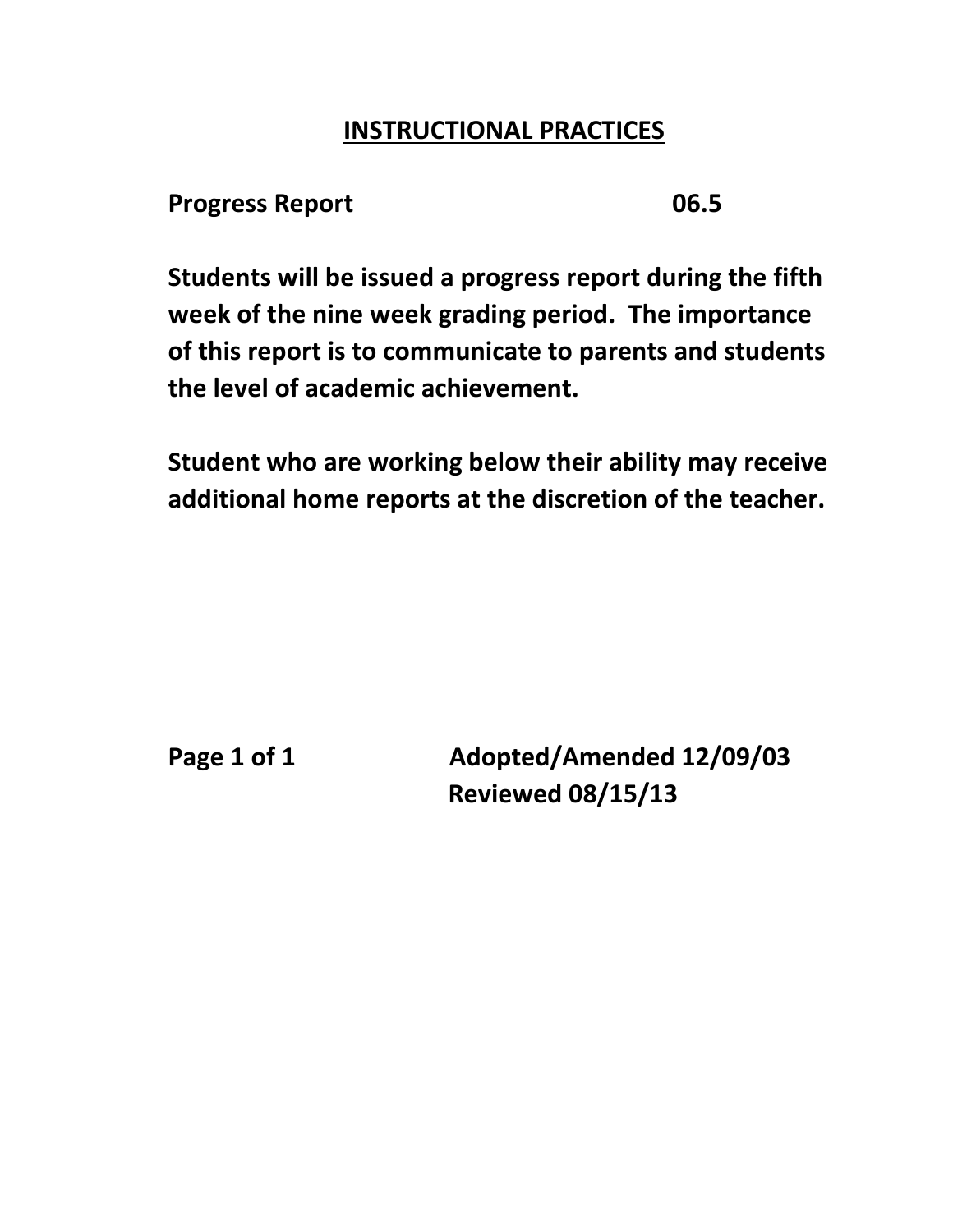# **POLICY #07 DISCIPLINE AND CLASSROOM MANAGEMENT KRS 160.345(2)(i)7**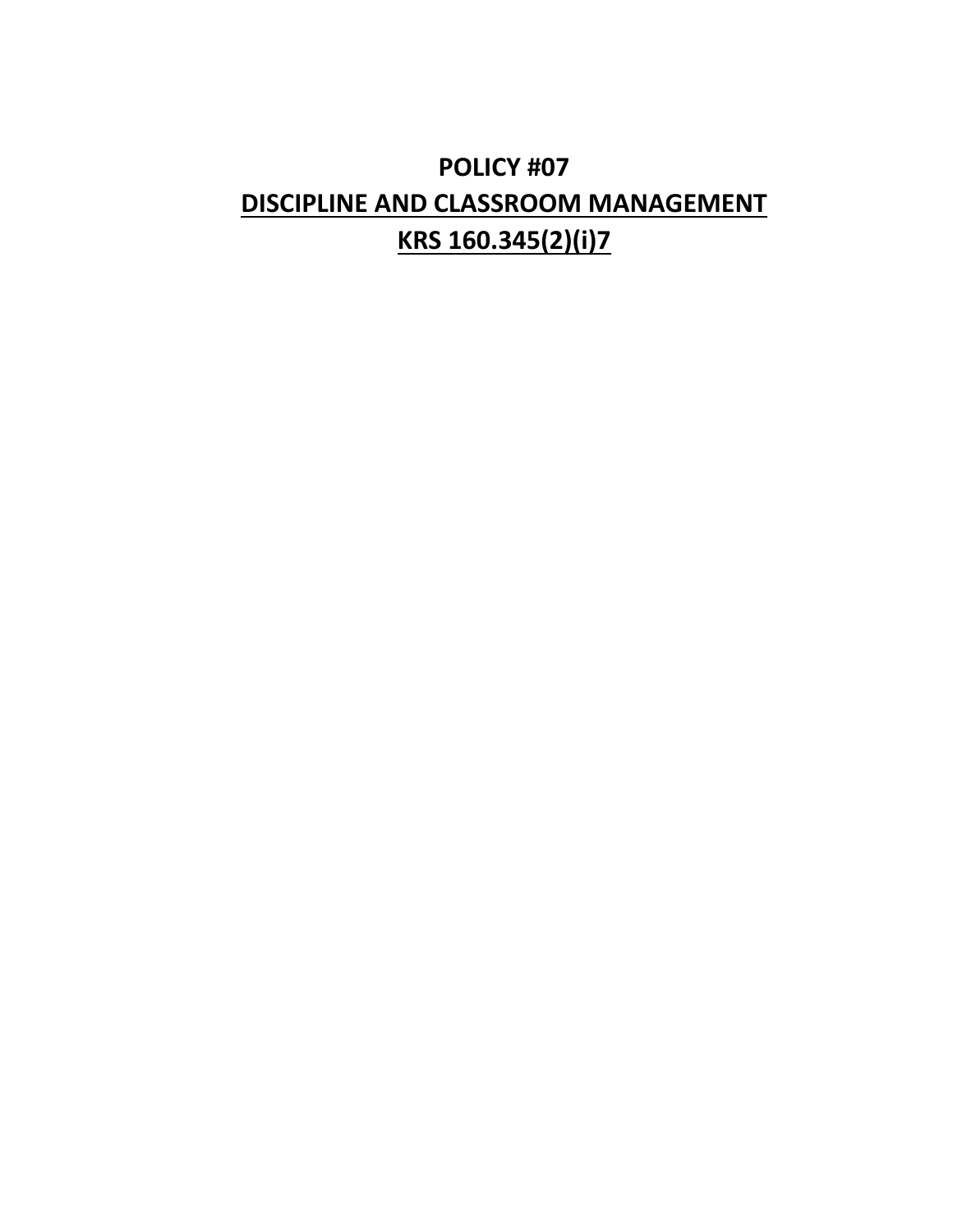## **07**

- **07.0 Discipline & Acceptable Behavior**
- **07.1 Disrupting the Education Process**
- **07.2 Assertive Discipline**
- **07.3 Classroom Discipline Plan K – 3**
- **07.4 Classroom Discipline Plan 4th – 8 th**
- **07.5 Detention Hall**
- **07.6 In-School Alternative Education**
- **07.7 Fighting**
- **07.8 Weapons**
- **07.9 Suspension**
- **07.10 Dress Code**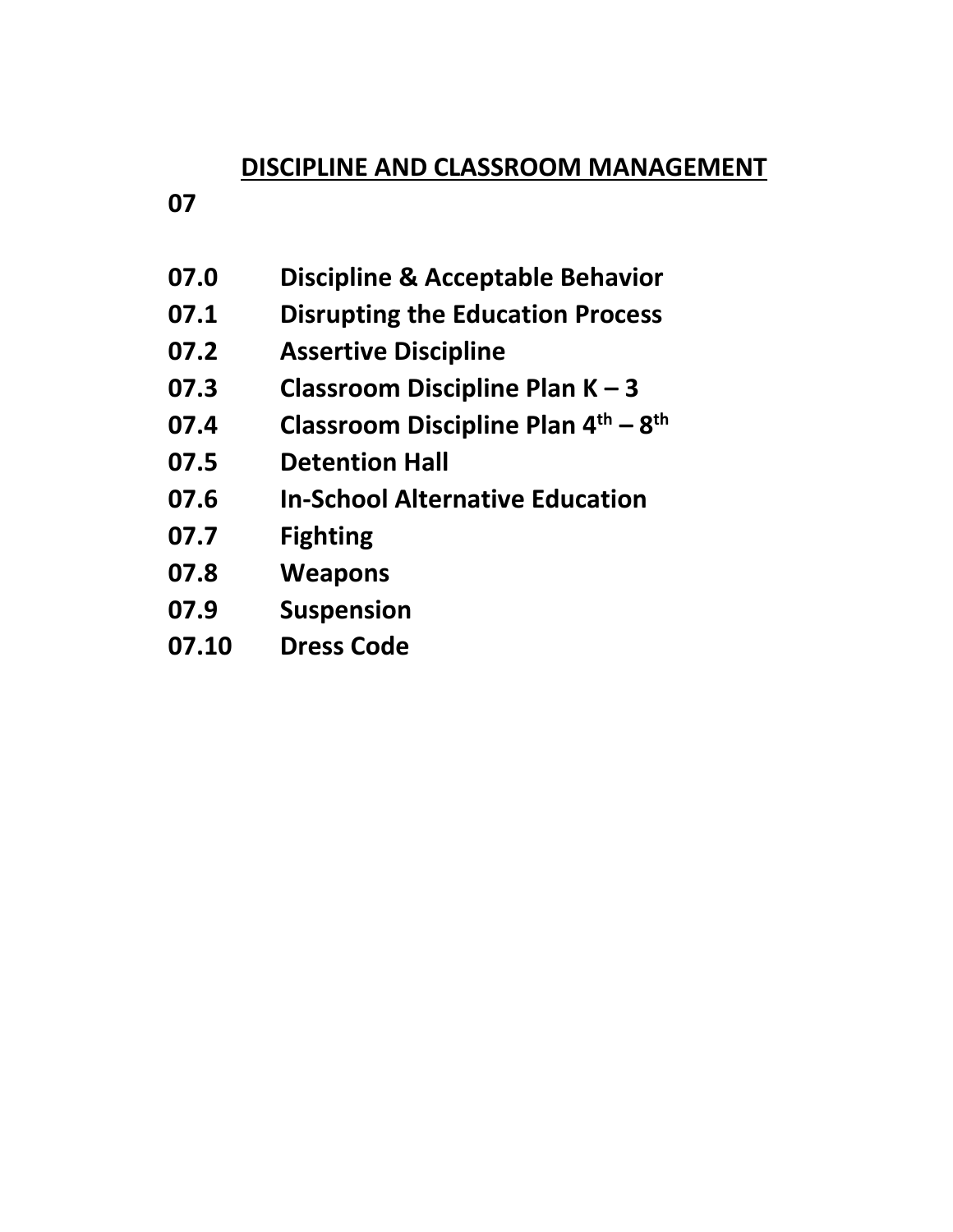**Discipline & Acceptable Behavior 07.0**

**The Faculty and principal will implement Rosspoint's Handbook Discipline Code and the local school district Code of acceptable student behavior and discipline. Copies of the handbook and the local district code will be distributed to all staff, and to all parents upon enrollment of their child each year. The school council shall automatically adopt any subsequent amendments to the code by the local board of education.**

**Page 1 of 1 Adopted 12/09/08 Reviewed 8/15/13**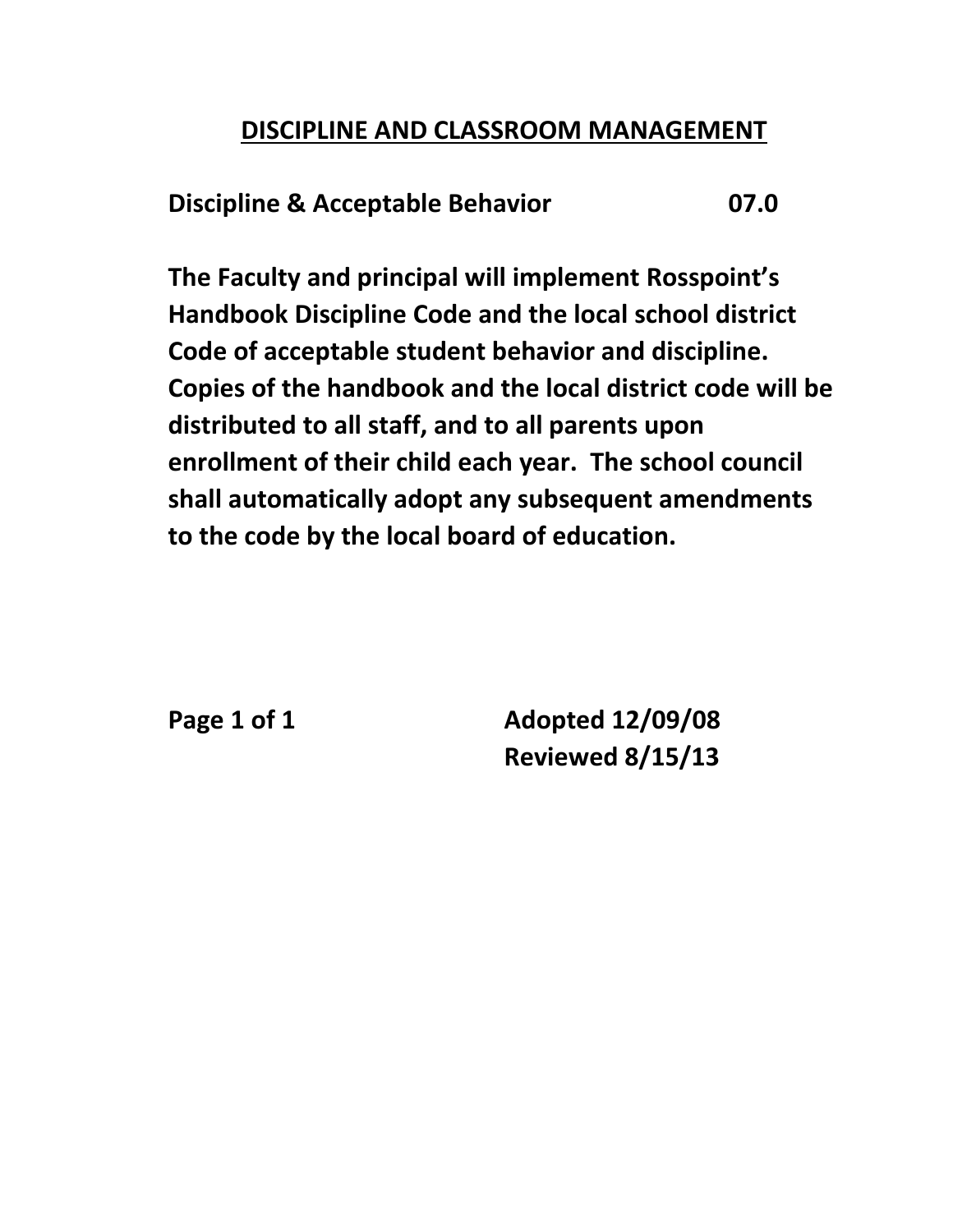**Grievance Procedures 07.01 Harassment/Discrimination**

**Students wishing to initiate a harassment/discrimination complaint should follow the following steps. CONDITIONS:**

- **1. All grievances are individual in nature and must be brought by the individual grievant.**
- **2. The grievant shall be permitted to have not more than two (2) representatives.**
- **3. No reprisal shall be taken against any aggrieved student because of the filing of a harassment/discrimination complaint**

# **TIME LIMITS:**

- **1. Students or their parents must file their grievance within five (5) school days following the alleged violation.**
- **2. Days referred to in the grievance initiation form shall be school days.**
- **3. If the grievant, after reviewing the Principal's response, does not file any appeal to the next level within five (5) school days of receiving a response, the grievance shall be considered to have been settled and terminated at the previous level, and the answer given at that level shall stand. Page 1 of 2**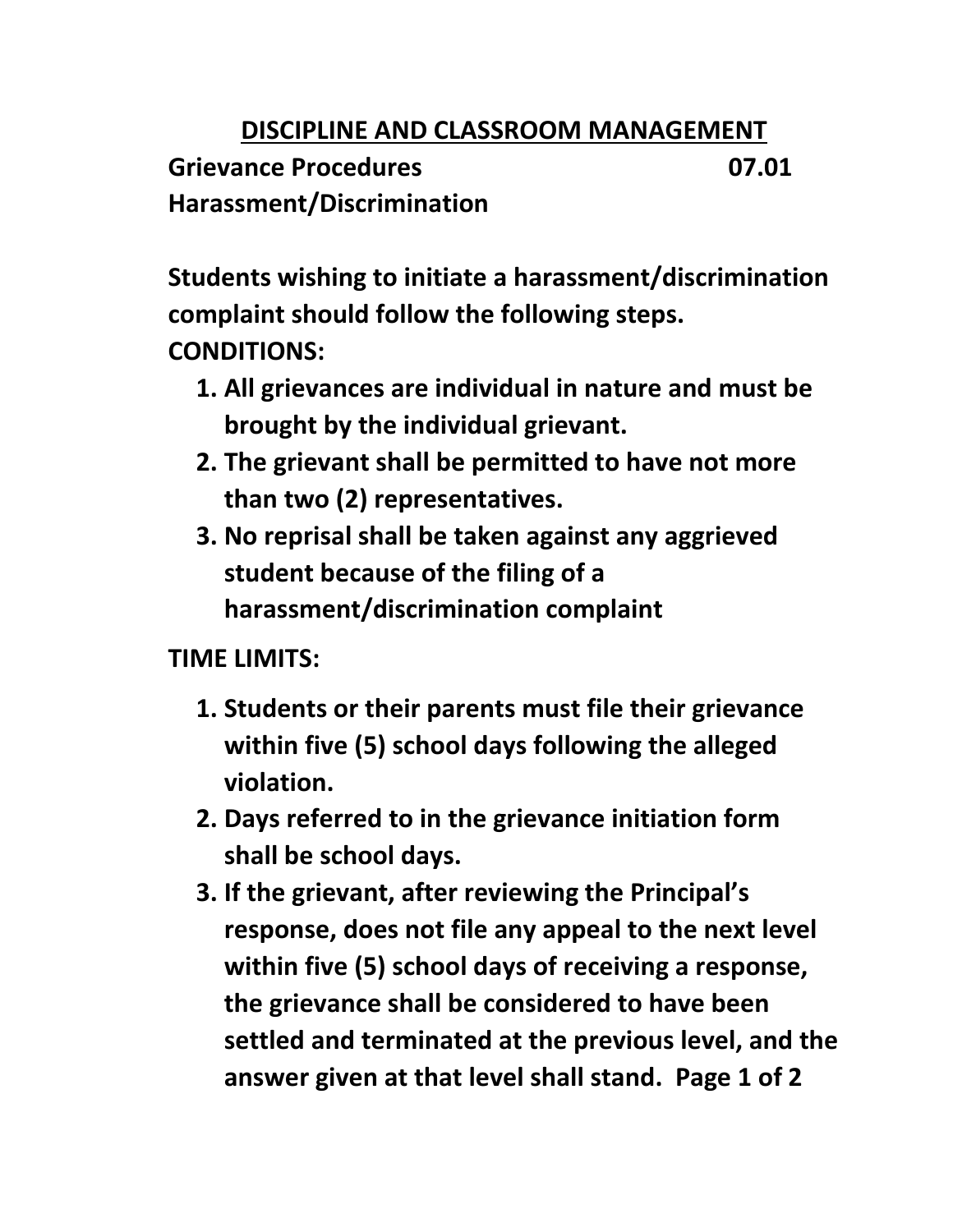# **PRINCIPAL'S/SCHOOL COUNCIL INVOLVEMENT**

- **1. When appropriate, the grievant shall give his/her communication directly to the principal, thus bypassing the teacher or other employee. This action shall be taken only in those instances where the matter communicated is of such a personal and private nature that it cannot be effectively communicated at a lower level or in those instances where the nature of the grievance would require the initial response of the principal.**
- **2. The principal reserves the right to redirect the grievant's Harassment/Discrimination Form to either the assistant principal or counselor. This would allow for continuity if the principal is otherwise occupied or out of the building.**

**Page 2 of 2 Amended 09/12/06**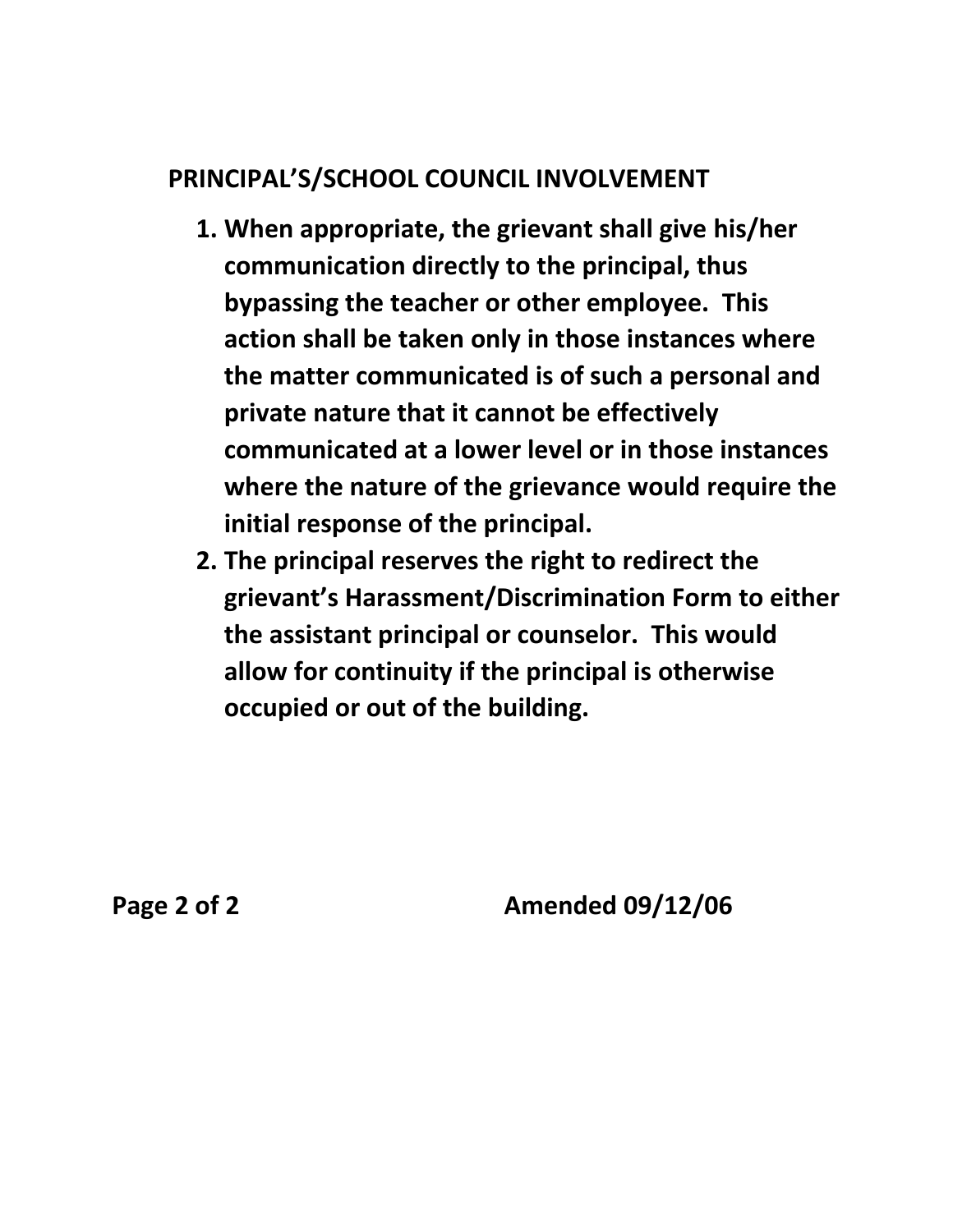**Classroom Discipline Plan for 4t – 8 th 07.4**

**All students are to: Follow directions the first time they are given.**

**Raise hand to be recognized before speaking or getting on the floor.**

**Keep hands, feet and other objects to themselves.**

**Arrive in class and be in your seat on time with paper, pencil books, and assignments ready for class.**

**Be respectful of others at all times.**

**Students that fail to follow the above rules will be disciplined in the following ways:**

**1 st Time: Name on clipboard---Warning**

**2 nd Time: Checkmark is given – 1 recess taken – 2 points Off conduct**

**3 rd Time: Checkmark is given – Another recess taken – 2 more Points** 

**4 th Time: Office – Administrators' discretion**

**Page 1 of 2**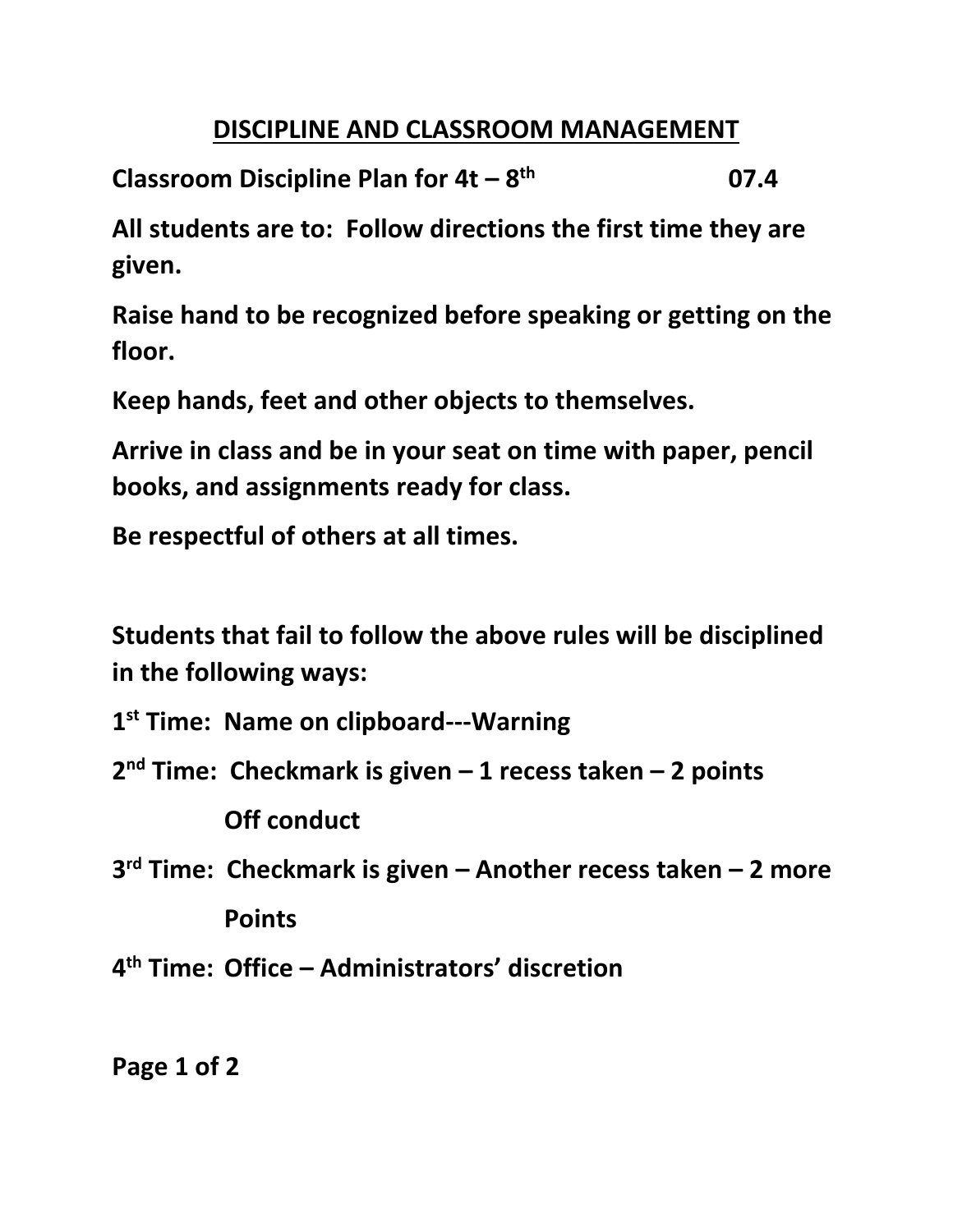## **CONSEQUENCES OF MISBEHAVIOR**

## **D-HALL---2 POINTS OFF CONDUCT**

**AE---------5 POINTS OFF CONDUCT**

**SUSPENSION---(Principal's Discretion)—15 POINTS OFF CONDUCT**

**ALTERNATIVE SCHOOL**

**Page 2 of 2 Adopted/Amended 12/09/03 Reviewed 08/15/13**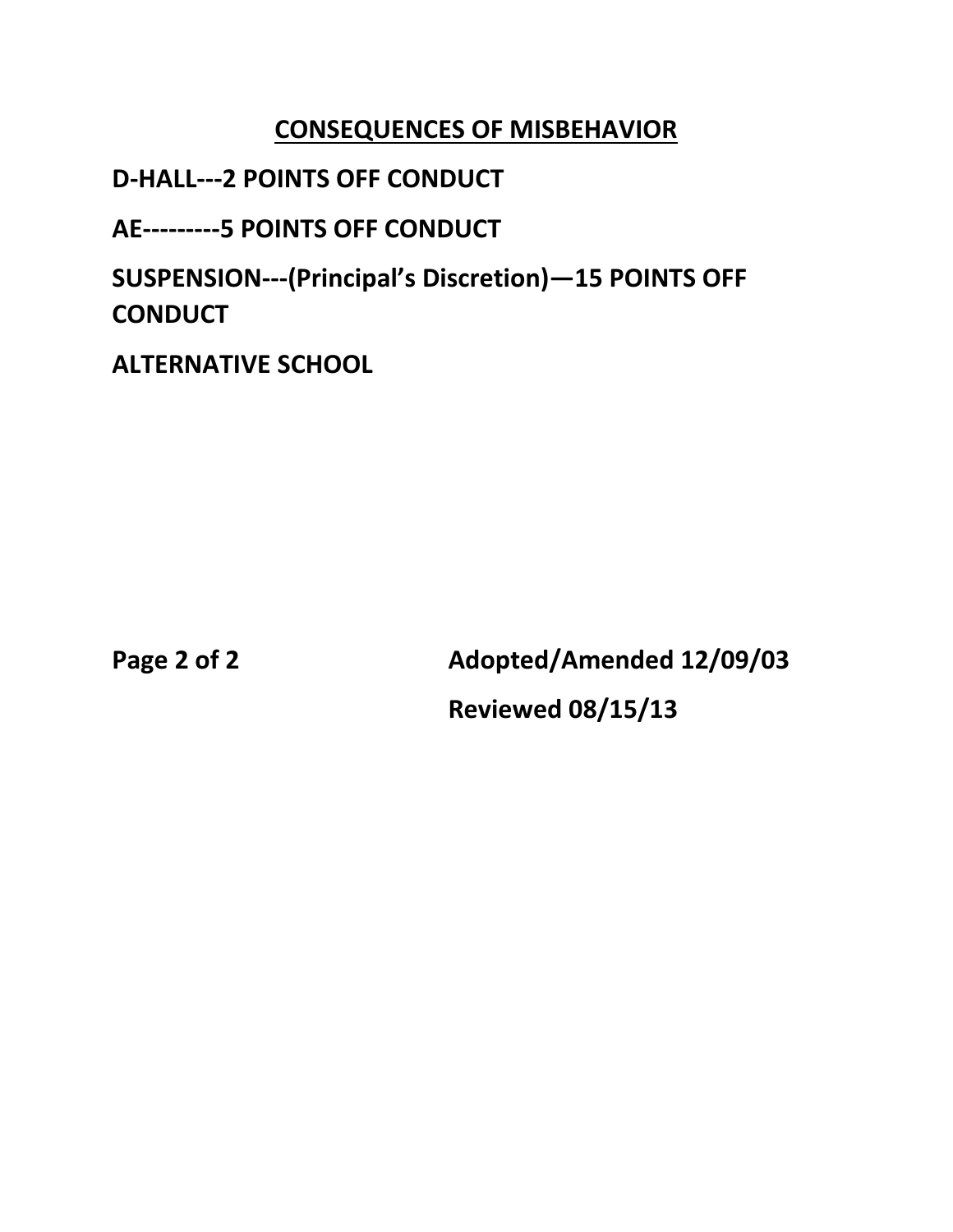**Suspension 07.9**

**In accordance with KRS 158.150, the Principal or Assistant Principal may suspend a pupil up to a maximum of ten (10) days per incident.**

**The Superintendent may suspend a pupil up to a maximum of ten (10) days per incident. A pupil may not be suspended for more than total of ten (10) days per incident, except in the case of a pending expulsion hearing.**

**A pupil shall not be suspended until due process procedures have been provided as described in KRS 158.150 (09.431), unless immediately suspension is essential to protect persons or property or to avoid disruption of the educational process.**

**In such cases, due process shall follow the suspension as soon as practicable, but no later than three (3) school days after the suspension.**

**The Principal or Assistant Principal shall report any suspension in writing immediately to the Superintendent and to the parent of the pupil being suspended. The written report shall include the reason for suspension, the length of time of the suspension, and the conditions for reinstatement.**

**In cases which involve handicapped students, the procedures mandated by federal and state law for handicapped students shall be followed. Page 1 of 1 Reviewed 8/15/13**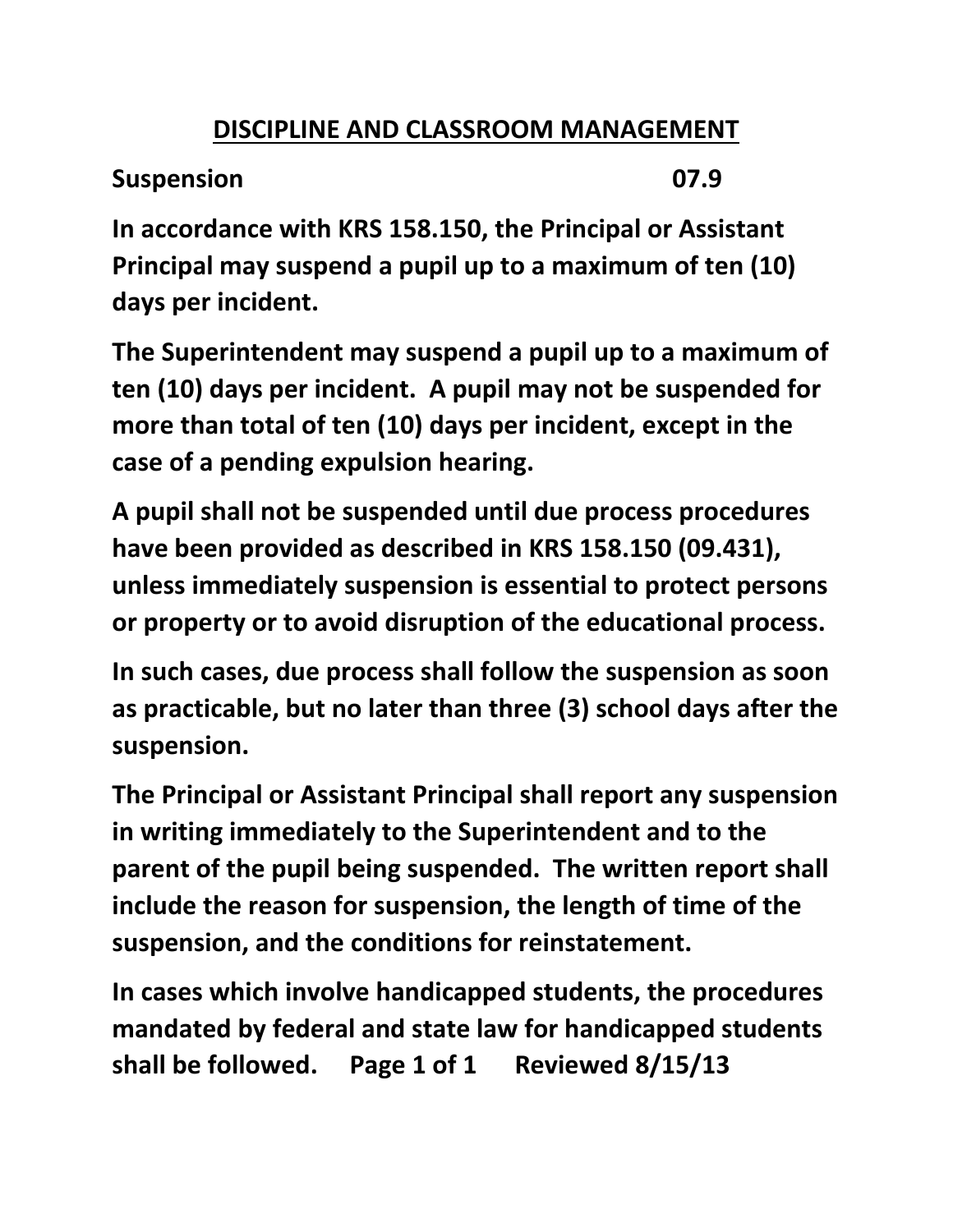## **Dress Code 07.10**

**There is a direct relationship between dress, grooming, conduct, and the wholesome living and thinking of boys and girls. Students are expected to dress and groom themselves within the framework of individual pride, decency, cleanliness and safety. An unsanitary body conditions which disrupts classroom environment is prohibited. Students must refrain from wearing tight or revealing attire (no tank tops, no bare midriffs, not short shorts) or any style of dress which will disrupt the educational process. Students will not be permitted to wear clothing to class which has imprints, writing, etc. which is suggestive of, or endorses violations of, policy and immoral or illegal actions. Students are not permitted to wear hats or coats to class unless special permission is granted. Modesty and decency of dress and the health and safety of all will continue to be stressed. It may be necessary to have a conference with a student and student's parents if the student wears extreme variations of clothing that disturbs the educational atmosphere at school.**

**Page 1 of 2**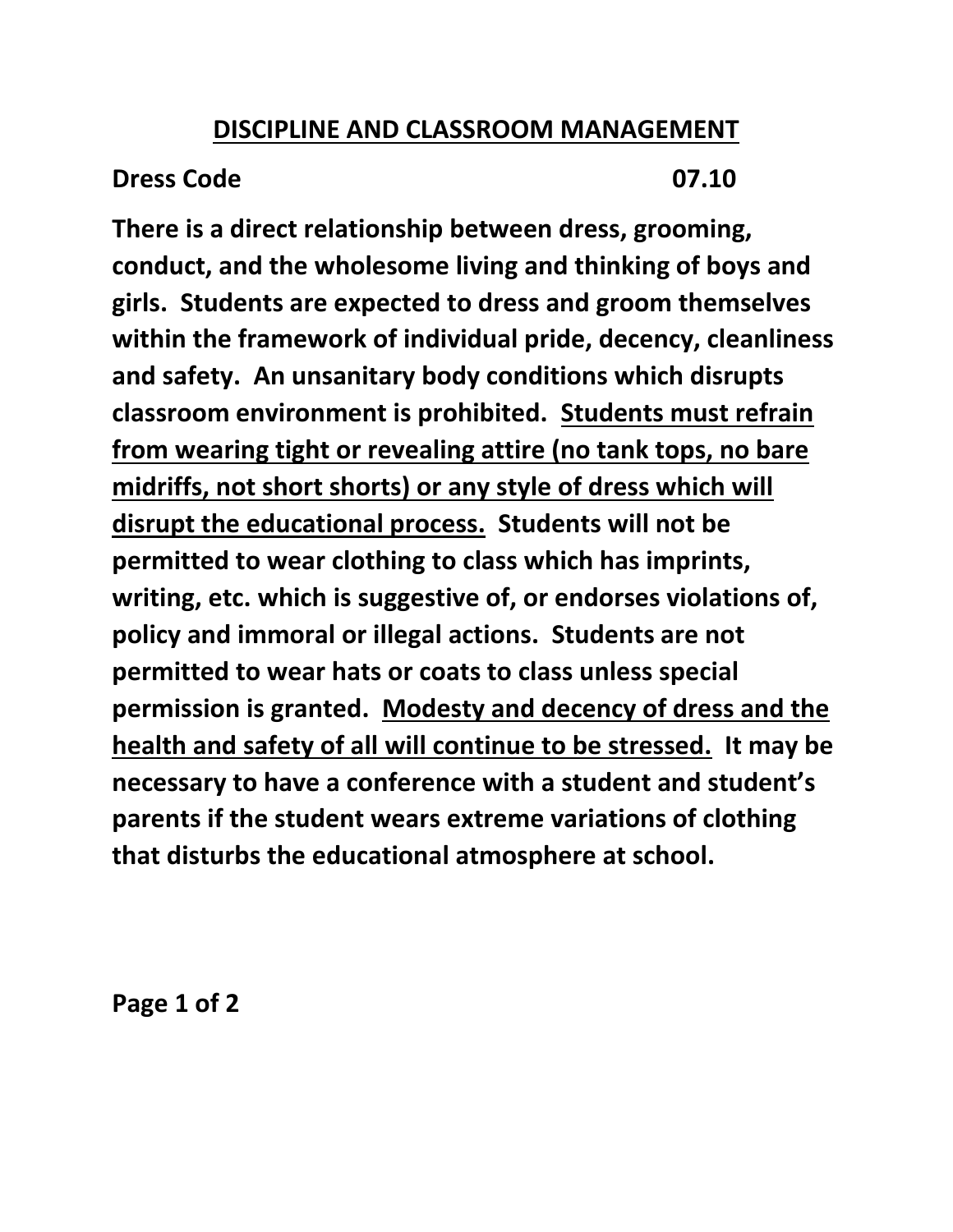# **Appropriate**

**Clean neat jeans**

**Tops which reach to the belt line**

**Skirts and shorts which are full and no more than 6 inches above the knee** 

**Clothing which is clean and neat**

**Inappropriate**

**Skirts or shorts more than 6 inches above the knee.**

**Clothing that is torn, ripped or cut. Underwear much not be visible to the public.** 

**Halters, midriffs, cutoffs, spaghetti straps, tank tops are not permitted.**

**Vulgar words, profane or obscene slogans and pictures or advertisements for alcohol, tobacco, drugs, satanic and/or gothic clothing or symbols will not be permitted.**

**Large bulky coats, jackets, pants or other clothing are not permitted. Clothing that signify gang membership may not be worn. Students who arrive at school wearing inappropriate clothing will be sent to the office. The office will contact the parents to allow them to know what the students are wearing. Students must change to appropriate clothing before returning to class. PAGE 2 OF 2 Amended 9/12/06 Reviewed 08/15/13 & January 2017.**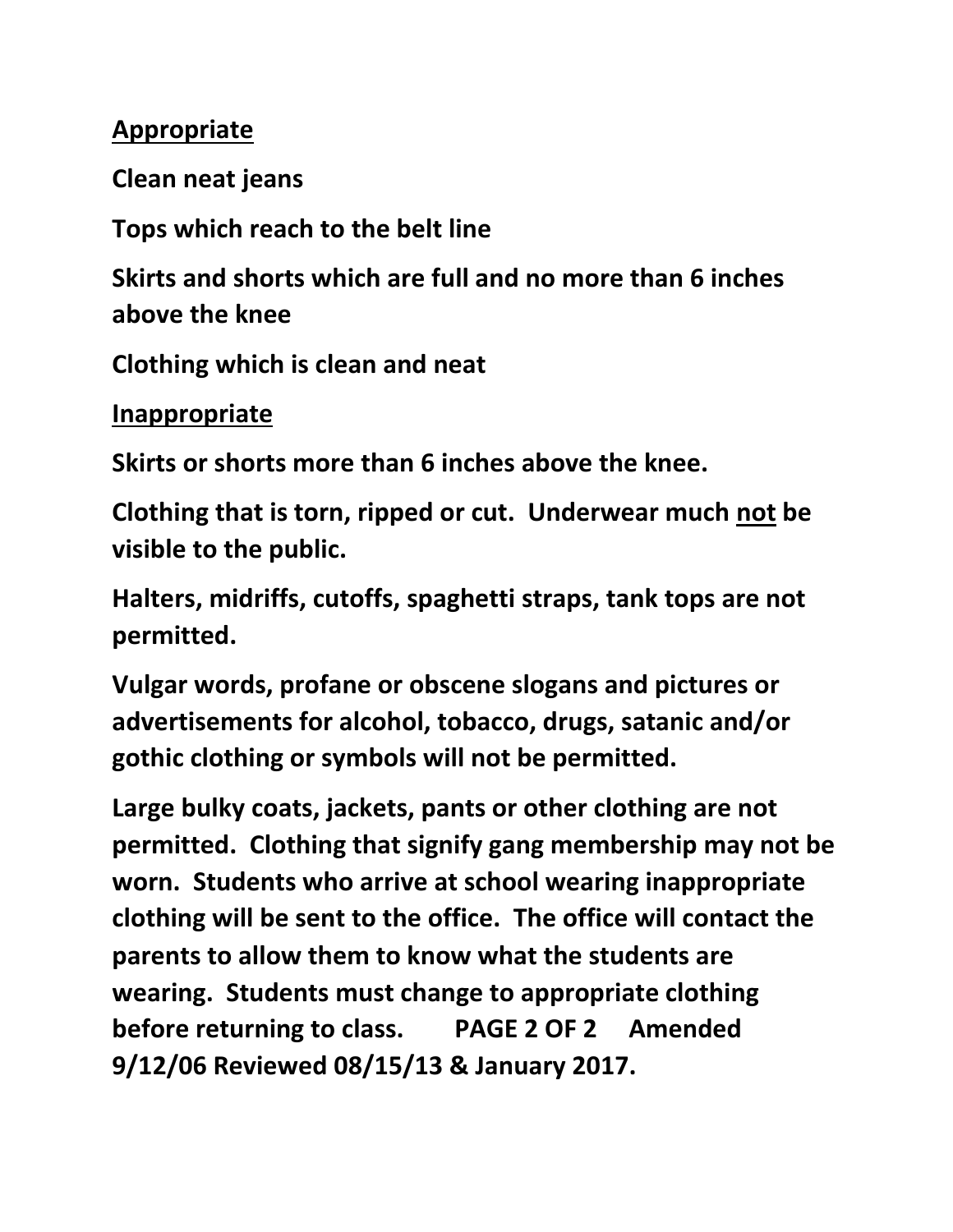# **POLICY #08: EXTRA-CURRICULAR PRACTICES KRS 160.345(2)(i) 8**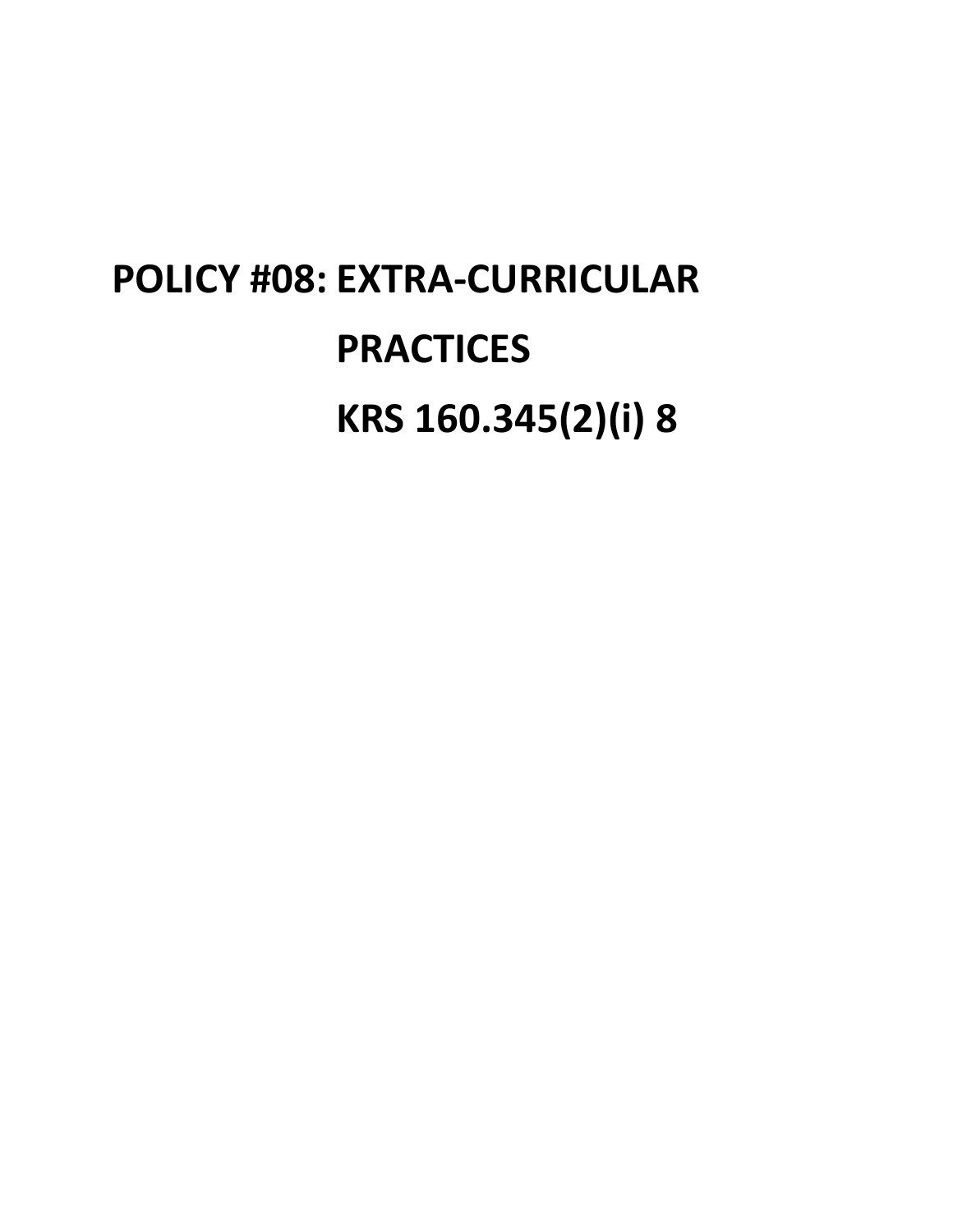#### **EXTRA-CURRICULAR PRACTICES**

#### **Extra-Curricular Programs 08.0**

**The principal will prepare a list of extra-curricular programs to be implemented in the school for the school council's approval. Additional extra-curricular programs to be implemented shall be presented by the principal to the council for approval prior to their implementation.**

**The extra-curricular sponsor will determine student participation standards, along with the principal/assistant principal, to be consistent with any criteria policies set by the Harlan County Board of Education, Rosspoint Elementary and consistent with state and federal statutes and regulations.**

**Reviewed 08/15/13 &**

**January 2017**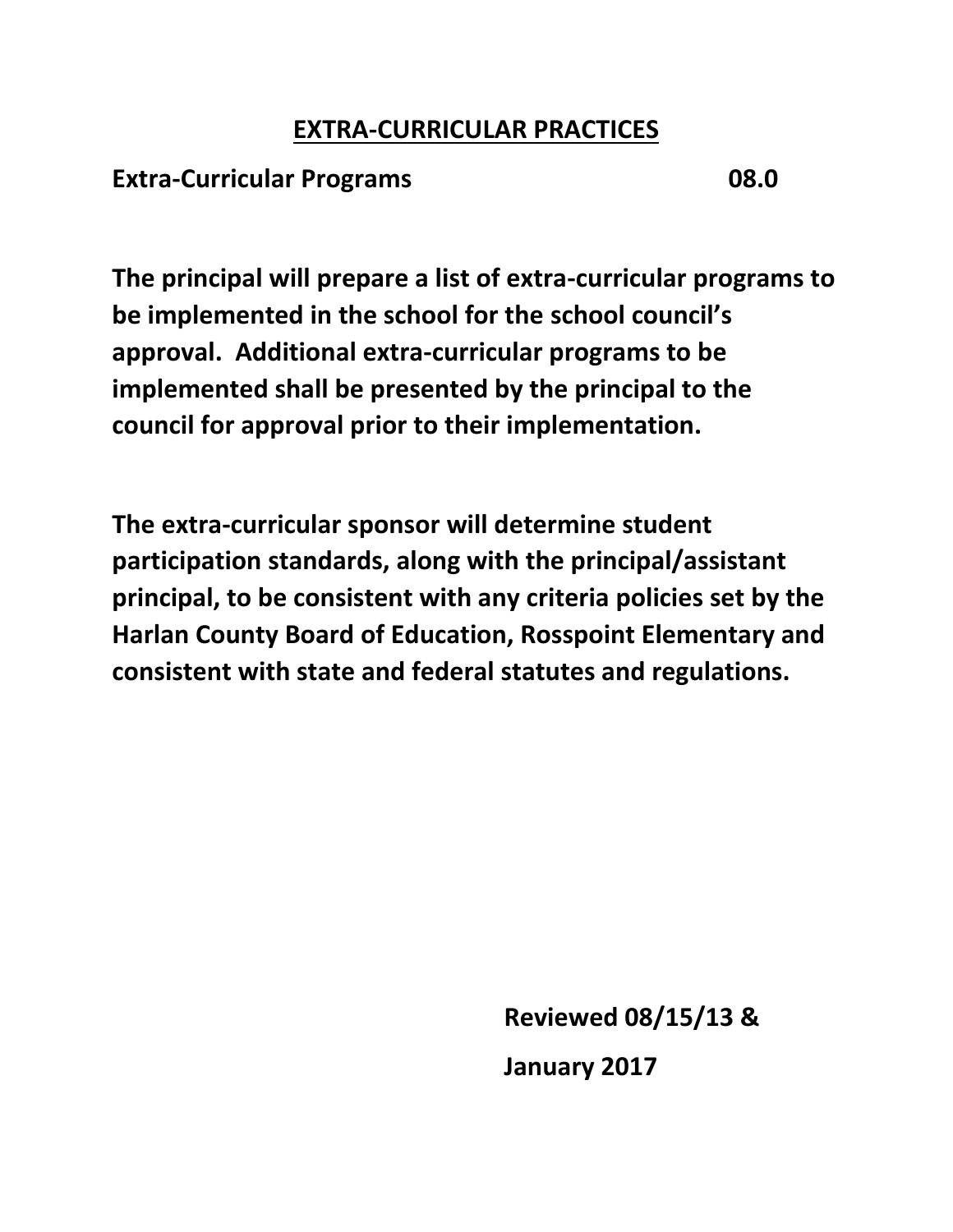### **EXTRA-CURRICULAR PRACTICES**

**Cheerleaders 08.1**

**Cheerleaders will maintain the same grade average as ballplayers. Also, school discipline problems will be handled in the same manner as the ball team.**

**The school cheerleading sponsor will be responsible for going over rules with cheerleaders and parents before the season begins. Cheerleaders that fail to abide by the rules will be warned only once. The second offense calls for immediate dismissal from the squad.**

**Cheerleaders will cheerlead only at the boy's ballgames.**

**Practice must not interfere with girl/boy ball practice.**

**Expense of cheerleaders will be the responsibility of the parents.**

> **Reviewed 08/15/13 & January 2017**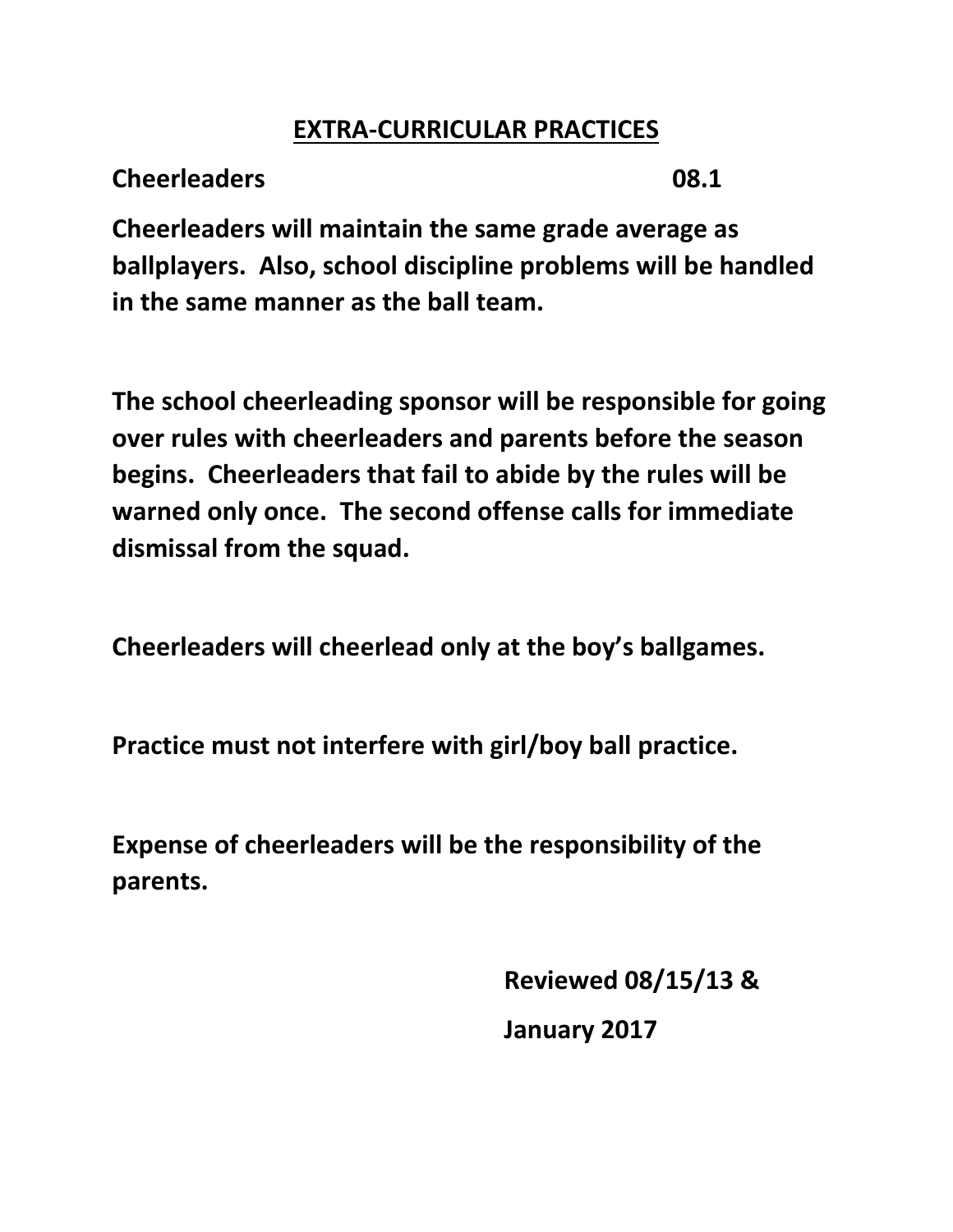### **EXTRA-CURRICULAR PRACTICES**

#### **Discipline of Athletes 08.2**

**The discipline of a student who is also an athlete relates to the status of that athlete in the following ways:**

- **1. Misbehavior of a student-athlete that results in any discipline which does not result in suspension out of school, does not prevent that student-athlete from attending and participating in practices and/or games.**
- **2. Misbehavior of a student-athlete that results in discipline which does result in suspension out of school, will prevent that student-athlete from attending and participating in practices and/or games during the entire span of time for which that individual is removed from school.**
- **3. Any grades 4 – 8 student that receives a D or F on their report card will have to set out a minimum of two (2) weeks. After that time they may return if their grades are C's or better.**

**Page 1 of 1 Amended 12/09/03 ` Revised 08/15/13 & January 2017**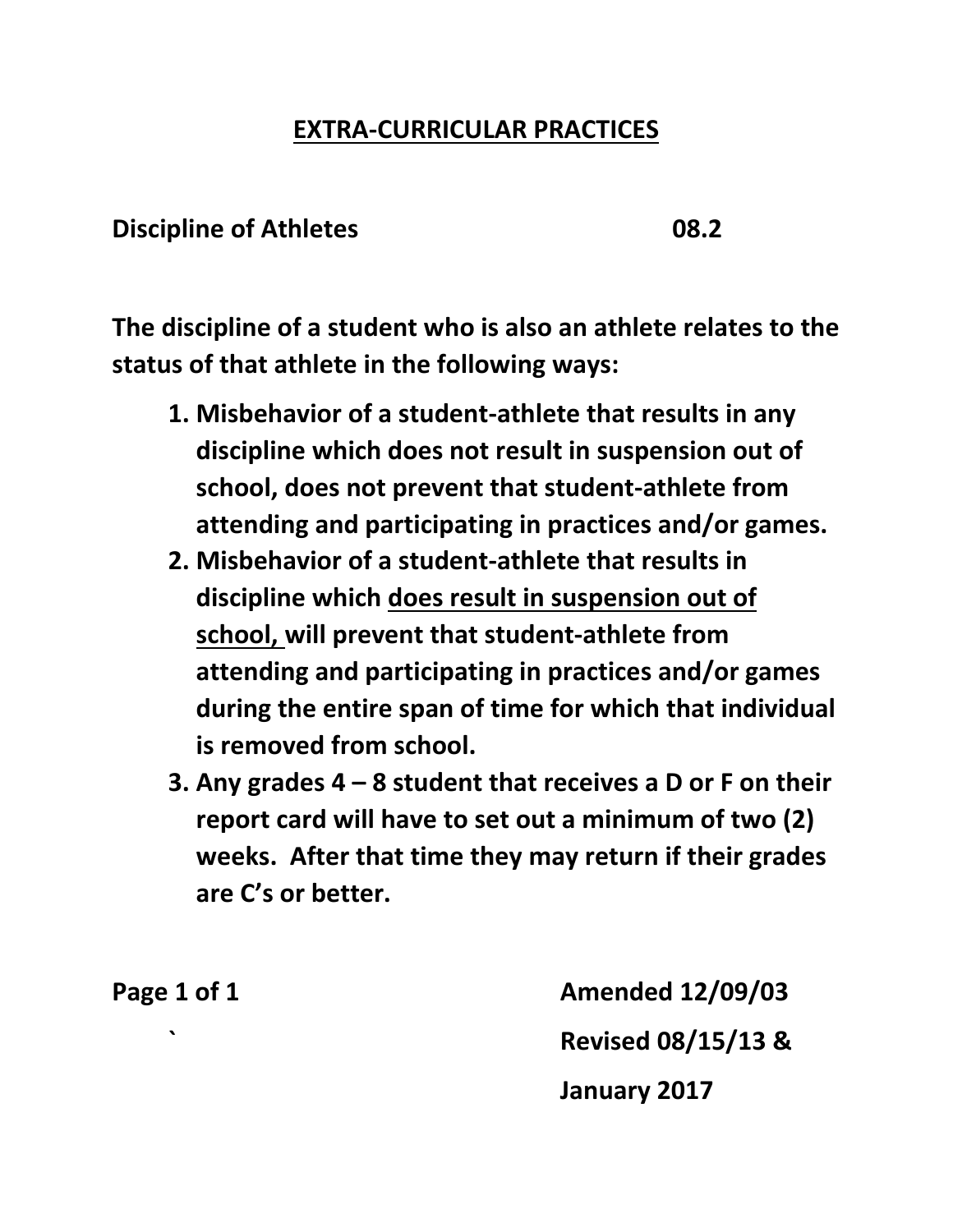# **POLICY #09: STATE STANDARDS, TECHNOLOGY UTILIZATION AND PROGRAM APPRAISAL KRS 160.345(2)(i) 9**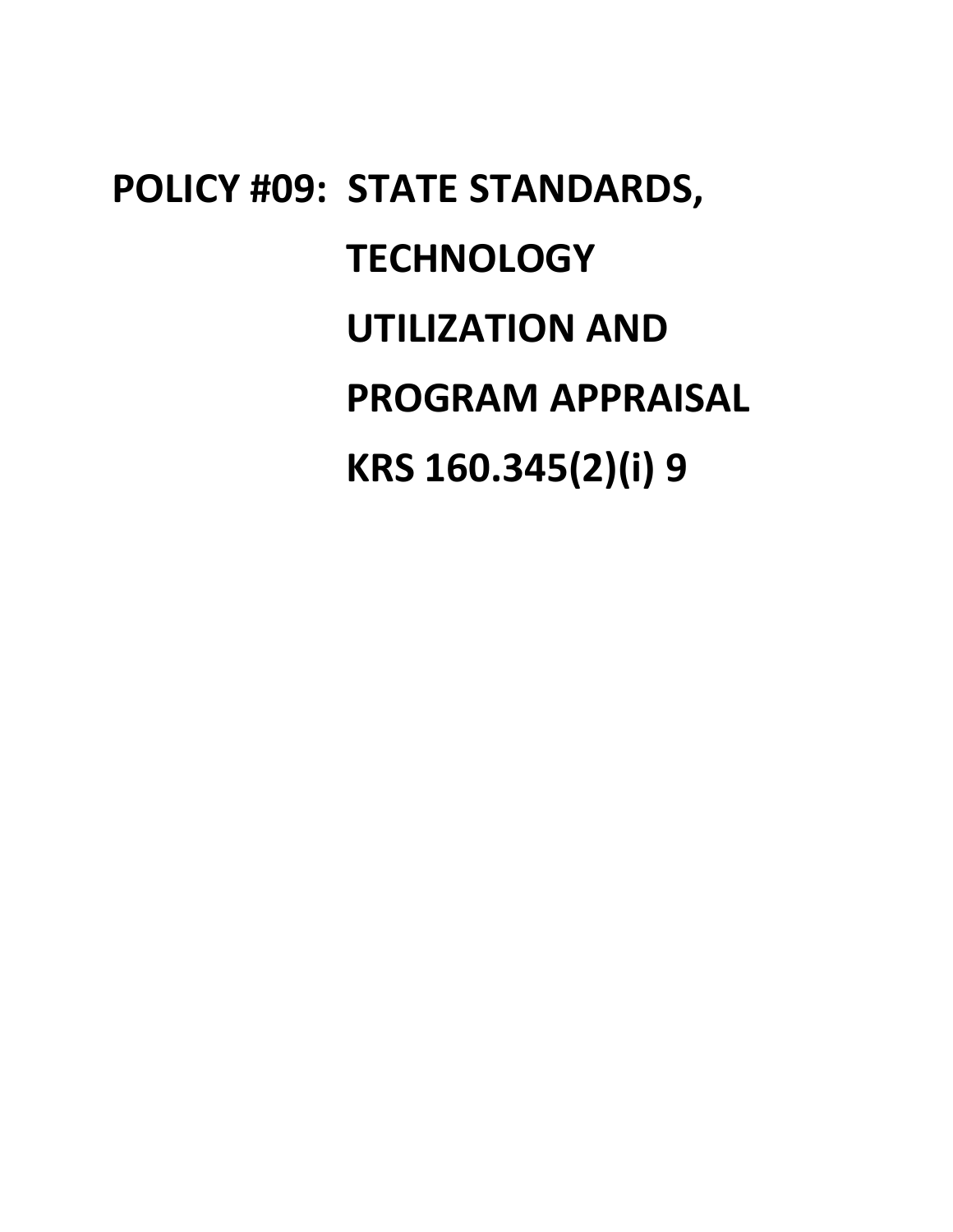### **STATE STANDARDS, TECHNOLOGY UTILIZATION AND PROGRAM APPRAISAL**

**State Standards 09.0**

**The school will organize all instructional and other activities to be aligned with standards established in state laws and regulations, and in a manner that is consistent with local school board policy.** 

**The school will utilize technology in a manner that is consistent with local school board policy.** 

**Programs will be appraised upon request of the school council by assigning the program appraisal recommendation to the council.**

**Page 1 of 1 Adopted 12/09/03 Reviewed 08/15/13 January 2017**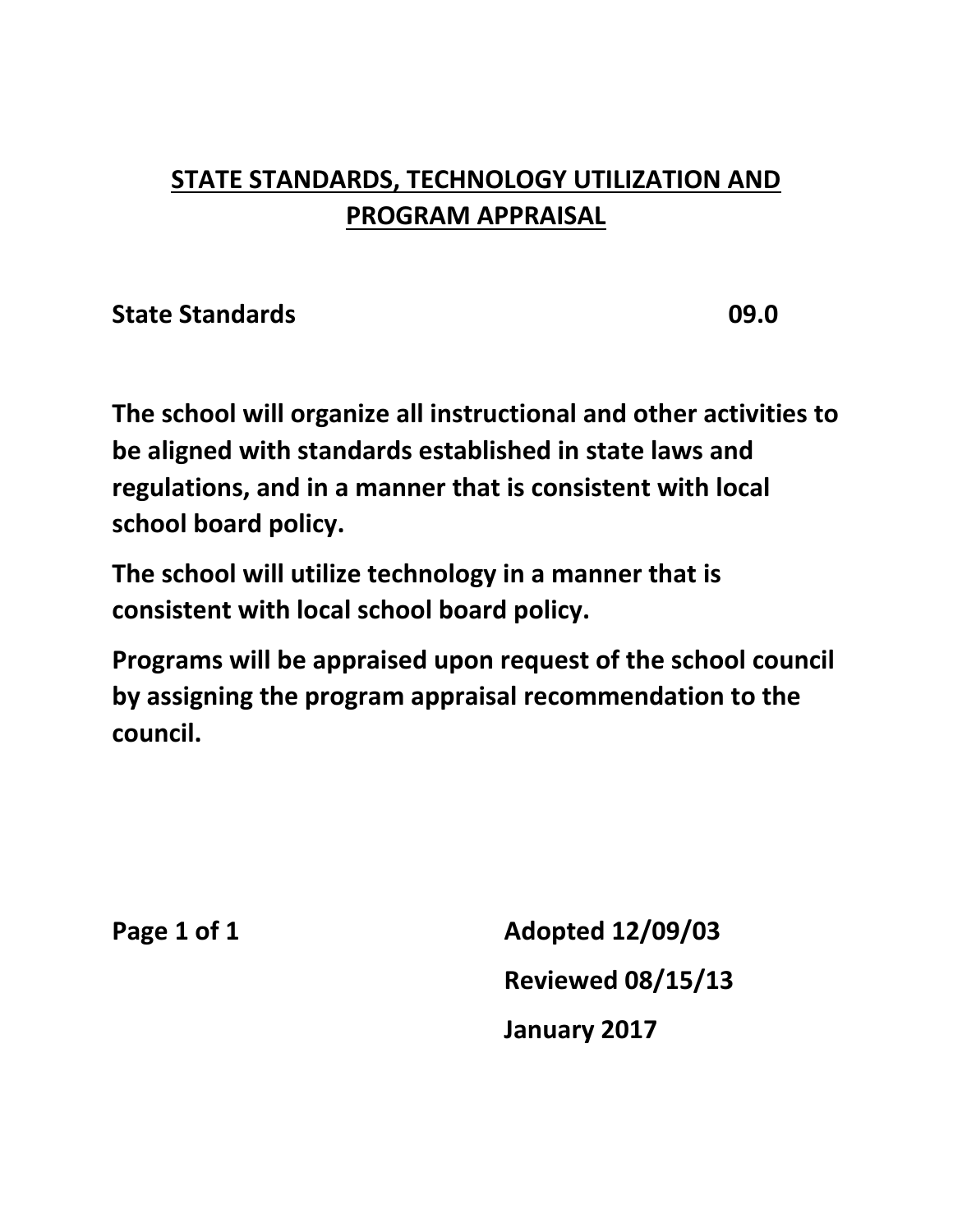### **STATE STANDARDS, TECHNOLOGY UTILIZATION AND PROGRAM APPRAISAL**

**Technology Utilization 09.1**

**All students and teachers will have access to and engage in the use of technology. Each student and teacher will sign and follow an Acceptable Use Form that outlines procedures to use when engaged in technological studies.**

**The student's form will be signed upon entrance to the school and will remain in effect until the student leaves the school.**

**Page 1 of 1 Adopted/Amended 12/09/03 Reviewed 08/15/13 January 2017**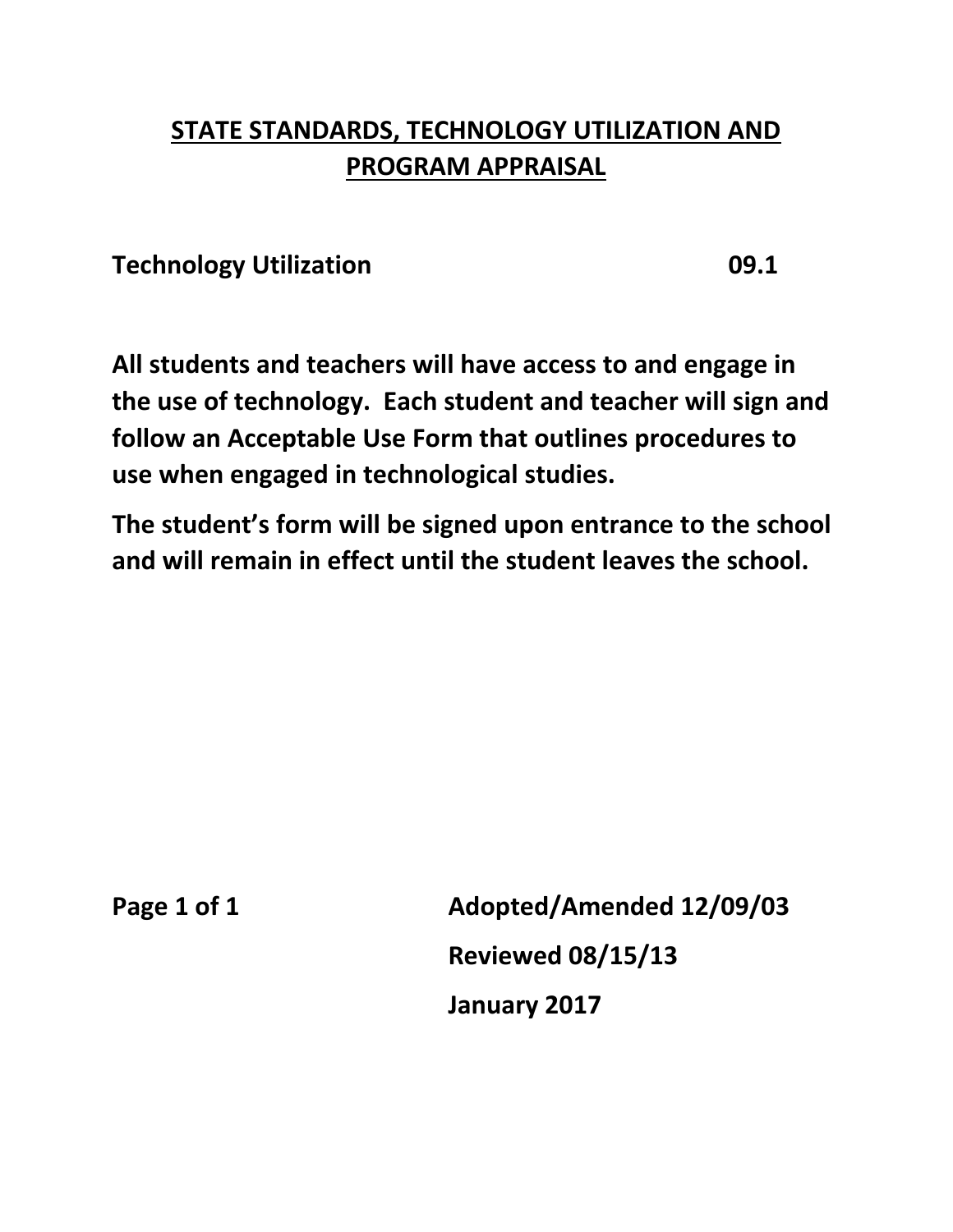### **WELLNESS POLICY**

**09.2**

**In compliance with KRS 160.345(11) the following policy will be implemented in the 2005/2006 school year.**

**All students in grades K – 3 shall participate in moderate to vigorous physical activity each day. All students in grades 4 – 8 will have physical education twice per week. These activities will be as follows:**

- **Each student in grades K – 3 shall engage in at least 30 minutes of planned moderate to vigorous physical activity each day. The activity must fit within the limits of our building and playground.**
- **Each student in grades 4 – 8 shall participate in physical education class twice a week for a full class period.**
- **Appropriate accommodations shall be made for students with special needs, as required by law and sound professional judgment.**

**Page 1 of 2**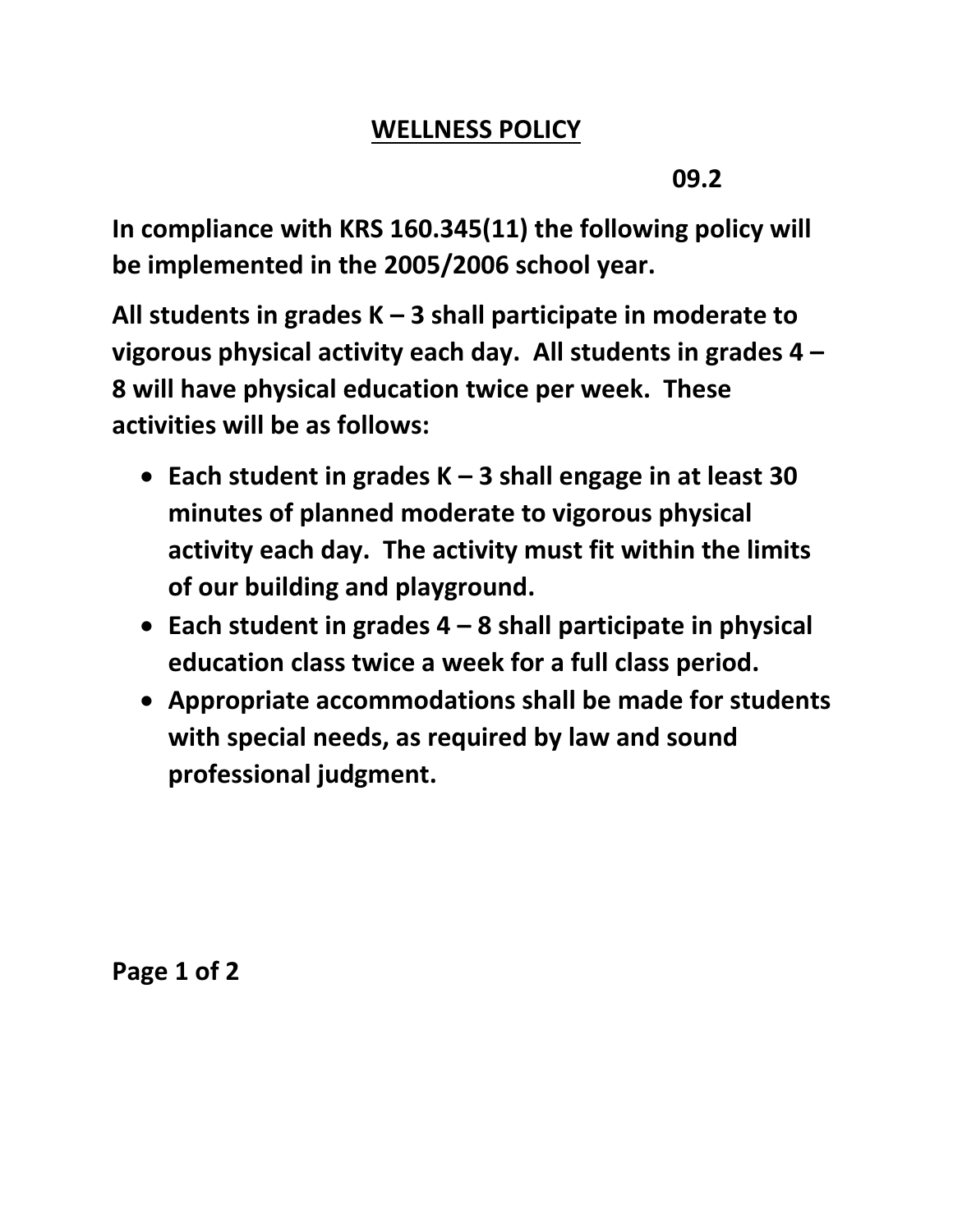**Our school shall encourage healthy choices among students using the following methods:**

- **Our school shall implement the nutritional standards required by federal and state laws and regulations. Those rules apply to our food program and to other food and beverages available during the school day.**
- **Our Practical Living curriculum shall address the full Core Content, including health, consumerism and physical education.**
- **The rest of our curriculum shall reflect an integrated concern for wellness, including connections to Science, Social Studies and other subjects.**

**The provisions of this policy shall be implemented to comply with provisions required by federal law, state law and local board policy.**

**The principal shall share this policy with the Kentucky Department of Education when KDE asks for information.**

**Page 2 of 2 Reviewed 08/15/13**

**January 2017**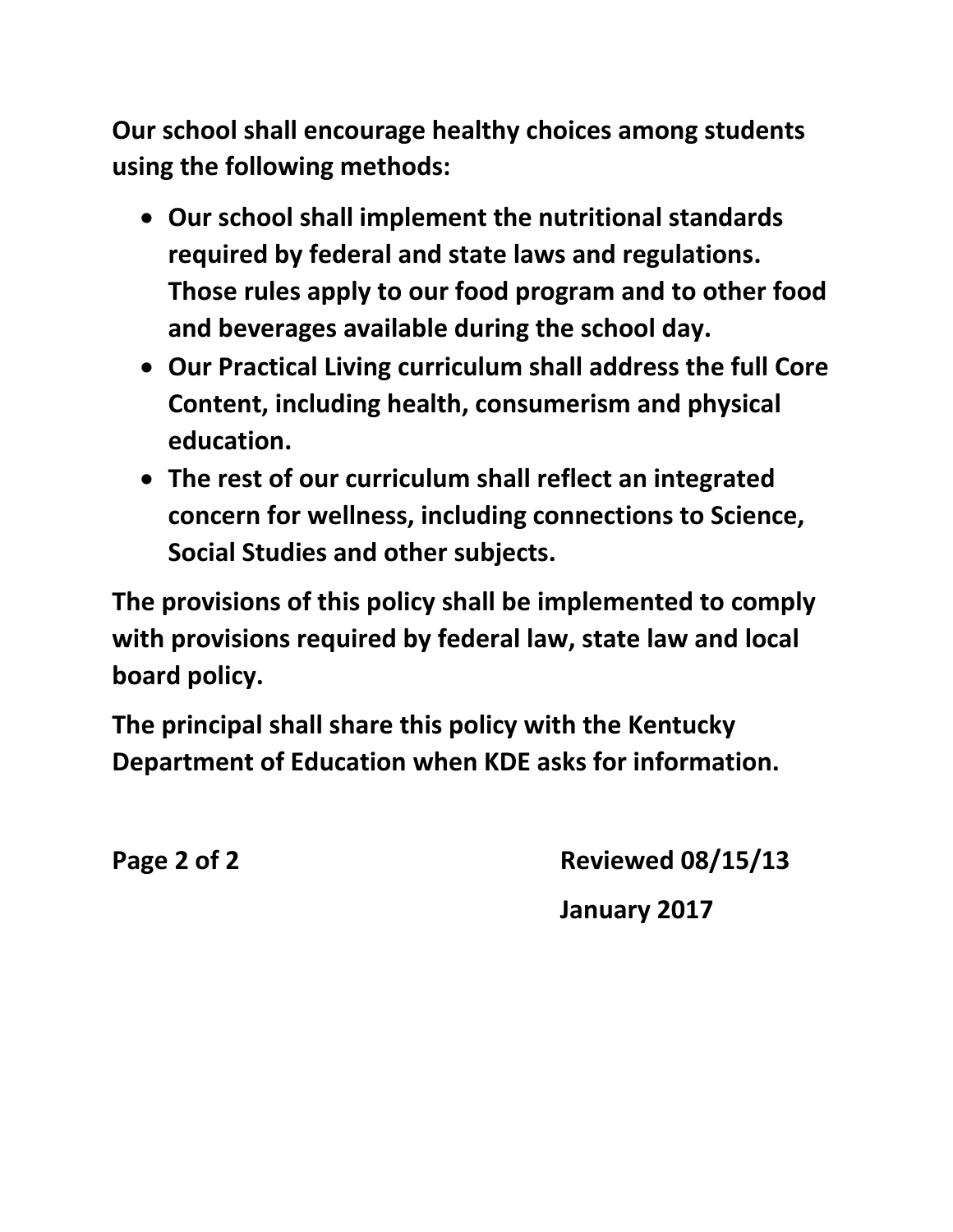# **POLICY #10: CONSULTATION IN FILLING VACANCIES KRS 160.345(2)(i) 10**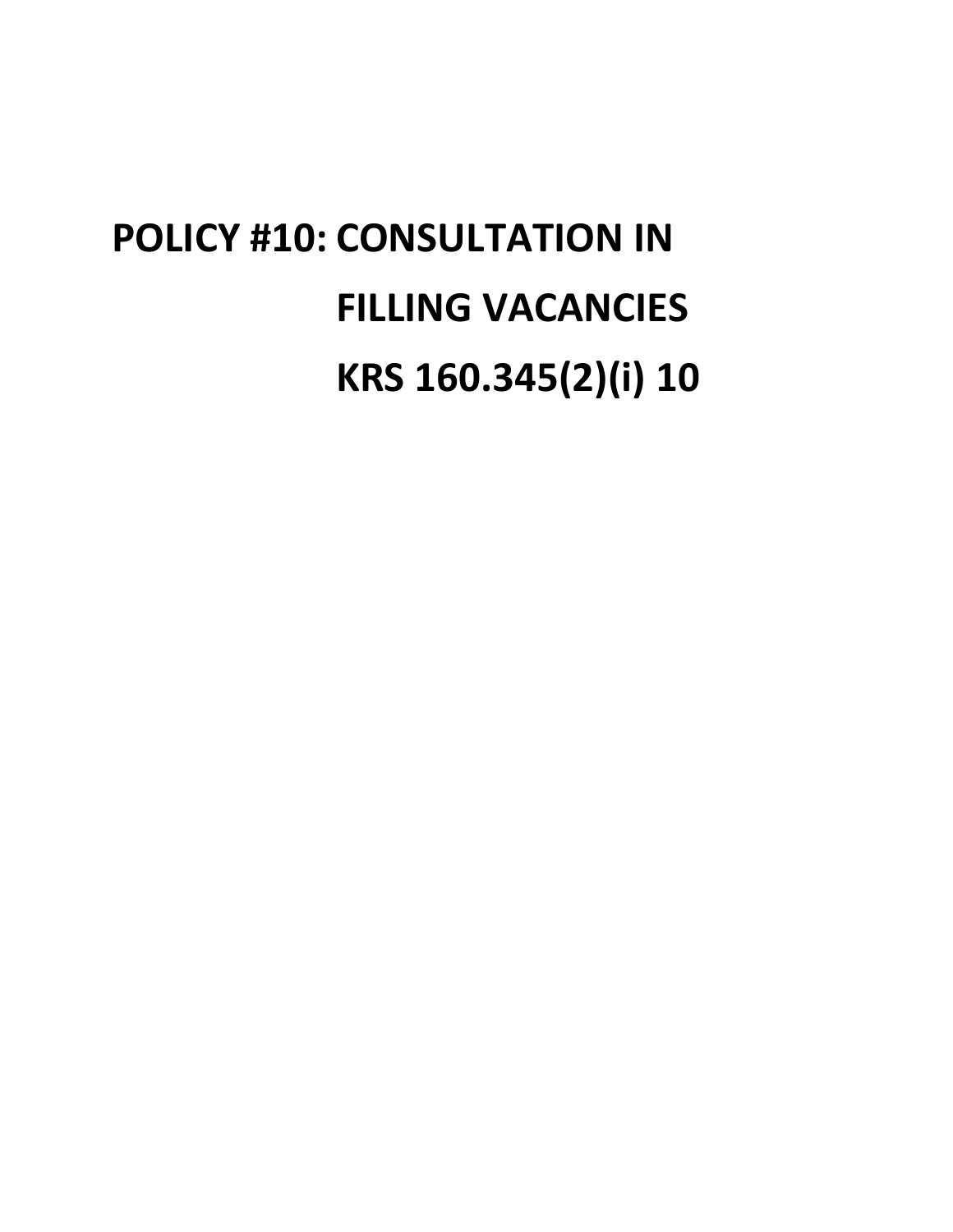### **CONSULTATION IN FILLING VACANCIES**

### **Consultation 10.0**

**The school council shall be consulted prior to the principal's selection of personnel to fill all non-principal school-based vacancies that shall occur at the school.**

**When a school-based personnel vacancy occurs the school principal shall include "consultation with the school council for \_\_\_\_\_\_\_\_\_\_\_\_\_\_\_\_\_\_vacancy" on the agenda of a regular or special meeting of the council. The vacancy shall have occurred when posted with the Department of Education by the superintendent for certified positions, or by timely notification by the superintendent for classified vacancies.**

**Kentucky State Law (160.345(h) states that "from a list of applicants submitted by the local superintendent, the principal at the participating school shall select personnel to fill vacancies, after consultation with the school council consistent with sub-section (2)(i) 10 of this section". The principal and school council will meet the following timeline for filling vacancies.**

**After the posting of the position by the superintendent and the submission of a list of qualified applicants from the superintendent to the principal, the principal shall call for a Site-Base meeting for the purpose of filling that position. Interviews will be conducted of these qualified applicants at this meeting. PAGE 1 OF 3**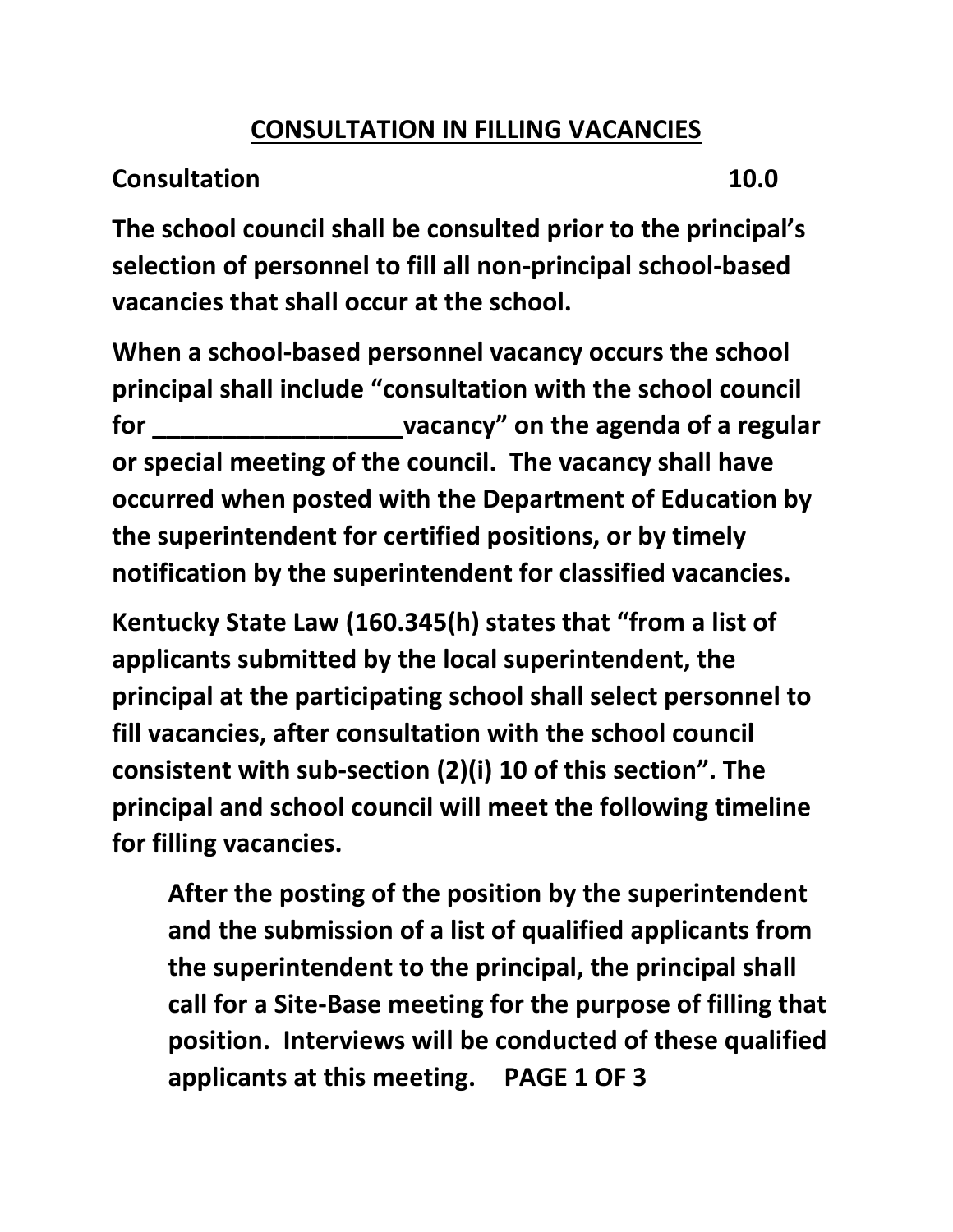**After the interview process is completed, consultation will occur consistent with 160.345(2)(i) 10 the definition of consultation for the purpose of filling the specified vacancy/vacancies follows:**

**The consultation process means that the principal will hear any discussion and/or recommendations from the Site-Base Council members. The principal will then take all these recommendations into consideration when making his/her decision. After consultation the principal shall make a final decision.**

**In the event that a quorum is not available to attend a meeting for the purpose of conduction the consultation process in the filling of a vacancy, the definition of quorum for this purpose only follows:**

**The guidelines for the purpose of filling a vacancy/vacancies will be consistent with 160.345(2)(i) 10.**

**Therefore, the definition of a quorum for consultation and filling the vacancy/vacancies will be at least two (2) or more members plus the principal of the school council shall be present for consultation.**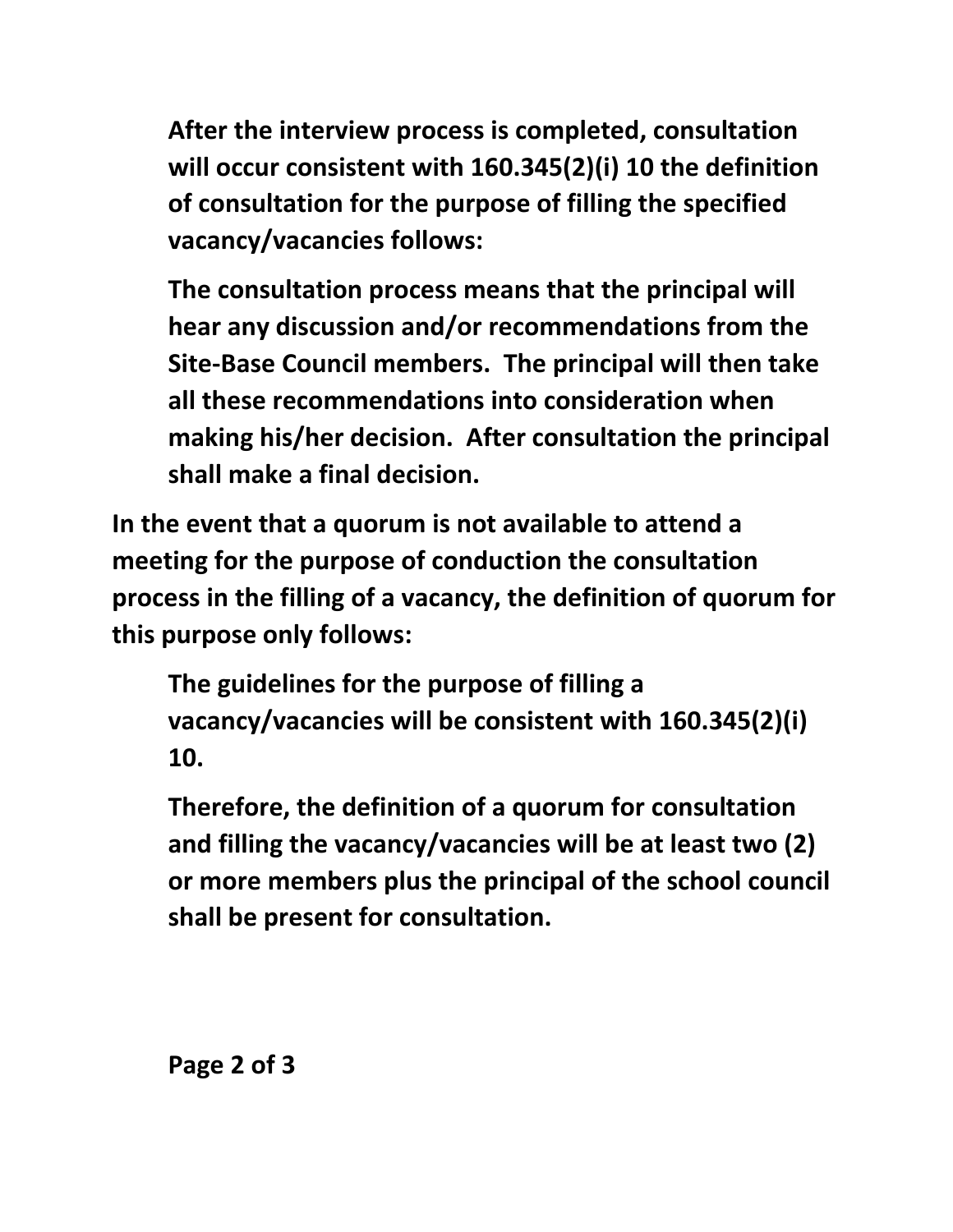**Subsequent to the completion of the steps listed above, the principal shall make a selection of the qualified applicant(s) to fill the vacancy/vacancies, and shall report this selection to the superintendent who will complete the hiring process. The minutes of the school council for the meeting will state, "Consultation occurred for the filling of the \_\_\_\_\_\_\_\_\_\_\_\_\_\_\_\_\_vacancy".**

**Page 3 of 3 Adopted 12/09/03 Reviewed 08/15/13 January 2017**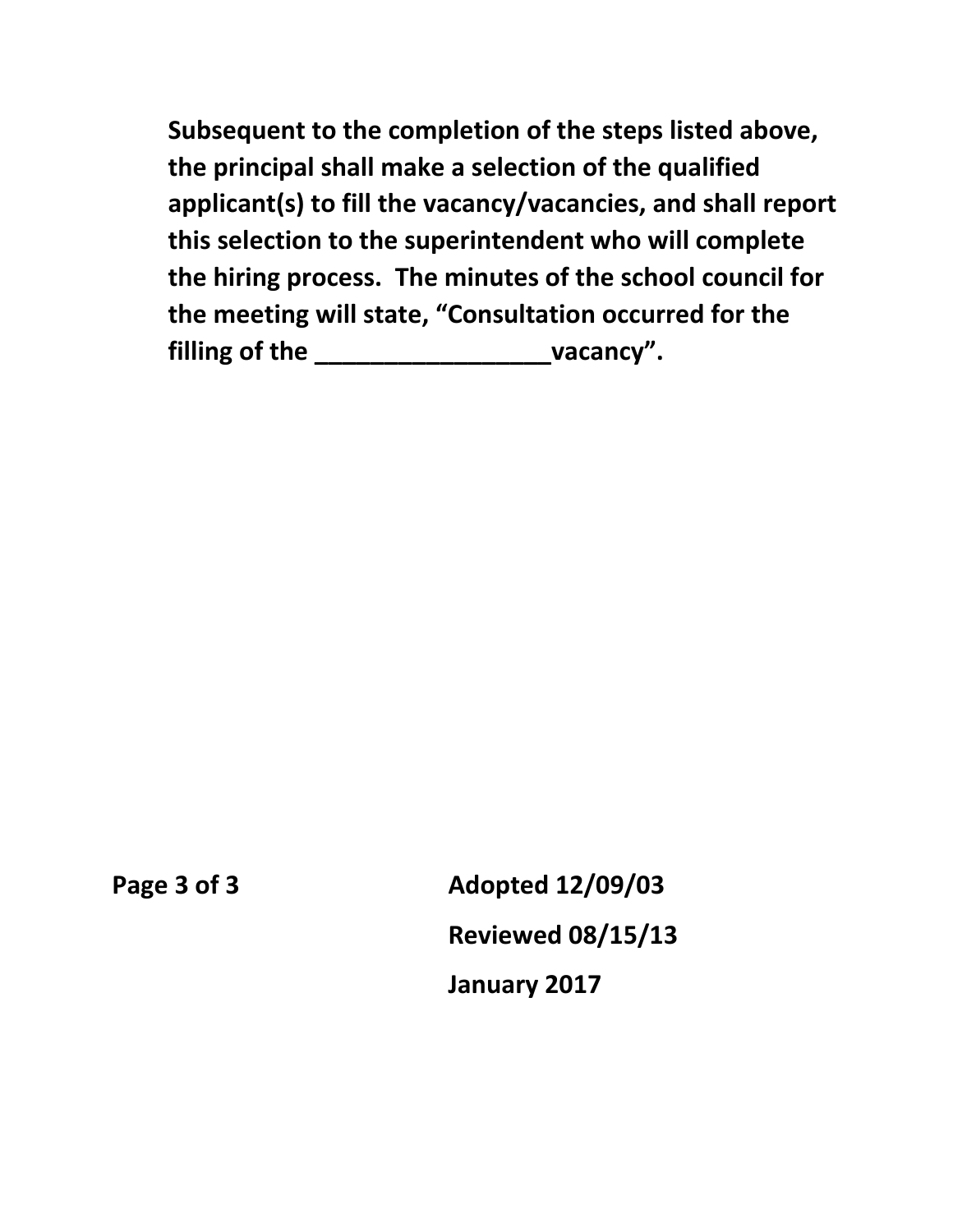# **POLICY #11: COMMITTEE PARTICIPATION KRS 160.345(2)(c)2**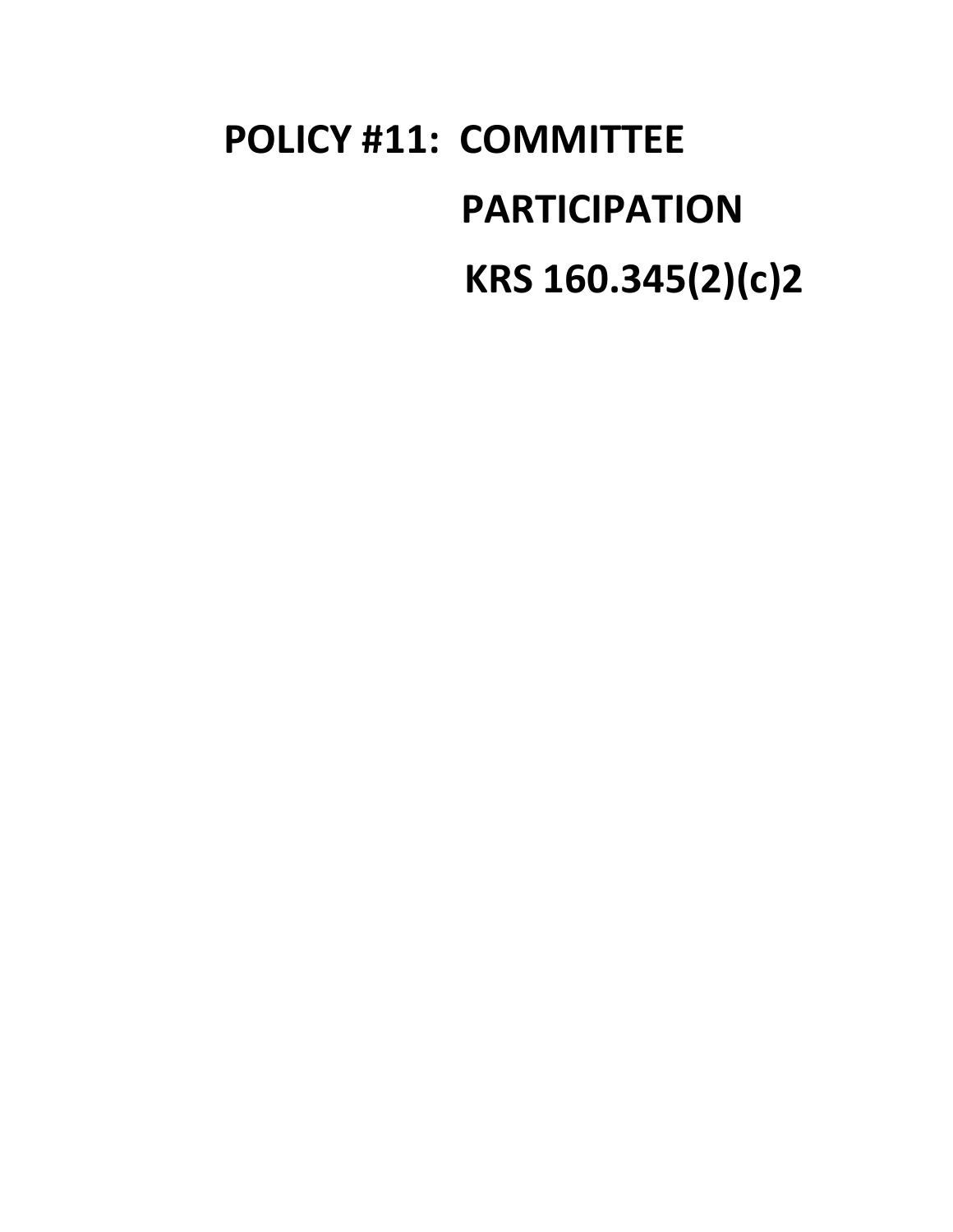### **COMMITTEE PARTICIPATION**

### **Committee Participation 11.0**

### **Committees:**

**A. The school council will establish the following standing committees:**

**Curriculum and Instruction**

**Budget**

**Discipline**

**B. The school council shall establish the following ad hoc committees:**

**Assessment and Planning**

**Professional Development**

**Technology**

**Textbook**

**C. Governance Committee:**

**It will be the function of the SBDM Council and principal to review and recommend amendments to the bylaws, review each proposed policy prior to its final reading to determine if the policy is consistent with bylaws and existing policies.**

**D.All interested persons shall be assigned membership to one of the committees.**

**Page 1 of 2**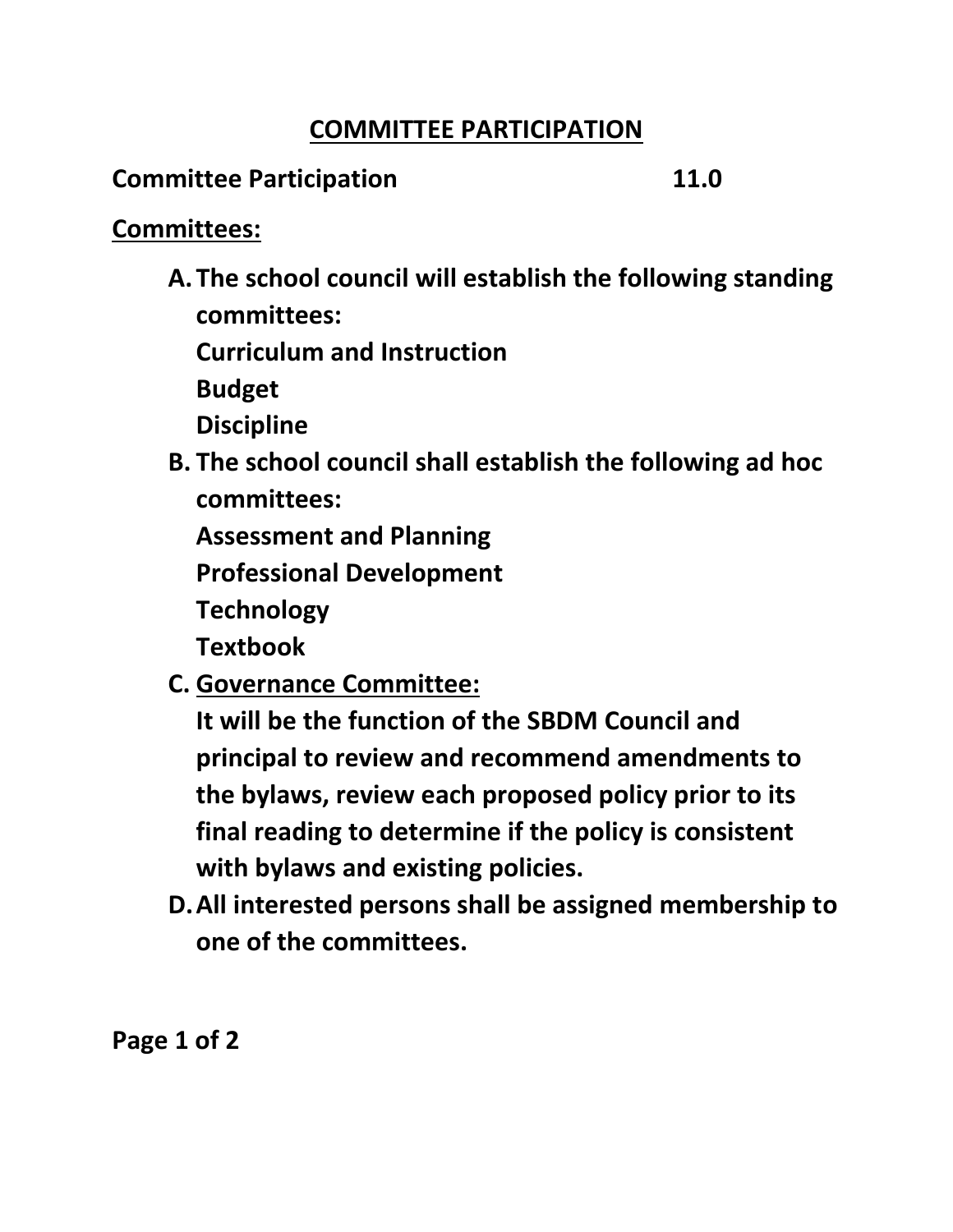- **E. The principal shall post a list of standing committees in the school. The principal will distribute memoranda to teachers and parents inviting volunteers for appointment to the committees for the current school year. Persons may volunteer for specific committees by filling out the committee forms sent out by the school secretary.**
- **F. Each standing committee will have no less than six (6) members. Each Committee shall have at least one parent and one teacher member. The principal shall be assigned as a member of all committees for which he/she volunteers.**
- **G.Each committee shall assemble to elect a chairperson and establish their regular meeting dates. The meeting dates will be reported to the principal by the chairperson within 48 hours of the initial assembly. The schedule of meeting dates will be posted in the school in a conspicuous place.**
- **H.Each standing committee will establish its own frequency of meetings, date of meetings and agenda.**
- **I. The school council may establish ad hoc committees t accept specific assignments at the discretion of the school council. All requirements for an ad hoc committee shall be established in the jurisdiction statement specifically created by the council for the ad hoc committee upon its creation.**

**Page 2 of 2 Amended 9/13/04, Revised 08/13 & 1/17**